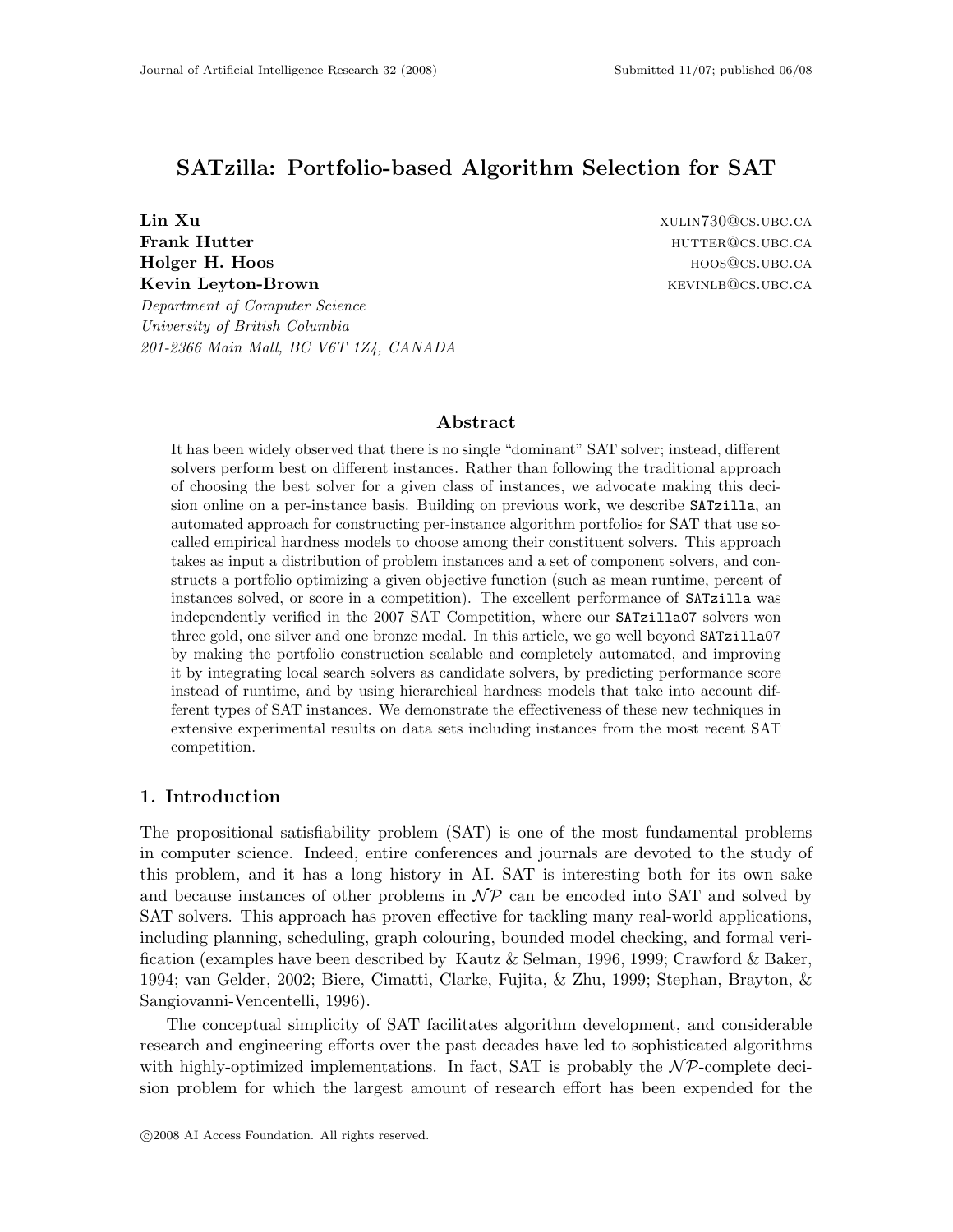development and study of algorithms. Today's high-performance SAT solvers include treesearch algorithms (e.g., those by Davis, Logemann, & Loveland, 1962; Zhang, Madigan, Moskewicz, & Malik, 2001; Zhang, 2002; Kullmann, 2002; Dubois & Dequen, 2001; Heule, Zwieten, Dufour, & Maaren, 2004; Eén & Sörensson, 2003), local search algorithms (see, e.g., Selman, Levesque, & Mitchell, 1992; Selman, Kautz, & Cohen, 1994; Hutter, Tompkins, & Hoos, 2002; Hoos, 2002; Li & Huang, 2005; Ishtaiwi, Thornton, Anbulagan, Sattar, & Pham, 2006; Hoos & Stützle, 2005), and resolution-based approaches (see, e.g., Davis & Putnam, 1960; Dechter & Rish, 1994; Bacchus, 2002b, 2002a; Bacchus & Winter, 2003; Subbarayan & Pradhan, 2005).

Most of these SAT algorithms are highly complex, and thus have largely resisted theoretical average-case analysis. Instead, empirical studies are often the only practical means for assessing and comparing their performance. In one prominent and ongoing example, the SAT community holds an annual SAT competition (http://www.satcompetition.org; see, e.g., Le Berre & Simon, 2004). This competition is intended to provide an objective assessment of SAT algorithms, and thus to track the state of the art in SAT solving, to assess and promote new solvers, and to identify new challenging benchmarks. Solvers are judged based on their empirical performance on three categories of instances, each of which is further divided into satisfiable, unsatisfiable and mixed instances, with both speed and robustness taken into account. The competition serves as an annual showcase for the state of the art in SAT solving; more than 30 solvers were entered in 2007.

#### 1.1 The Algorithm Selection Problem

One way in which evaluations like the SAT competition are useful is that they allow practitioners to determine which algorithm performs best for instances relevant to their problem domain. However, choosing a single algorithm on the basis of competition performance is not always a good approach—indeed, it is often the case that one solver is better than others at solving some problem instances from a given class, but dramatically worse on other instances. Thus, practitioners with hard SAT problems to solve face a potentially difficult "algorithm selection problem" (Rice, 1976): which algorithm(s) should be run in order to minimize some performance objective, such as expected runtime?

The most widely-adopted solution to such algorithm selection problems is to measure every candidate solver's runtime on a representative set of problem instances, and then to use only the algorithm that offered the best (e.g., average or median) performance. We call this the "winner-take-all" approach. Its use has resulted in the neglect of many algorithms that are not competitive on average but that nevertheless offer very good performance on particular instances.

The ideal solution to the algorithm selection problem, on the other hand, would be to consult an oracle that knows the amount of time that each algorithm would take to solve a given problem instance, and then to select the algorithm with the best performance. Unfortunately, computationally cheap, perfect oracles of this nature are not available for SAT or any other  $\mathcal{NP}$ -complete problem; we cannot precisely determine an arbitrary algorithm's runtime on an arbitrary instance without actually running it. Nevertheless, our approach to algorithm selection is based on the idea of building an approximate runtime predictor, which can be seen as a heuristic approximation to a perfect oracle. Specifically, we use machine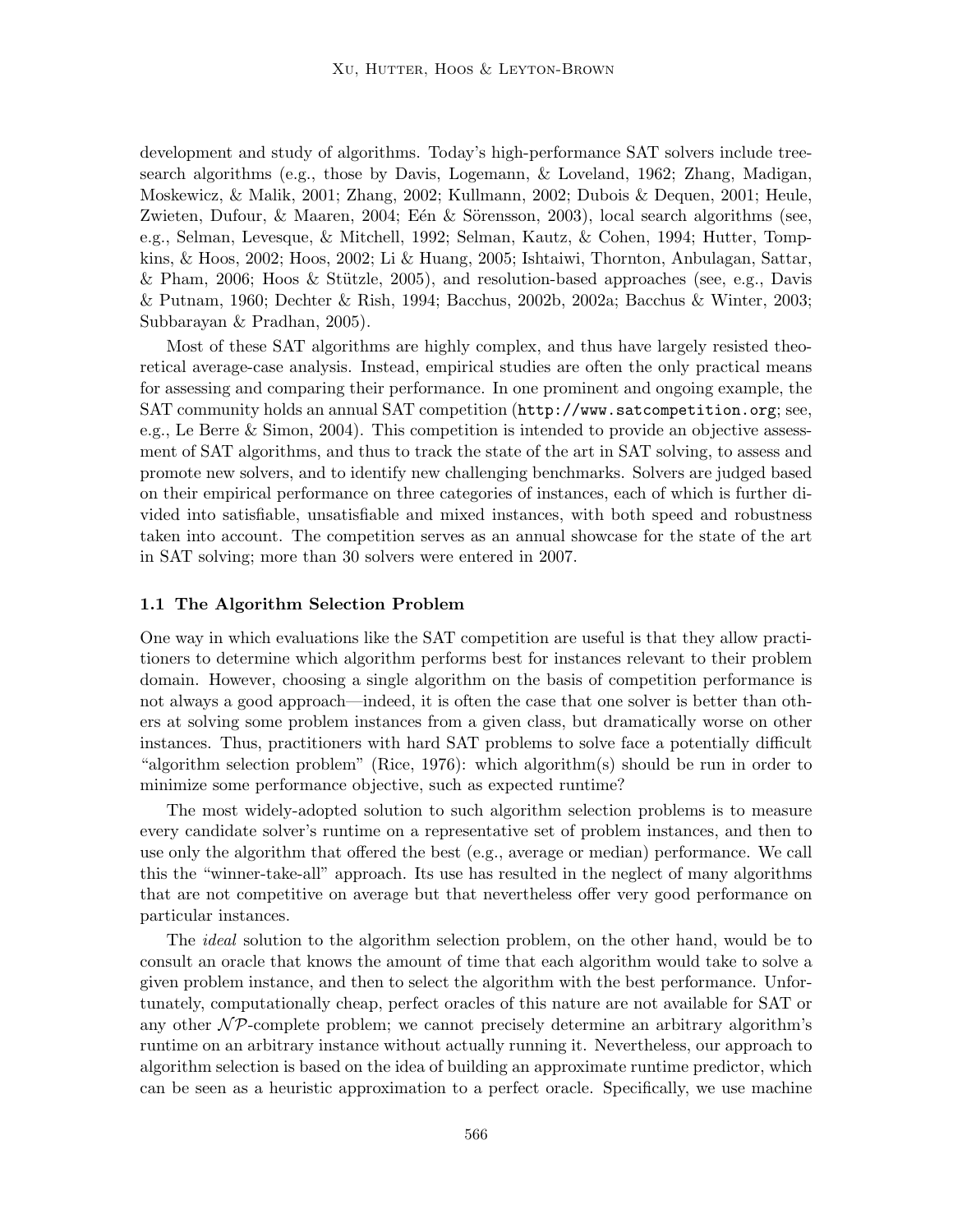learning techniques to build an *empirical hardness model*, a computationally inexpensive predictor of an algorithm's runtime on a given problem instance based on features of the instance and the algorithm's past performance (Nudelman, Leyton-Brown, Hoos, Devkar, & Shoham, 2004a; Leyton-Brown, Nudelman, & Shoham, 2002). By modeling several algorithms and, at runtime, choosing the algorithm predicted to have the best performance, empirical hardness models can serve as the basis for an *algorithm portfolio* that solves the algorithm selection problem automatically (Leyton-Brown, Nudelman, Andrew, McFadden, & Shoham, 2003b, 2003a).<sup>1</sup>

In this work we show, for what we believe to be the first time, that empirical hardness models can be used to build an algorithm portfolio that achieves state-of-the-art performance in a broad, practical domain. That is, we evaluated our algorithm not under idiosyncratic conditions and on narrowly-selected data, but rather in a large, independentlyconducted competition, confronting a wide range of high-performance algorithms and a large set of independently-chosen interesting data. Specifically, we describe and analyze SATzilla, a portfolio-based SAT solver that utilizes empirical hardness models for perinstance algorithm selection.

# 1.2 Algorithm Portfolios

The term "algorithm portfolio" was introduced by Huberman, Lukose, and Hogg (1997) to describe the strategy of running several algorithms in parallel, potentially with different algorithms being assigned different amounts of CPU time. This approach was also studied by Gomes and Selman (2001). Several authors have since used the term in a broader way that encompasses any strategy that leverages multiple "black-box" algorithms to solve a single problem instance. Under this view, the space of algorithm portfolios is a spectrum, with approaches that use all available algorithms at one end and approaches that always select only a single algorithm at the other. The advantage of using the term *portfolio* to refer to this broader class of algorithms is that they all work for the same reason—they exploit lack of correlation in the best-case performance of several algorithms in order to obtain improved performance in the average case.

To more clearly describe algorithm portfolios in this broad sense, we introduce some new terminology. We define an  $(a, b)$ -of-n portfolio as a set of n algorithms and a procedure for selecting among them with the property that if no algorithm terminates early, at least  $a$ and no more than b algorithms will be executed.<sup>2</sup> For brevity, we also use the terms  $a$ -of-n portfolio to refer to an  $(a, a)$ -of-n portfolio, and n-portfolio for an n-of-n portfolio. It is also useful to distinguish how solvers are run after being selected. Portfolios can be parallel (all algorithms are executed concurrently), sequential (the execution of one algorithm only begins when the previous algorithm's execution has ended), or *partly sequential* (some

<sup>1.</sup> Similarly, one could predict the performance of a single algorithm under different parameter settings and choose the best setting on a per-instance basis. We have previously demonstrated that this approach is feasible in the case where the number of parameters is small (Hutter, Hamadi, Hoos, & Leyton-Brown, 2006). Ultimately, it is conceivable to combine the two lines of research, and to automatically select a good algorithm along with good parameter settings on a per-instance basis.

<sup>2.</sup> The termination condition is somewhat tricky. We consider the portfolio to have terminated early if it solves the problem before one of the solvers has a chance to run, or if one of the solvers crashes. Thus, when determining  $a$  and  $b$ , we do not consider crash-recovery techniques, such as using the next best predicted solver (discussed later in this paper).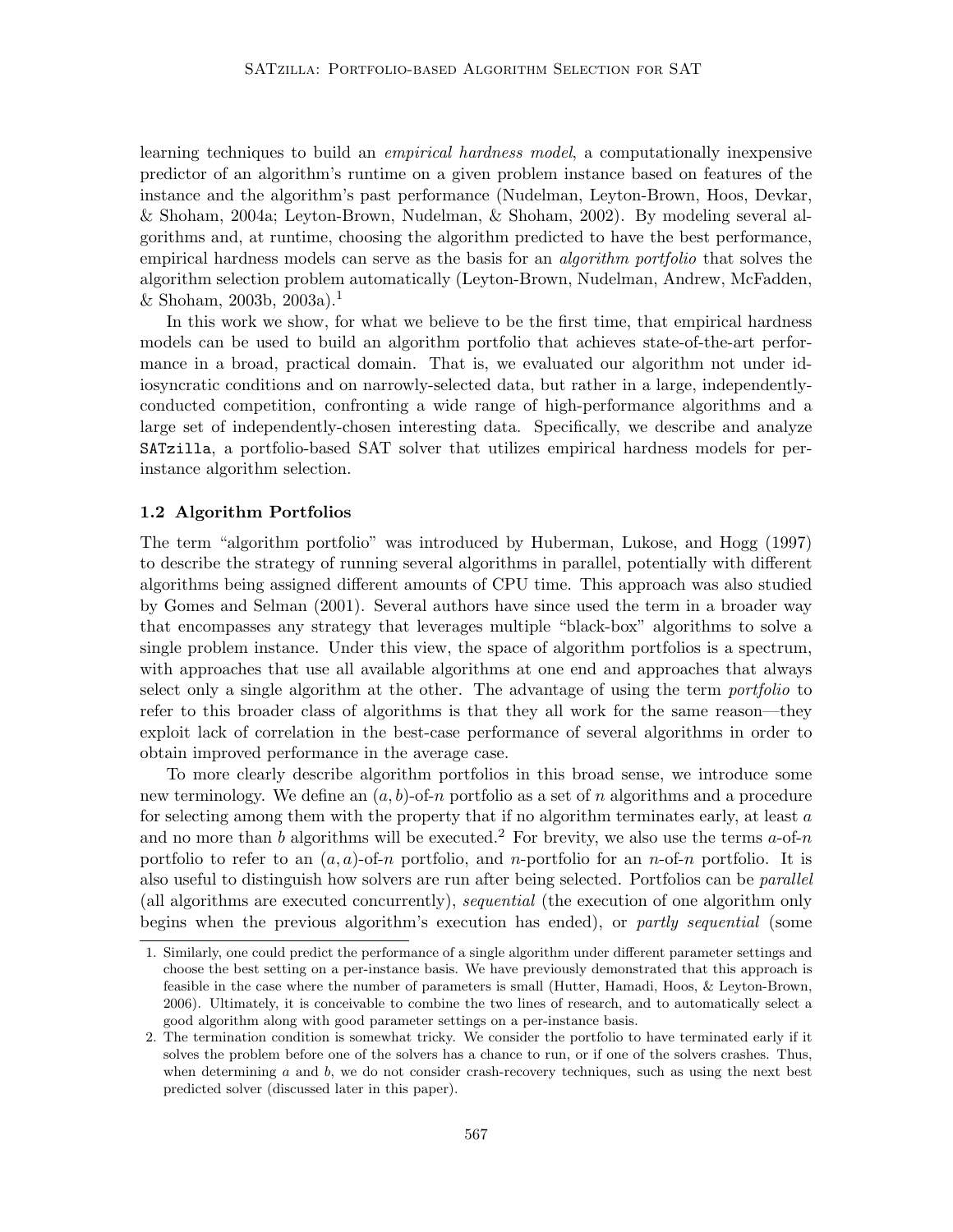combination of the two). Thus the "classic" algorithm portfolios of Huberman et al. (1997) and Gomes and Selman  $(2001)$  can be described as parallel *n*-portfolios. In contrast, the **SATzilla** solvers that we will present in this paper are sequential 3-of-n portfolios since they sequentially execute two pre-solvers followed by one main solver.

There is a range of other work in the literature that describes algorithm portfolios in the broad sense that we have defined here. First, we consider work that has emphasized algorithm selection (or  $1$ -of-n portfolios). Lobjois and Lemaître (1998) studied the problem of selecting between branch-and-bound algorithms based on an estimate of search tree size due to Knuth (1975). Gebruers, Hnich, Bridge, and Freuder (2005) employed case-based reasoning to select a solution strategy for instances of a constraint programming problem. Various authors have proposed classification-based methods for algorithm selection (e.g., Guerri & Milano, 2004; Gebruers, Guerri, Hnich, & Milano, 2004; Guo & Hsu, 2004; and, to some extent, Horvitz, Ruan, Gomes, Kautz, Selman, & Chickering, 2001). One problem with such approaches is that they use an error metric that penalizes all misclassifications equally, regardless of their cost. This is problematic because using a suboptimal algorithm is acceptable, provided it is *nearly* as good as the best algorithm. Our **SATzilla** approach can be considered to be a classifier with an error metric that depends on the difference in runtime between algorithms.

At the other end of the spectrum, much work has been done that considers switching between multiple algorithms, or in our terminology building parallel n-portfolios. Gomes and Selman (2001) built a portfolio of stochastic algorithms for quasi-group completion and logistics scheduling problems. Low-knowledge algorithm control by Carchrae and Beck (2005) employed a portfolio of anytime algorithms, prioritizing each algorithm according to its performance so far. Gagliolo and Schmidhuber (2006b) learned dynamic algorithm portfolios that also support running several algorithms at once, where an algorithm's priority depends on its predicted runtime conditioned on the fact that it has not yet found a solution. Streeter, Golovin, and Smith (2007) improved average-case performance by using black-box techniques for learning how to interleave the execution of multiple heuristics based not on instance features but only on the runtime of algorithms.

Some approaches fall between these two extremes, making decisions about which algorithms to use on the fly—while solving a problem instance—instead of committing in advance to a subset of algorithms. The examples we give here are  $(1, n)$ -of-n portfolios. Lagoudakis and Littman (2001) employed reinforcement learning to solve an algorithm selection problem at each decision point of a DPLL solver for SAT in order to select a branching rule. Similarly, Samulowitz and Memisevic (2007) employed classification to switch between different heuristics for QBF solving during the search.

Finally, we describe the ways in which this paper builds on our own past work. Leyton-Brown et al. (2002) introduced empirical hardness models. Nudelman et al. (2004a) demonstrated that they work on (uniform-random) SAT and introduced the features that we use here, and Hutter et al. (2006) showed how to apply them to randomized, incomplete algorithms. Empirical hardness models were first used as a basis for algorithm portfolios by Leyton-Brown et al. (2003b, 2003a). The idea of building such an algorithm portfolio for SAT goes back to 2003, when we submitted the first SATzilla solver to the SAT competition (Nudelman, Leyton-Brown, Devkar, Shoham, & Hoos, 2004b); this version of **SATzilla** placed  $2<sup>nd</sup>$  in two categories and  $3<sup>rd</sup>$  in another. In the following, we describe a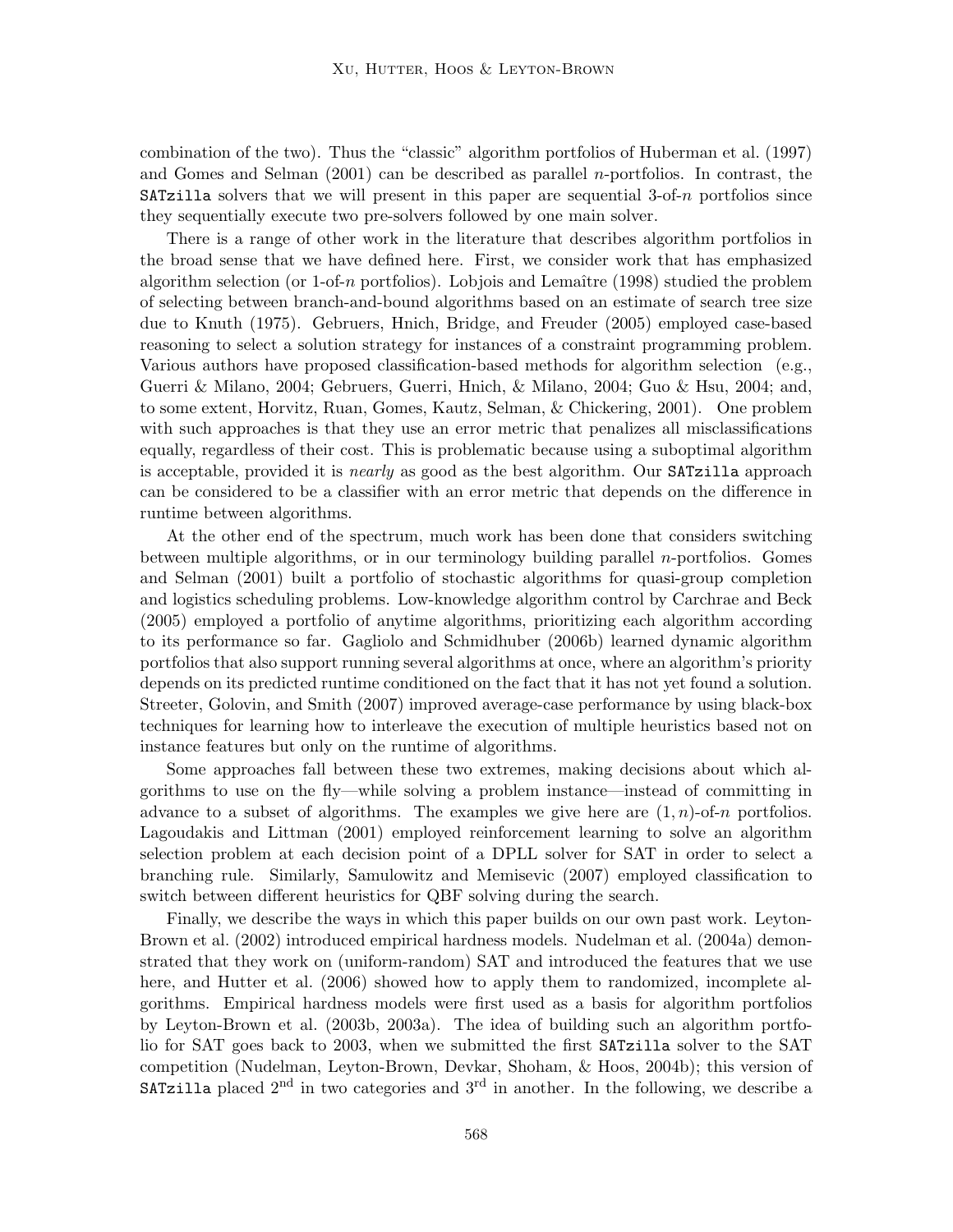substantially improved SATzilla solver, which was entered into the 2007 SAT Competition and—despite considerable progress in the SAT community over this four year interval placed  $1<sup>st</sup>$  in three categories, and  $2<sup>nd</sup>$  and  $3<sup>rd</sup>$  in two further categories. This solver was described, along with some preliminary analysis, in a conference paper (Xu, Hutter, Hoos, & Leyton-Brown, 2007c); it used *hierarchical hardness models*, described separately (Xu, Hoos, & Leyton-Brown, 2007a). In this work, we provide a much more detailed description of this new solver, present several new techniques that have never been previously published (chiefly introduced in Section 5) and report new experimental results.

# 1.3 Overview

Overall, this paper is divided into two parts. The first part describes the development of SATzilla07, which we submitted to the 2007 SAT Competition and the second part demonstrates our most recent, improved portfolio algorithms (SATzilla07<sup>+</sup> and SATzilla07<sup>\*</sup>). Each part is subdivided into three sections, the first of which describes our approach for designing a portfolio-based solver at a high level, the second of which explains lower-level details of portfolio construction, and the third of which provides the results of an extensive experimental evaluation.

Section 2 (Design I) begins with a general methodology for building algorithm portfolios based on empirical hardness models. In this work, we apply these general strategies to SAT and evaluate them experimentally. In Section 3 (Construction I) we describe the architecture of the portfolio-based solvers that we entered into the 2007 SAT Competition and described in our previous work (Xu et al., 2007c). In addition, we constructed a new portfolio-based solver for INDUSTRIAL instances and analyzed it by effectively re-running the INDUSTRIAL category of the 2007 competition with our portfolio included; the results of this analysis are reported in Section 4 (Evaluation I).

We then move on to consider ways of extending, strengthening, and automating our portfolio construction. We present five new design ideas in Section 5 (Design II), and consider the incorporation of new solvers and training data in Section 6 (Construction II). Finally, we evaluated these new ideas and quantified their benefits in a second set of experiments, which we describe in Section 7 (Evaluation II). Section 8 concludes the paper with some general observations.

# 2. Design I: Building Algorithm Portfolios with Empirical Hardness Models

The general methodology for building an algorithm portfolio that we use in this work follows Leyton-Brown et al. (2003b) in its broad strokes, but we have made significant extensions here. Portfolio construction happens offline, as part of algorithm development, and comprises the following steps.

1. Identify a target distribution of problem instances. Practically, this means selecting a set of instances believed to be representative of some underlying distribution, or using an instance generator that constructs instances that represent samples from such a distribution.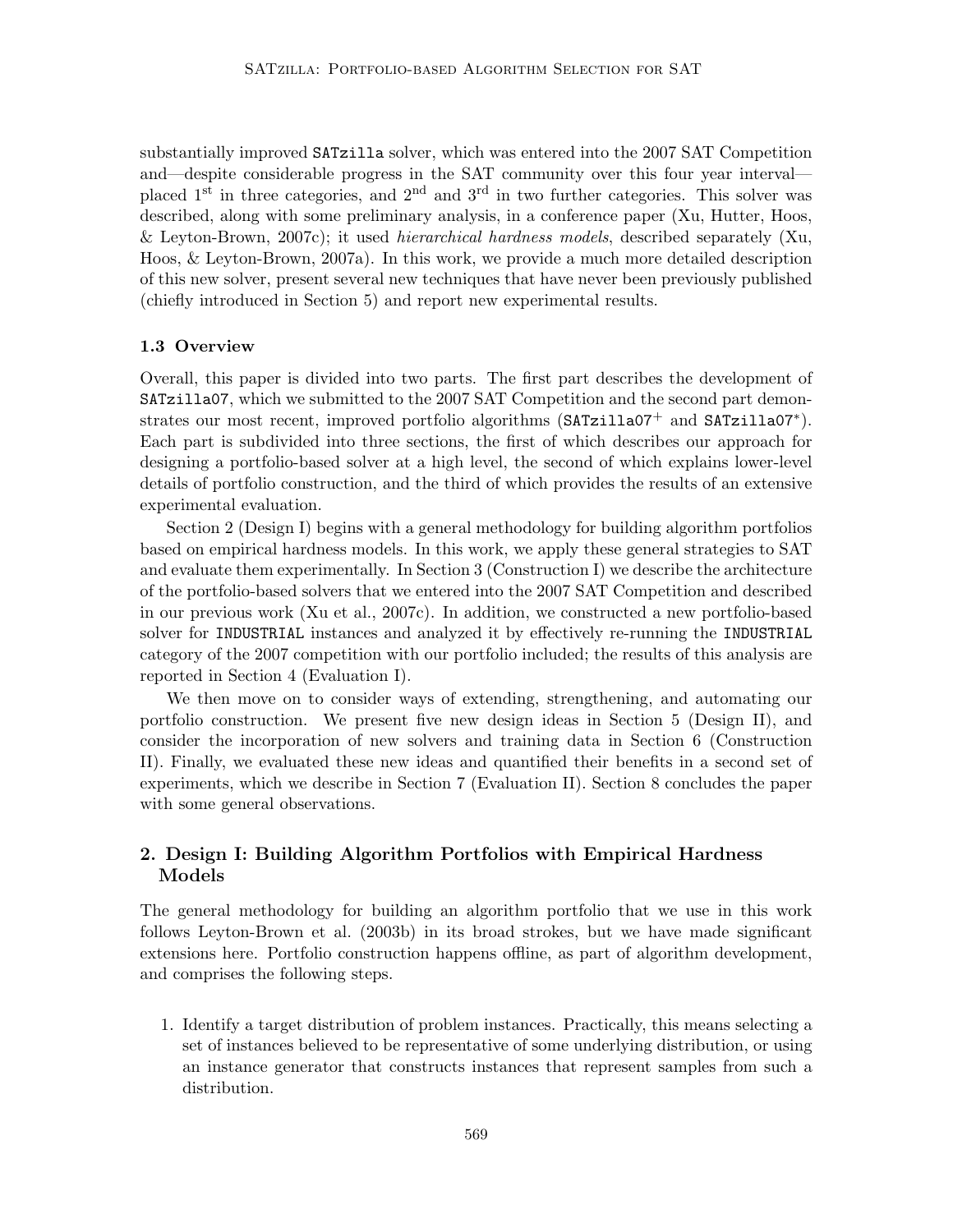- 2. Select a set of candidate solvers that have relatively uncorrelated runtimes on this distribution and are known or expected to perform well on at least some instances.
- 3. Identify features that characterize problem instances. In general this cannot be done automatically, but rather must reflect the knowledge of a domain expert. To be usable effectively for automated algorithm selection, these features must be related to instance hardness and relatively cheap to compute.
- 4. On a training set of problem instances, compute these features and run each algorithm to determine its running times.
- 5. Identify one or more solvers to use for pre-solving instances. These pre-solvers will later be run for a short amount of time before features are computed (step 9 below), in order to ensure good performance on very easy instances and to allow the empirical hardness models to focus exclusively on harder instances.
- 6. Using a validation data set, determine which solver achieves the best performance for all instances that are not solved by the pre-solvers and on which the feature computation times out. We refer to this solver as the backup solver. In the absence of a sufficient number of instances for which pre-solving and feature computation timed out, we employ the single best component solver (i.e., the winner-take-all choice) as a backup solver.
- 7. Construct an empirical hardness model for each algorithm in the portfolio, which predicts the runtime of the algorithm for each instance, based on the instance's features.
- 8. Choose the best subset of solvers to use in the final portfolio. We formalize and automatically solve this as a simple subset selection problem: from all given solvers, select a subset for which the respective portfolio (which uses the empirical hardness models learned in the previous step) achieves the best performance on the validation set. (Observe that because our runtime predictions are not perfect, dropping a solver from the portfolio entirely can increase the portfolio's overall performance.)

Then, online, to solve a given problem instance, the following steps are performed.

- 9. Run each pre-solver until a predetermined fixed cutoff time is reached.
- 10. Compute feature values. If feature computation cannot be completed for some reason (error or timeout), select the backup solver identified in step 6 above.
- 11. Otherwise, predict each algorithm's runtime using the empirical hardness models from step 7 above.
- 12. Run the algorithm predicted to be the best. If a solver fails to complete its run (e.g., it crashes), run the algorithm predicted to be next best.

The effectiveness of an algorithm portfolio built using this approach depends on our ability to learn empirical hardness models that can accurately predict a solver's runtime on a given instance using efficiently computable features. In the experiments presented in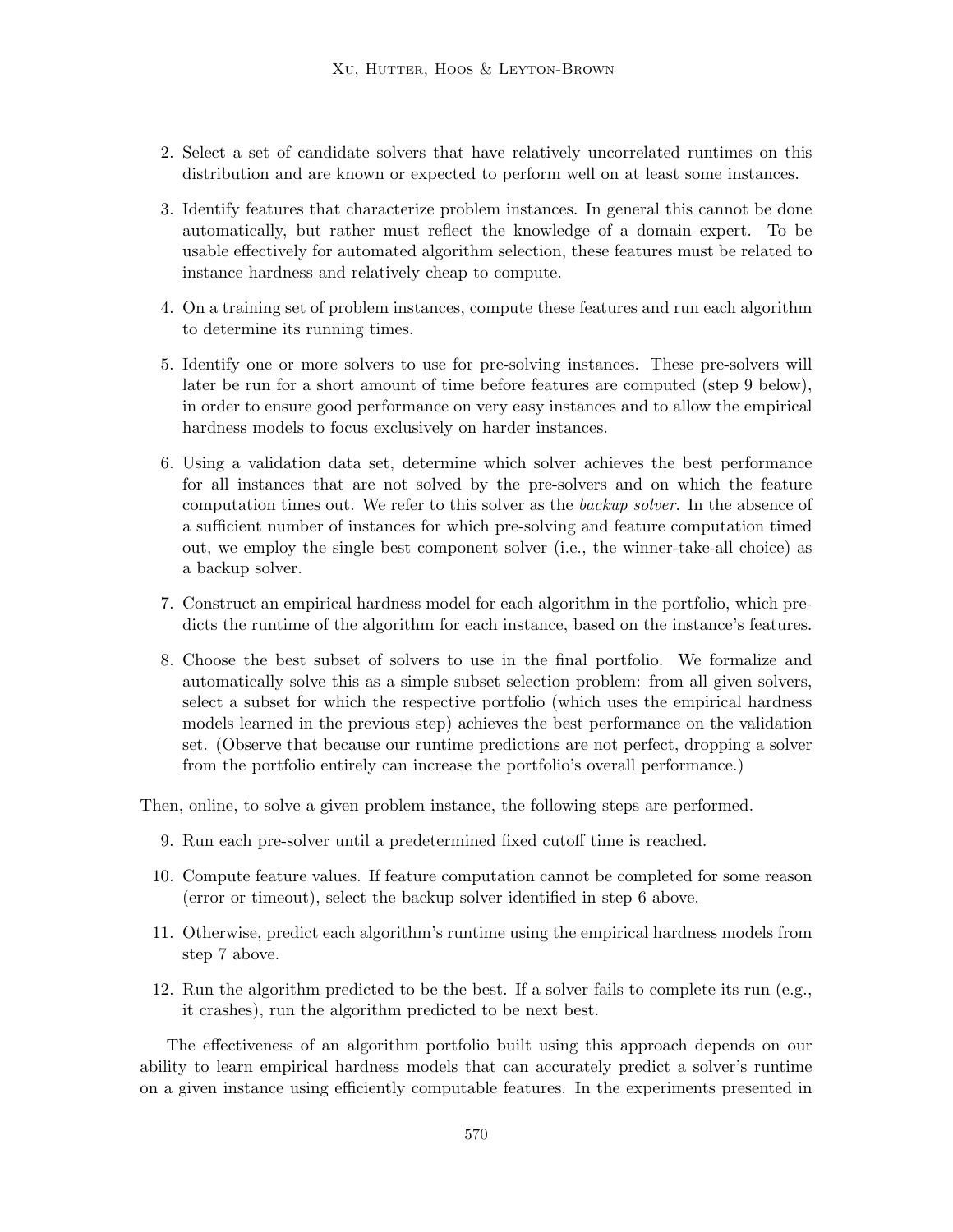this paper, we use the same ridge regression method that has previously proven to be very successful in predicting runtime on uniform random k-SAT, on structured SAT instances, and on combinatorial auction winner determination problems (Nudelman et al., 2004a; Hutter et al., 2006; Leyton-Brown et al., 2002).<sup>3</sup>

#### 2.1 Ridge Regression and Feature Selection

We now explain the construction of the empirical hardness models described in Step 7 above. To predict the runtime of an algorithm  $\mathcal A$  on an instance distribution  $\mathcal D$ , we first draw n instances from  $D$  uniformly at random. (In this article, the distributions are given implicitly by a benchmark set of instances, and we simply use all instances in the benchmark set.) For each instance i, we compute a set of features  $x_i = [x_{i,1}, \ldots, x_{i,m}]$  that characterize the instance. We also run algorithm  $A$  on the instance, recording its runtime  $r_i$ .

Having computed features and runtimes on all n instances, we fit a function  $f(x)$  that, given the features  $x_i$  of instance i, yields a prediction,  $\tilde{y}_i$ , of the logarithm of  $\mathcal{A}$ 's runtime  $y_i = \log r_i$ . In our experience, we have found this log transformation of runtime to be very important due to the large variation in runtimes for hard combinatorial problems. Unfortunately, the performance of learning algorithms can deteriorate when some features are uninformative or highly correlated with other features; it is difficult to construct features that do not suffer from these problems. Therefore, we first reduce the set of features by performing feature selection, in our case forward selection (see e.g., Guyon, Gunn, Nikravesh, & Zadeh, 2006), a simple iterative method that starts with an empty feature set and greedily adds one feature at a time, aiming to reduce cross-validation error as much as possible with every added feature. Next, we add additional pairwise product features  $x_{i,j} \cdot x_{i,k}$  for  $j = 1...m$  and  $k = j...m$ ; this is a widely used method typically referred to as quadratic basis function expansion. Finally, we perform another pass of forward selection on this extended set to determine our final set of basis functions, such that for instance  $i$  we obtain an expanded feature vector  $\phi_i = \phi(x_i) = [\phi_1(x_i), \dots, \phi_d(x_i)]$ , where d is the final number of basis functions used in the model.

We then use ridge regression (see, e.g., Bishop, 2006) to fit the free parameters  $w$  of the function  $f_{w}(x)$ . Ridge regression works as follows. Let  $\Phi$  be an  $n \times d$  matrix containing the vectors  $\phi_i$  for each instance in the training set, let y be the vector of log runtimes, and let I be the  $d \times d$  identity matrix. Finally, let  $\delta$  be a small constant to penalize large coefficients w and thereby increase numerical stability (we used  $\delta = 10^{-3}$  in our experiments). Then, we compute  $\mathbf{w} = (\delta I + \mathbf{\Phi}^\top \mathbf{\Phi})^{-1} \mathbf{\Phi}^\top \mathbf{y}$ , where  $\mathbf{\Phi}^\top$  denotes the transpose of matrix  $\mathbf{\Phi}$ . For a previously unseen instance  $i$ , we obtain a prediction of log runtime by computing the instance features  $x_i$  and evaluating  $f_{\boldsymbol{w}}(x_i) = \boldsymbol{w}^\top \phi(x_i)$ .

<sup>3.</sup> It should be noted that our portfolio methodology can make use of any regression approach that provides sufficiently accurate estimates of an algorithm's runtime and that is computationally efficient enough that the time spent making a prediction can be compensated for by the performance gain obtained through improved algorithm selection. For example, in similar settings, we have previously explored many other learning techniques, such as lasso regression, SVM regression, and Gaussian process regression (Leyton-Brown et al., 2002; Hutter et al., 2006). All of these techniques are computationally more expensive than ridge regression, and in our previous experiments we found that they did not improve predictive performance enough to justify this additional cost.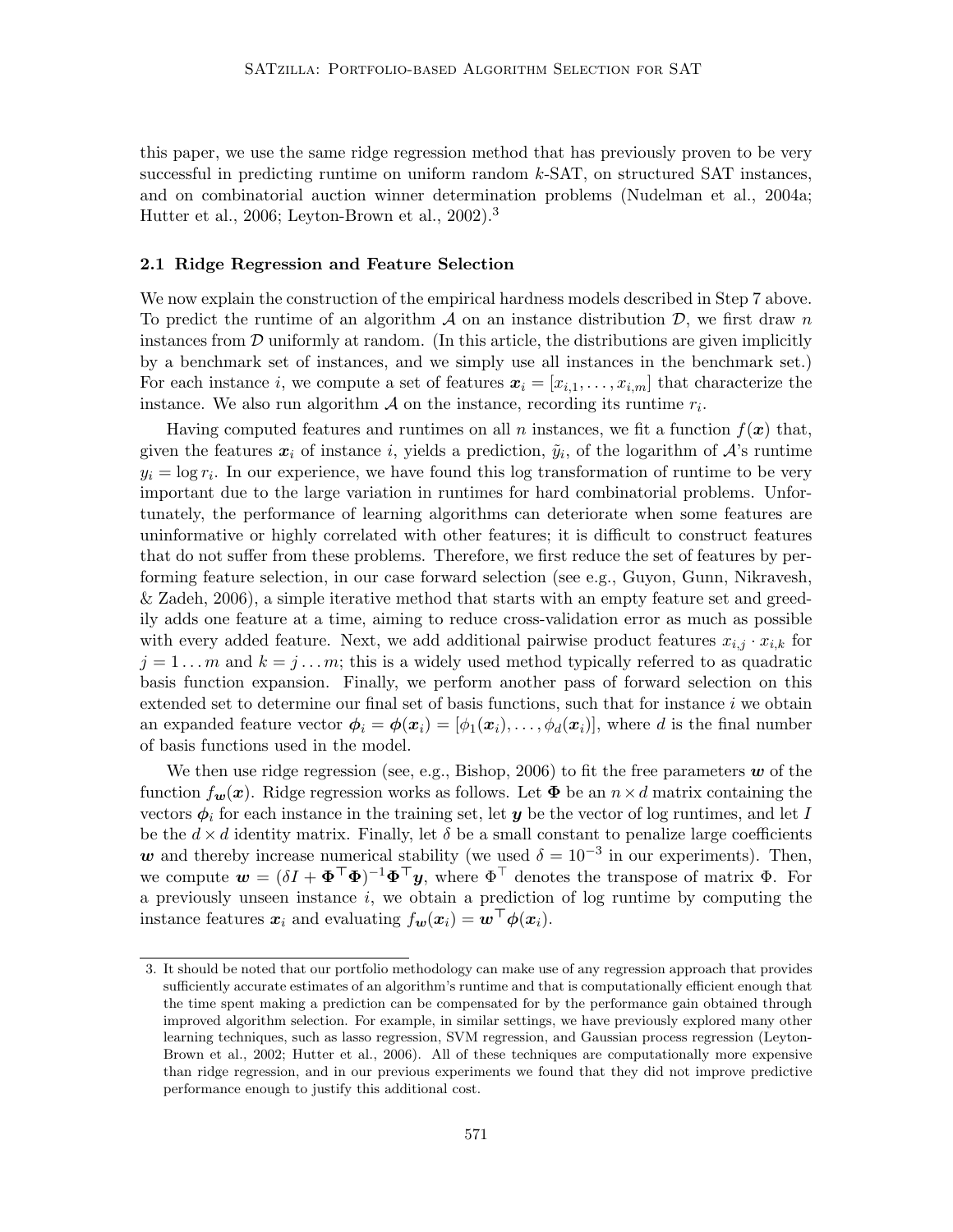#### 2.2 Accounting for Censored Data

As is common with heuristic algorithms for solving  $\mathcal{NP}$ -complete problems, SAT algorithms tend to solve some instances very quickly, while taking an extremely long amount of time to solve other instances. Hence, runtime data can be very costly to gather, as individual runs can take literally weeks to complete, even when other runs on instances of the same size take only milliseconds. The common solution to this problem is to "censor" some runs by terminating them after a fixed cutoff time.

The question of how to fit good models in the presence of censored data has been extensively studied in the survival analysis literature in statistics, which originated in actuarial questions such as estimating a person's lifespan given mortality data as well as the ages and characteristics of other people still alive. Observe that this problem is the same as ours, except that in our case, data points are always censored at the same value, a subtlety that turns out not to matter.

The best approach that we know for dealing with censored data is to build models that use all available information about censored runs by using the censored runtimes as lower bounds on the actual runtimes. To our knowledge, this technique was first used in the context of SAT by Gagliolo and Schmidhuber (2006a). We chose the simple, yet effective method by Schmee and Hahn (1979) to deal with censored samples. In brief, this method first trains a hardness model treating the cutoff time as the true (uncensored) runtime for censored samples, and then repeats the following steps until convergence.

- 1. Estimate the expected runtime of censored runs using the hardness model. Since in ridge regression, predictions are in fact normal distributions (with a fixed variance), the expected runtime conditional on the runtime exceeding the cutoff time is the mean of the corresponding normal distribution truncated at the cutoff time.
- 2. Train a new hardness model using true runtimes for the uncensored instances and the predictions generated in the previous step for the censored instances.

In earlier work (Xu, Hutter, Hoos, & Leyton-Brown, 2007b), we experimentally compared this approach with two other approaches for dealing with censored data: dropping such data entirely, and treating censored runs as though they had finished at the cutoff threshold. We demonstrated empirically that both of these methods are significantly worse than the method presented above. Intuitively, both methods introduce bias into empirical hardness models, whereas the method by Schmee and Hahn (1979) is unbiased.

#### 2.3 Using Hierarchical Hardness Models

Our previous research on empirical hardness models for SAT showed that we can achieve better prediction accuracy even with simpler models if we restrict ourselves only to satisfiable or unsatisfiable instances (Nudelman et al., 2004a). Of course, in practice we are interested in making accurate predictions even when we do not know whether an instance is satisfiable. In recent work (Xu et al., 2007a), we introduced *hierarchical hardness models* as a method for solving this problem. We define the subjective probability that an instance with features  $x$  is satisfiable to be the probability that an instance chosen at random from the underlying instance distribution with features matching  $x$  is satisfiable. Hierarchical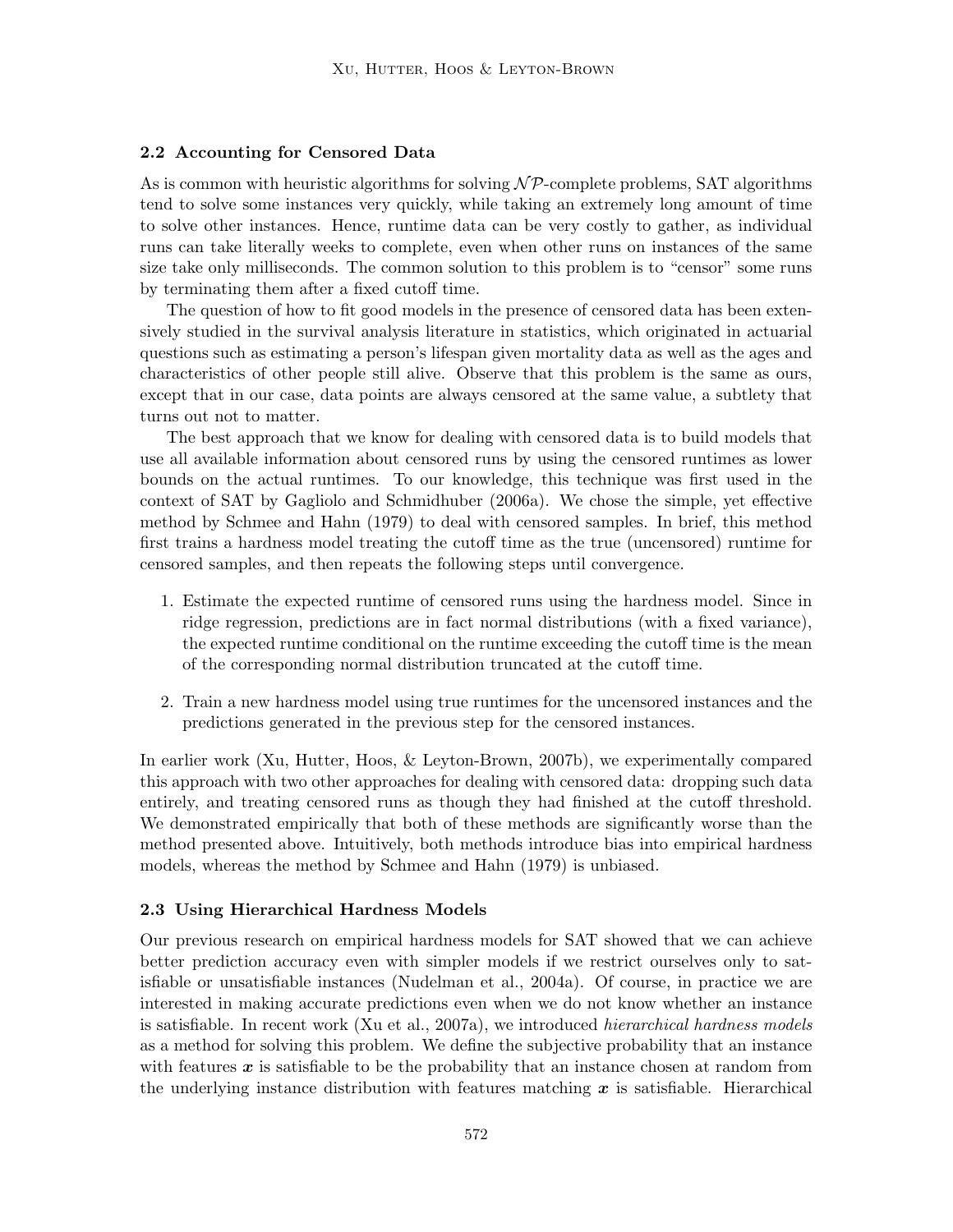hardness models first use a classifier to predict this subjective probability of satisfiability and then use this probability, as well as the features  $x$ , to combine the predictions of so-called conditional models, which are trained only on satisfiable instances and only on unsatisfiable instances, respectively. In our previous work we conducted extensive experiments on various types of SAT instances and found that these hierarchical hardness models achieve better runtime prediction accuracies than traditional empirical hardness models (Xu et al., 2007a).

Specifically, we begin by predicting an instance's satisfiability using a classification algorithm that depends on the same instance features used by the empirical hardness models. We chose Sparse Multinomial Logistic Regression, SMLR (Krishnapuram, Carin, Figueiredo, & Hartemink, 2005), but any other classification algorithm that returns the probability that an instance belongs to each class could be used instead. Then, we train conditional empirical hardness models  $(M_{sat}, M_{unsat})$  using quadratic basis-function regression for both satisfiable and unsatisfiable training instances.

Next, we must decide how to combine the predictions of these two models.<sup>4</sup> We observe a set of instance features  $x$  and a classifier prediction  $s$ ; our task is to predict the expected value of the algorithm's runtime  $y$  given this information. We introduce an additional random variable  $z \in \{sat,unsat\}$ , which represents our subjective belief about an oracle's choice of which conditional model will perform best for a given instance. (Observe that this may not always correspond to the model trained on the data with the same satisfiability status as the instance.) We can express the conditional dependence relationships between our random variables using a graphical model, as illustrated in Figure 1.



Figure 1: Graphical model for our mixture-of-experts approach.

Then we can write the expression for the probability distribution over an instance's runtime given the features  $x$  and  $s$  as

$$
P(y \mid \boldsymbol{x}, s) = \sum_{k \in \{sat,unsat\}} P(z = k \mid \boldsymbol{x}, s) \cdot P_{M_k}(y \mid \boldsymbol{x}, s), \tag{1}
$$

where  $P_{M_k}(y \mid \boldsymbol{x}, s)$  is the probability of y evaluated according to model  $M_k$  (see Figure 1). Since the models were fitted using ridge regression, we can rewrite Equation (1) as

<sup>4.</sup> Note that the classifier's output is not used directly to select a model—doing so would mean ignoring the cost of making a mistake. Instead, we use the classifier's output as a feature upon which our hierarchical model can depend.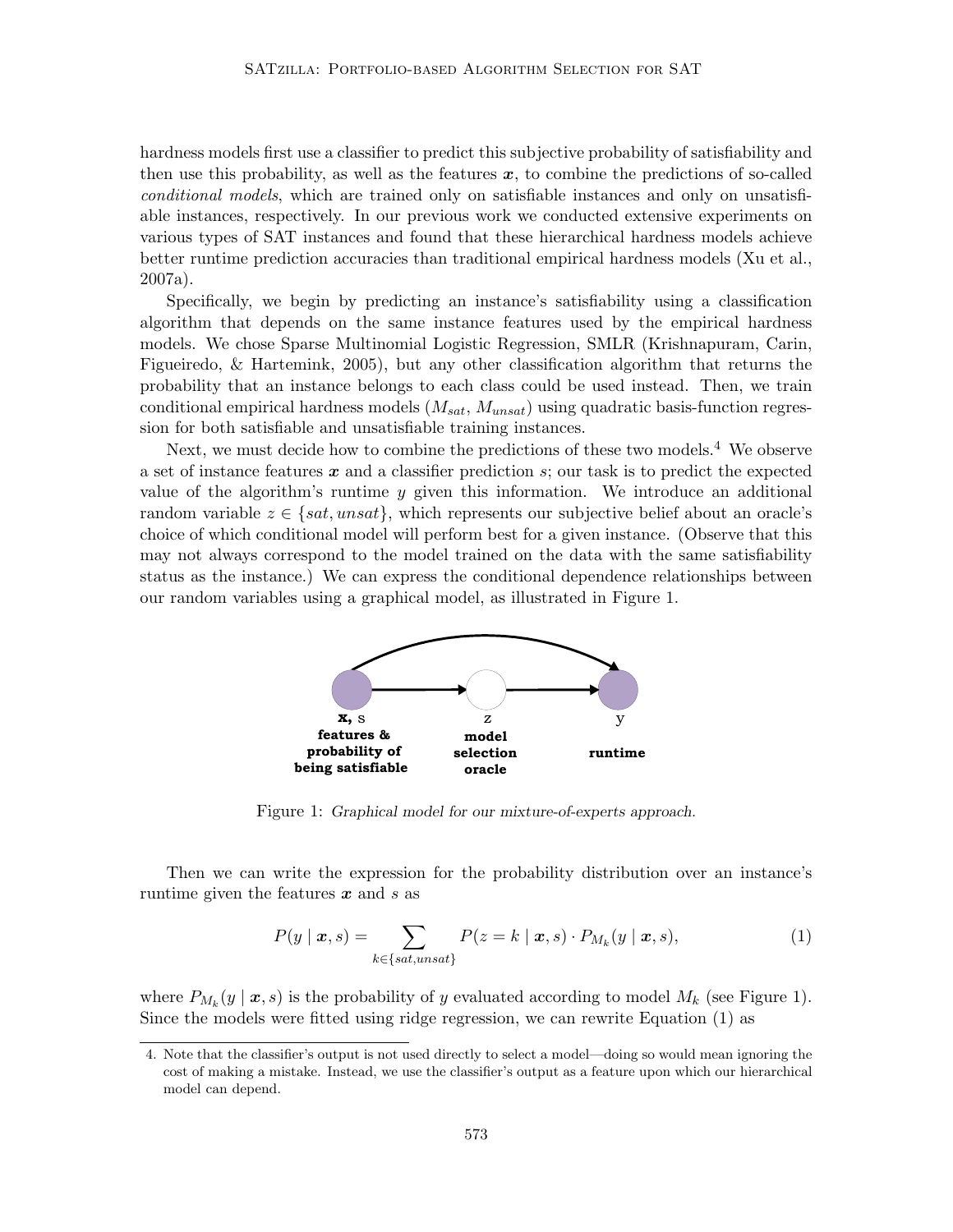$$
P(y \mid \boldsymbol{x}, s) = \sum_{k \in \{sat,unsat\}} P(z = k \mid \boldsymbol{x}, s) \cdot \varphi\left(\frac{y - \boldsymbol{w}_k^{\top} \phi(\boldsymbol{x})}{\sigma_k}\right),
$$
(2)

where  $\varphi(\cdot)$  denotes the probability distribution function of a Normal distribution with mean zero and unit variance,  $w_k$  are the weights of model  $M_k$ ,  $\phi(x)$  is the quadratic basis function expansion of  $x$ , and  $\sigma_k$  is a fixed standard deviation.

In particular, we are interested in the mean predicted runtime, that is, the expectation of  $P(y \mid x, s)$ :

$$
\mathbb{E}(y \mid \boldsymbol{x}, s) = \sum_{k \in \{sat,unsat\}} P(z = k \mid \boldsymbol{x}, s) \cdot \boldsymbol{w}_k^{\top} \phi(\boldsymbol{x}). \tag{3}
$$

Evaluating this expression would be easy if we knew  $P(z = k | x, s)$ ; of course, we do not. Our approach is to learn weighting functions  $P(z = k | x, s)$  to minimize the following loss function:

$$
\mathcal{L} = \sum_{i=1}^{n} \left( y_i - \mathbb{E}(y \mid \boldsymbol{x}, s) \right)^2, \tag{4}
$$

where  $y_i$  is the true log runtime on instance i and n is the number of training instances.

As the hypothesis space for these weighting functions we chose the softmax function (see, e.g., Bishop, 2006)

$$
P(z = sat \mid \boldsymbol{x}, s) = \frac{e^{\boldsymbol{v}^\top[\boldsymbol{x}; s]}}{1 + e^{\boldsymbol{v}^\top[\boldsymbol{x}; s]}},
$$
\n
$$
(5)
$$

where  $v$  is a vector of free parameters that is set to minimize the loss function (4). This functional form is frequently used for probabilistic classification tasks: if  $v^{\top}[x; s]$  is large and positive, then  $e^{\mathbf{v}^\top [\mathbf{x};s]}$  is much larger than 1 and the resulting probability is close to 1; if it is large and negative, the result is close to zero; if it is zero, then the resulting probability is exactly 0.5.

This can be seen as a mixture-of-experts problem (see, e.g., Bishop, 2006) with the experts fixed to  $M_{sat}$  and  $M_{unsat}$ . (In traditional mixture-of-experts methods, the experts are allowed to vary during the training process described below.) For implementation convenience, we used an existing mixture of experts implementation to optimize  $v$ , which is built around an expectation maximization (EM) algorithm that performs iterative reweighted least squares in the M step (Murphy, 2001). We modified this code slightly to fix the experts and initialized the choice of expert to the classifier's output by setting the initial values of  $P(z | x, s)$  to s. Note that other numerical optimization procedures could be used to minimize the loss function  $(4)$  with respect to v.

Having optimized  $v$ , to obtain a runtime prediction for an unseen test instance we simply compute the instance's features  $x$  and the classifier's output s, and then compute the expected runtime by evaluating Equation (3).

Finally, note that these techniques do not require us to restrict ourselves to the conditional models  $M_{sat}$  and  $M_{unsat}$ , or even to the use of only two models. In Section 7, we describe hierarchical hardness models that rely on *six* conditional models, trained on satisfiable and unsatisfiable instances from different data sets.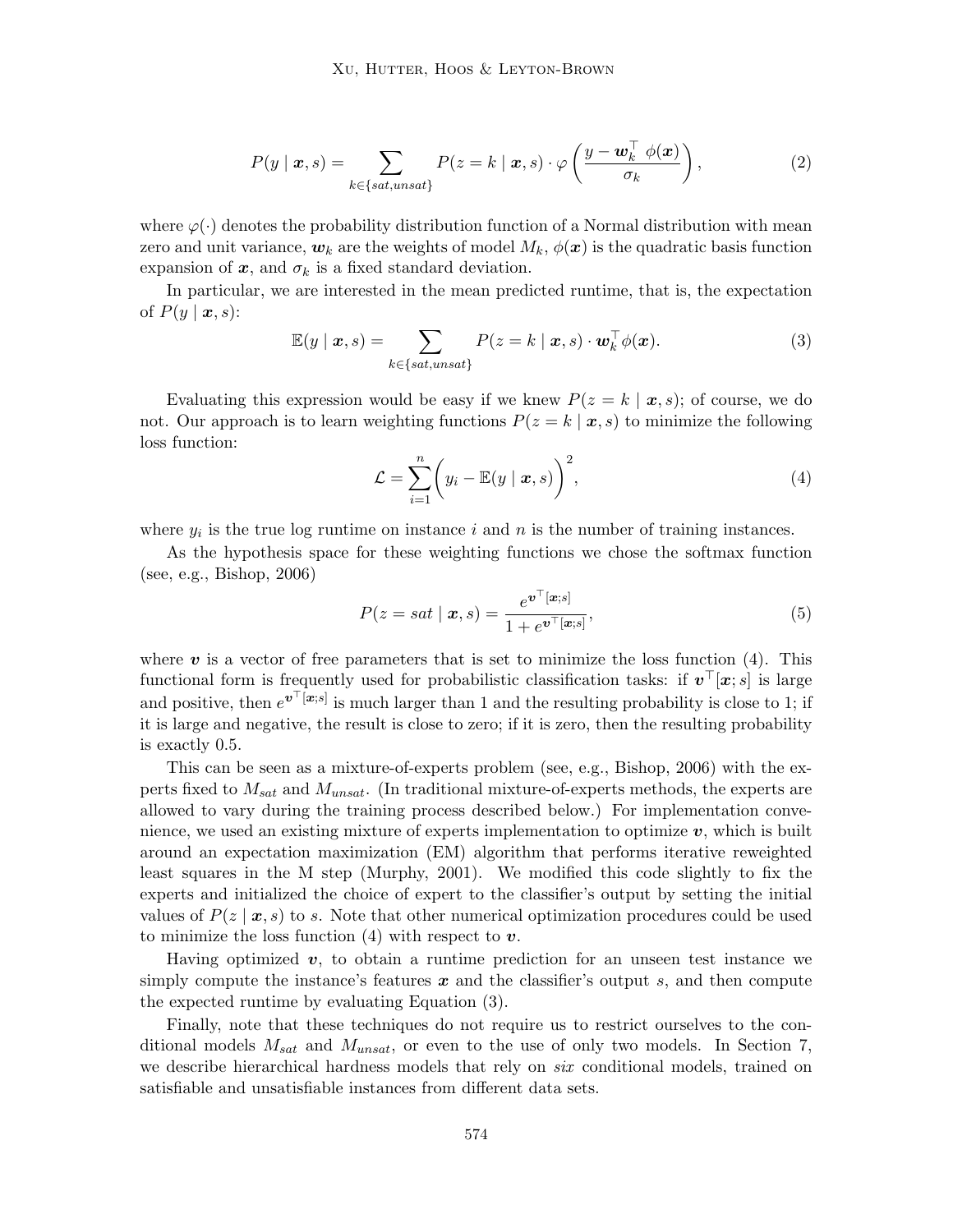# 3. Construction I: Building SATzilla07 for the 2007 SAT Competition

In this section, we describe the SATzilla07 solvers entered into the 2007 SAT Competition, which—like previous events in the series—featured three main categories of instances, RANDOM, HANDMADE (also known as CRAFTED) and INDUSTRIAL. We submitted three versions of SATzilla07 to the competition. Two versions specifically targeted the RANDOM and HANDMADE instance categories and were trained only on data from their target category. In order to allow us to study SATzilla07's performance on an even more heterogeneous instance distribution, a third version of SATzilla07 was trained on data from all three categories of the competition; we call this new category ALL. We did not construct a version of SATzilla07 for the INDUSTRIAL category, because of time constraints and the limit of three submissions per team. However, we built such a version after the submission deadline and report results for it below.

All of our solvers were built using the design methodology detailed in Section 2. Each of the following subsections corresponds to one step from this methodology.

#### 3.1 Selecting Instances

In order to train empirical hardness models for any of the above scenarios, we needed instances that would be similar to those used in the real competition. For this purpose we used instances from the respective categories of all previous SAT competitions (2002, 2003, 2004, and 2005), as well as from the 2006 SAT Race (which only featured INDUSTRIAL instances). Instances that were repeated in previous competitions were also repeated in our data sets. Overall, there were 4 811 instances: 2 300 instances in category RANDOM, 1 490 in category HANDMADE and 1 021 in category INDUSTRIAL; of course, category ALL included all of these instances. About 68% of the instances were solved within 1 200 CPU seconds on our reference machine by at least one of the seven solvers we used (see Section 3.2 below; the computational infrastructure used for our experiments is described in Section 3.4). All instances that were not solved by any of these solvers were dropped from our data set.

We randomly split our data set into training, validation and test sets at a ratio of 40:30:30. All parameter tuning and intermediate model testing was performed on the validation set; the test set was used only to generate the final results reported here.

In this section, we use the same SATzilla07 methodology for building multiple portfolios for different sets of benchmark instances. In order to avoid confusion between the changes to our overall methodology discussed later and differences in training data, we treat the data set as an input parameter for SATzilla. For the data set comprising the previously mentioned RANDOM instances, we write  $D_r$ ; similarly, we write  $D_h$  for HANDMADE and  $D_i$  for INDUSTRIAL; for ALL, we simply write D.

#### 3.2 Selecting Solvers

To decide what algorithms to include in our portfolio, we considered a wide variety of solvers that had been entered into previous SAT competitions and into the 2006 SAT Race. We manually analyzed the results of these competitions, identifying all algorithms that yielded the best performance on some subset of instances. Since our focus was on both satisfiable and unsatisfiable instances, and since we were concerned about the cost of misclassifications,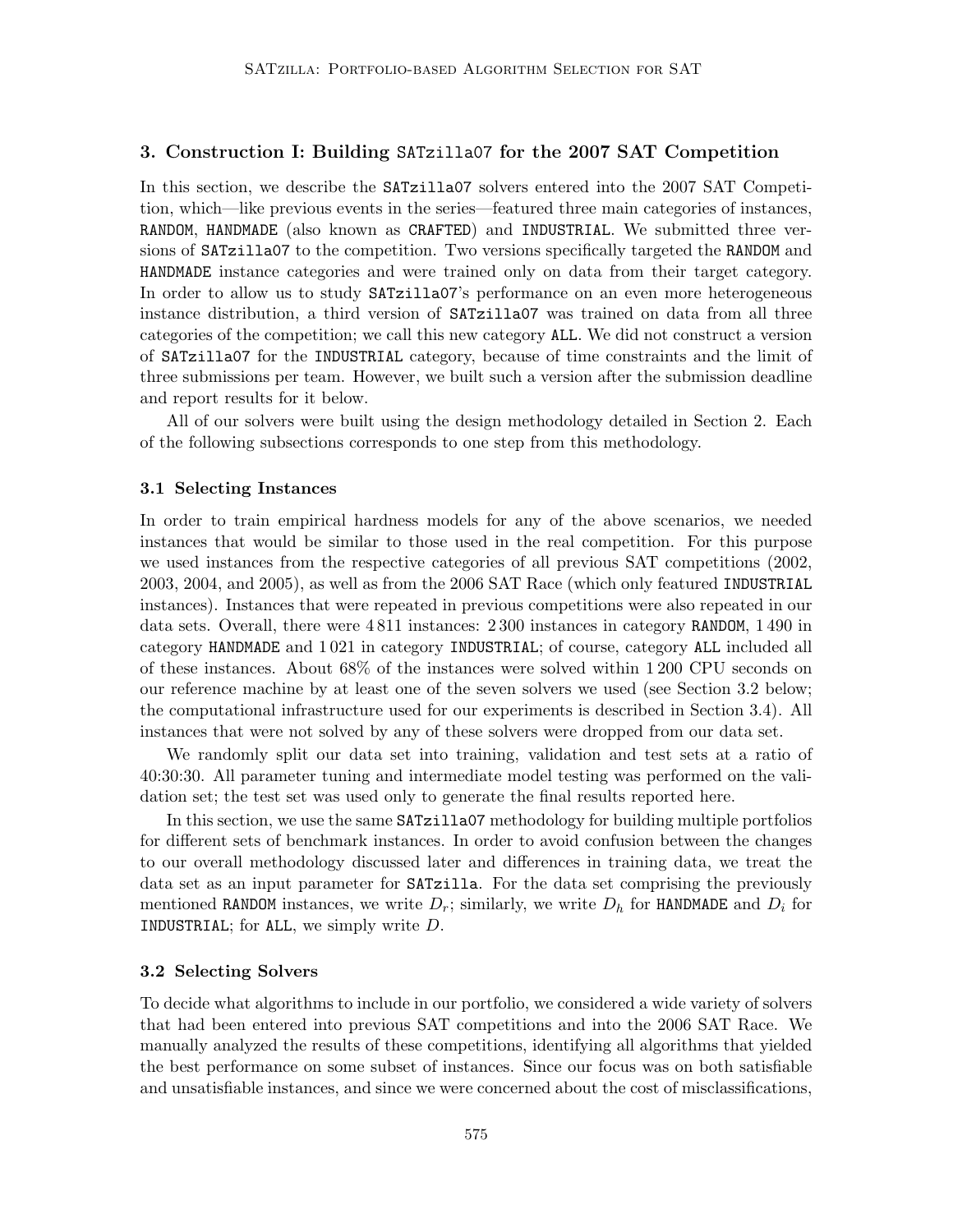we did not choose any incomplete algorithms at this stage; however, we revisit this issue in Section 5.4. In the end, we selected the seven high-performance solvers shown in Table 1 as candidates for the SATzilla07 portfolio. Like the data set used for training, we treat the component solvers as an input to SATzilla, and denote the set of solvers from Table 1 as S.

| Solver        | Reference                              |
|---------------|----------------------------------------|
| <b>Eureka</b> | Nadel, Gordon, Palti, and Hanna (2006) |
| Kcnfs06       | Dubois and Dequen (2001)               |
| March d104    | Heule et al. (2004)                    |
| Minisat 2.0   | Eén and Sörensson (2006)               |
| Rsat 1.03     | Pipatsrisawat and Darwiche (2006)      |
| Vallst        | Vallstrom (2005)                       |
| Zchaff Rand   | Mahajan, Fu, and Malik (2005)          |

Table 1: The seven solvers in SATzilla07; we refer to this set of solvers as S.

In previous work (Xu et al., 2007b), we considered using the Hypre preprocessor (Bacchus & Winter, 2003) before applying one of SATzilla's component solvers; this effectively doubled our number of component solvers. For this work, we re-evaluated this option and found performance to basically remain unchanged without preprocessing (performance differences in terms of instances solved, runtime, and SAT competition score were smaller than 1%, and even this small difference was not consistently in favor of using the Hypre preprocessor). For this reason, we dropped preprocessing in the work reported here.

#### 3.3 Choosing Features

The choice of instance features has a significant impact on the performance of empirical hardness models. Good features need to correlate well with (solver-specific) instance hardness and need to be cheap to compute, since feature computation time counts as part of SATzilla07's runtime.

Nudelman et al. (2004a) introduced 84 features for SAT instances. These features can be classified into nine categories: problem size, variable-clause graph, variable graph, clause graph, balance, proximity to Horn formulae, LP-based, DPLL probing and local search probing features — the code for this last group of features was based on UBCSAT (Tompkins & Hoos, 2004). In order to limit the time spent computing features, we slightly modified the feature computation code of Nudelman et al. (2004a). For SATzilla07, we excluded a number of computationally expensive features, such as LP-based and clause graph features. The computation time for each of the local search and DPLL probing features was limited to 1 CPU second, and the total feature computation time per instance was limited to 60 CPU seconds. After eliminating some features that had the same value across all instances and some that were too unstable given only 1 CPU second of local search probing, we ended up using the 48 raw features summarized in Figure 2.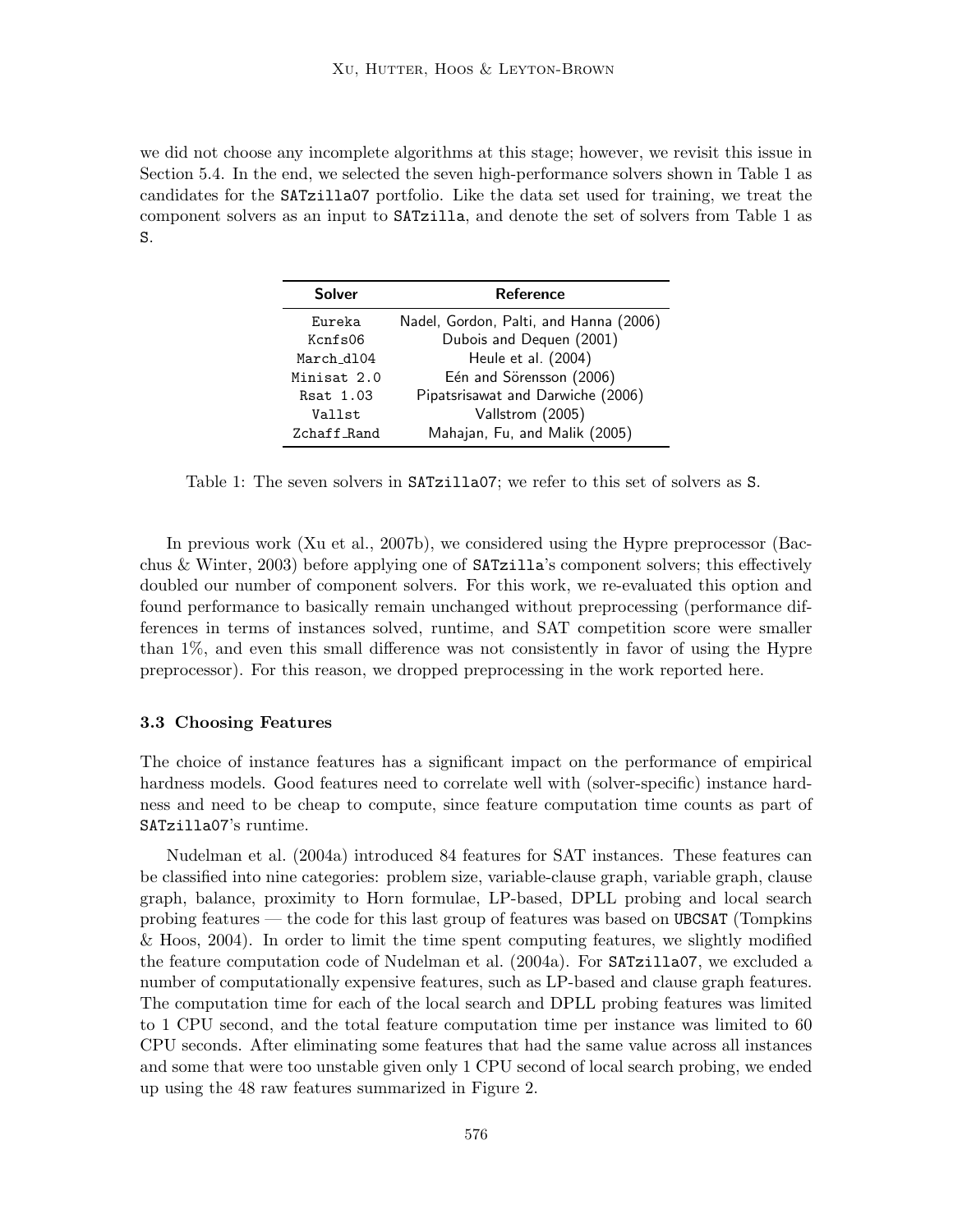| <b>Problem Size Features:</b>                          | <b>Proximity to Horn Formula:</b>                                                                          |
|--------------------------------------------------------|------------------------------------------------------------------------------------------------------------|
| 1. Number of clauses: denoted c                        | 28. Fraction of Horn clauses                                                                               |
| 2. Number of variables: denoted v                      | 29-33. Number of occurrences in a Horn clause for                                                          |
| 3. Ratio: $c/v$                                        | each variable: mean, variation coefficient, min, max<br>and entropy.                                       |
| <b>Variable-Clause Graph Features:</b>                 |                                                                                                            |
| 4-8. Variable nodes degree statistics:<br>mean,        | <b>DPLL Probing Features:</b>                                                                              |
| variation coefficient, min, max and entropy.           | 34-38. Number of unit propagations: computed at                                                            |
| 9-13. Clause nodes degree statistics: mean, varia-     | depths 1, 4, 16, 64 and 256.                                                                               |
| tion coefficient, min, max and entropy.                | 39-40. Search space size estimate: mean depth to<br>contradiction, estimate of the log of number of nodes. |
| <b>Variable Graph Features:</b>                        |                                                                                                            |
| 14-17. Nodes degree statistics: mean, variation        | <b>Local Search Probing Features:</b>                                                                      |
| coefficient, min and max.                              | 41-44. Number of steps to the best local minimum                                                           |
|                                                        | in a run: mean, median, 10th and 90th percentiles for                                                      |
| <b>Balance Features:</b>                               | SAPS.                                                                                                      |
| 18-20. Ratio of positive and negative literals in each | 45. Average improvement to best in a run: mean                                                             |
| clause: mean, variation coefficient and entropy.       | improvement per step to best solution for SAPS.                                                            |
| 21-25. Ratio of positive and negative occurrences of   | 46-47. Fraction of improvement due to first local                                                          |
| each variable: mean, variation coefficient, min, max   | minimum: mean for SAPS and GSAT.                                                                           |
| and entropy.                                           | 48. Coefficient of variation of the number of un-                                                          |
| 26-27. Fraction of binary and ternary clauses          | satisfied clauses in each local minimum: mean over<br>all runs for SAPS.                                   |
|                                                        | Figure 2: The features used for building SATzilla07; these were originally introduced and described        |

# 3.4 Computing Features and Runtimes

in detail by Nudelman et al. (2004a).

All our experiments were performed using a computer cluster consisting of 55 machines with dual Intel Xeon 3.2GHz CPUs, 2MB cache and 2GB RAM, running Suse Linux 10.1. As in the SAT competition, all runs of any solver that exceeded a certain runtime were aborted (censored) and recorded as such. In order to keep the computational cost manageable, we chose a cutoff time of 1 200 CPU seconds.

# 3.5 Identifying Pre-solvers

As described in Section 2, in order to solve easy instances quickly without spending any time for the computation of features, we use one or more *pre-solvers*: algorithms that are run unconditionally but briefly before features are computed. Good algorithms for pre-solving solve a large proportion of instances quickly. Based on an examination of the training runtime data, we chose March dl04 and the local search algorithm SAPS (Hutter et al., 2002) as pre-solvers for RANDOM, HANDMADE and ALL; for SAPS, we used the UBCSAT implementation (Tompkins & Hoos, 2004) with the best fixed parameter configuration identified by Hutter et al. (2006). (Note that while we did not consider incomplete algorithms for inclusion in the portfolio, we did use one here.)

Within 5 CPU seconds on our reference machine, March dl04 solved 47.8%, 47.7%, and 43.4% of the instances in our RANDOM, HANDMADE and ALL data sets, respectively. For the remaining instances, we let SAPS run for 2 CPU seconds, because we found its runtime to be almost completely uncorrelated with March  $\Delta$ 104 (Pearson correlation coefficient  $r = 0.118$ )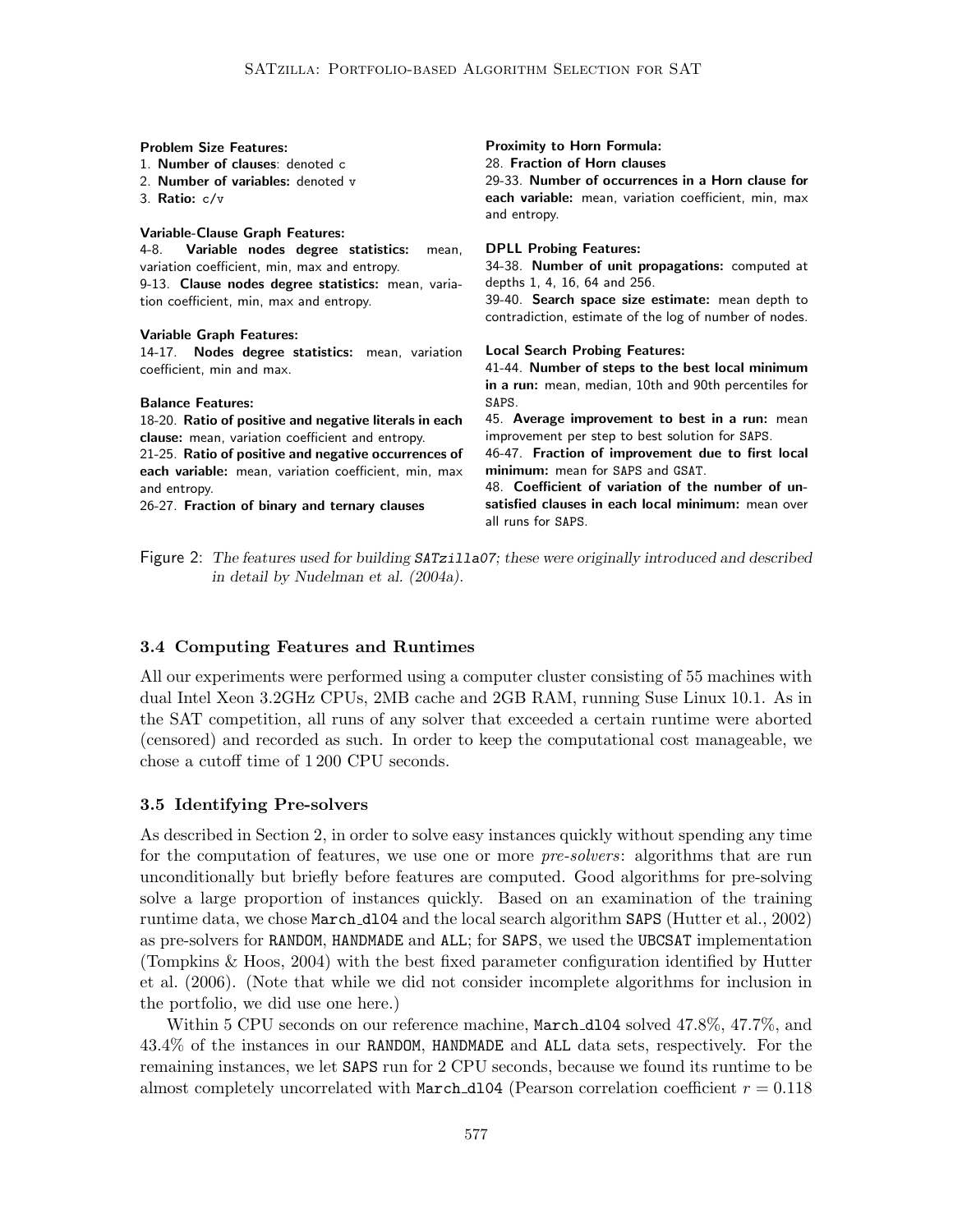|             |      | RANDOM |      | HANDMADE |      | INDUSTRIAL |      | ALL.   |
|-------------|------|--------|------|----------|------|------------|------|--------|
| Solver      | Time | Solved | Time | Solved   | Time | Solved     | Time | Solved |
| Eureka      | 770  | 40%    | 561  | 59%      | 330  | 84%        | 598  | 57%    |
| Kcnfs06     | 319  | 81%    | 846  | 33%      | 1050 | 13%        | 658  | 50%    |
| March d104  | 269  | 85%    | 311  | 80%      | 715  | 42%        | 394  | 73%    |
| Minisat 2.0 | 520  | 62%    | 411  | 73%      | 407  | 76%        | 459  | 69%    |
| Rsat 1.03   | 522  | 62%    | 412  | 72%      | 345  | 81%        | 445  | 70%    |
| Vallst      | 757  | 40%    | 440  | 67%      | 582  | 59%        | 620  | 54%    |
| Zchaff Rand | 802  | 36%    | 562  | 58%      | 461  | 71%        | 645  | 51%    |

Table 2: Average runtime (in CPU seconds on our reference machine) and percentage of instances solved by each solver for all instances that were solved by at least one of our seven component solvers within the cutoff time of 1 200 seconds.

for the 487 remaining instances solved by both solvers). In this time, SAPS solved 28.8%, 5.3%, and 14.5% of the remaining RANDOM, HANDMADE and ALL instances, respectively. For the INDUSTRIAL category, we chose to run Rsat 1.03 for 2 CPU seconds as a pre-solver, which resulted in 32.0% of the instances in our INDUSTRIAL set being solved. Since SAPS solved less than 3% of the remaining instances within 2 CPU seconds, it was not used as a pre-solver in this category.

# 3.6 Identifying the Backup Solver

The performance of all our solvers from Table 1 is reported in Table 2. We computed average runtime (here and in the remainder of this work) counting timeouts as runs that completed at the cutoff time of 1 200 CPU seconds. As can be seen from this data, the best single solver for ALL, RANDOM and HANDMADE was always March dl04. For categories RANDOM and HANDMADE, we did not encounter instances for which the feature computation timed out. Thus, we employed the winner-take-all solver March  $\text{d}104$  as a backup solver in both of these domains. For categories INDUSTRIAL and ALL, Eureka performed best on those instances that remained unsolved after pre-solving and for which feature computation timed out; we thus chose Eureka as the backup solver.

# 3.7 Learning Empirical Hardness Models

We learned empirical hardness models for predicting each solver's runtime as described in Section 2, using the procedure of Schmee and Hahn (1979) for dealing with censored data and also employing hierarchical hardness models.

# 3.8 Solver Subset Selection

We performed automatic exhaustive subset search as outlined in Section 2 to determine which solvers to include in **SATzilla07**. Table 3 describes the solvers that were selected for each of our four data sets.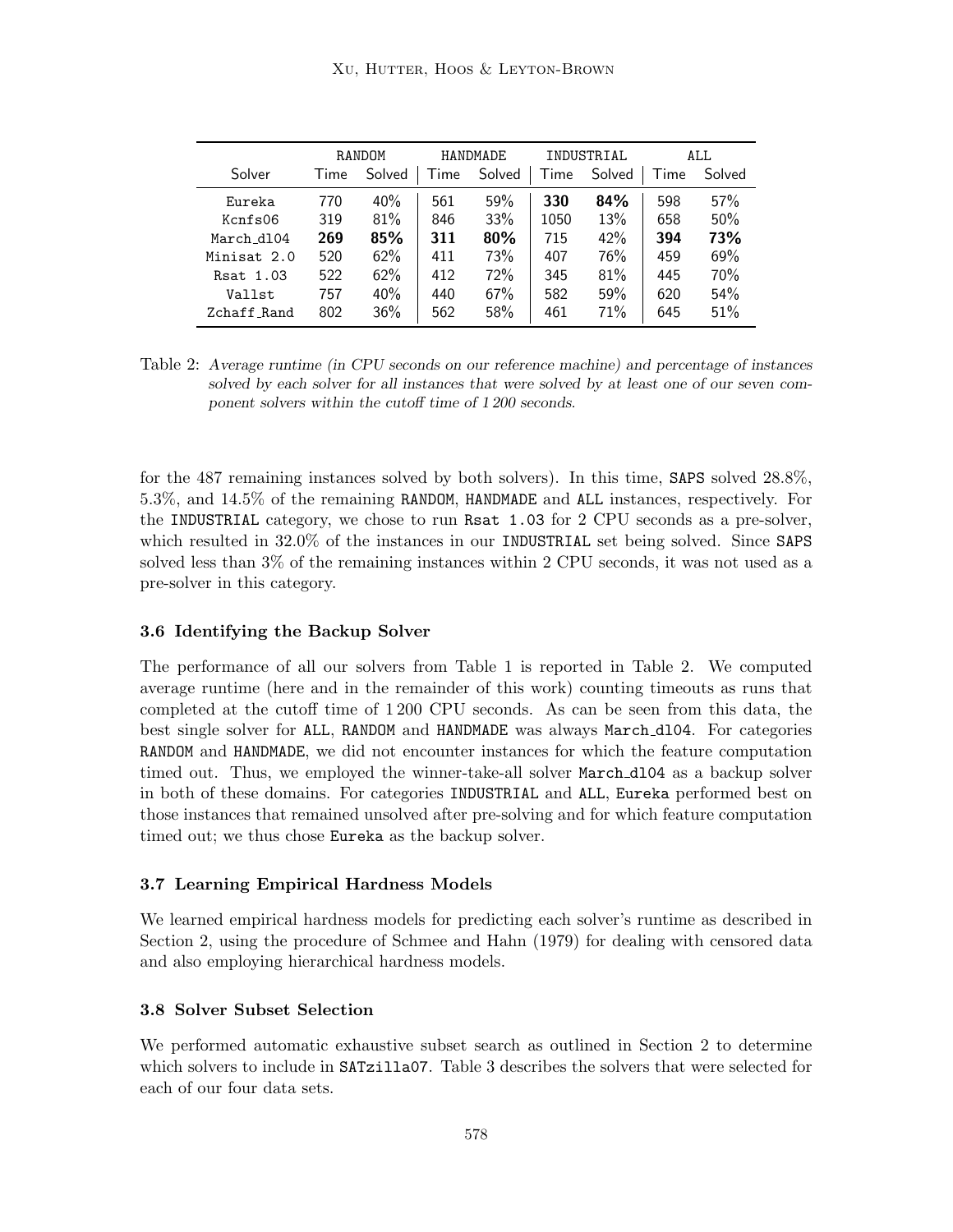| Data Set   | Solvers used in SATzilla07                               |
|------------|----------------------------------------------------------|
| RANDOM     | March_d104. Kcnfs06. Rsat 1.03                           |
| HANDMADE.  | Kcnfs06, March_d104, Minisat 2.0, Rsat 1.03, Zchaff_Rand |
| INDUSTRIAL | Eureka, March_d104, Minisat 2.0, Rsat 1.03               |
| ALL        | Eureka, Kcnfs06, March_d104, Minisat 2.0, Zchaff_Rand    |

Table 3: Results of subset selection for SATzilla07.

# 4. Evaluation I: Performance Analysis of SATzilla07

In this section, we evaluate SATzilla07 for our four data sets. Since we use the SAT Competition as a running example throughout this paper, we start by describing how SATzilla07 fared in the 2007 SAT Competition. We then describe more comprehensive evaluations of each SATzilla07 version in which we compared it in greater detail against its component solvers.

### 4.1 SATzilla07 in the 2007 SAT Competition

We submitted three versions of SATzilla07 to the 2007 SAT Competition, namely  $SATzilla07(S,D_r)$  (i.e.,  $SATzilla07$  using the seven component solvers from Table 1 and trained on RANDOM instances)  $\text{SATzillao7}(S, D_h)$  (trained on HANDMADE), and SATzilla07(S,D) (trained on ALL). Table 4 shows the results of the 2007 SAT Competition for the RANDOM and HANDMADE categories. In the RANDOM category,  $SATzilla07(S, D_r)$ won the gold medal in the subcategory  $SAT+UNSAT$ , and came third in the UNSAT subcategory. The SAT subcategory was dominated by local search solvers. In the HANDMADE category, SATzilla07( $S, D_h$ ) showed excellent performance, winning the SAT+UNSAT and UNSAT subcategories, and placing second in the SAT subcategory.

| Category | Rank            | SAT & UNSAT                   | <b>SAT</b>                    | UNSAT                         |
|----------|-----------------|-------------------------------|-------------------------------|-------------------------------|
| RANDOM   | 1st             | $SATzilla07(S,D_r)$           | Gnovelty+                     | March ks                      |
|          | 2 <sub>nd</sub> | March ks                      | Ag2wsat0                      | Kcnfs04                       |
|          | 3rd             | Kcnfs04                       | Ag2wsat+                      | $SATzilla07(S,D_r)$           |
| HANDMADE | 1st             | SATzilla07(S,D <sub>h</sub> ) | March_ks                      | SATzilla07(S,D <sub>h</sub> ) |
|          | 2 <sub>nd</sub> | Minisat07                     | SATzilla07(S,D <sub>h</sub> ) | <b>TTS</b>                    |
|          | 3 <sup>rd</sup> | MXC                           | Minisat07                     | Minisat07                     |

Table 4: Results from the 2007 SAT Competition. More that 30 solvers competed in each category.

Since the general portfolio SATzilla07(S,D) included Eureka (whose source code is not publicly available) it was run in the demonstration division only. The official competition results (available at http://www.cril.univ-artois.fr/SAT07/) show that this solver, which was trained on instances from all three categories, performed very well, solving more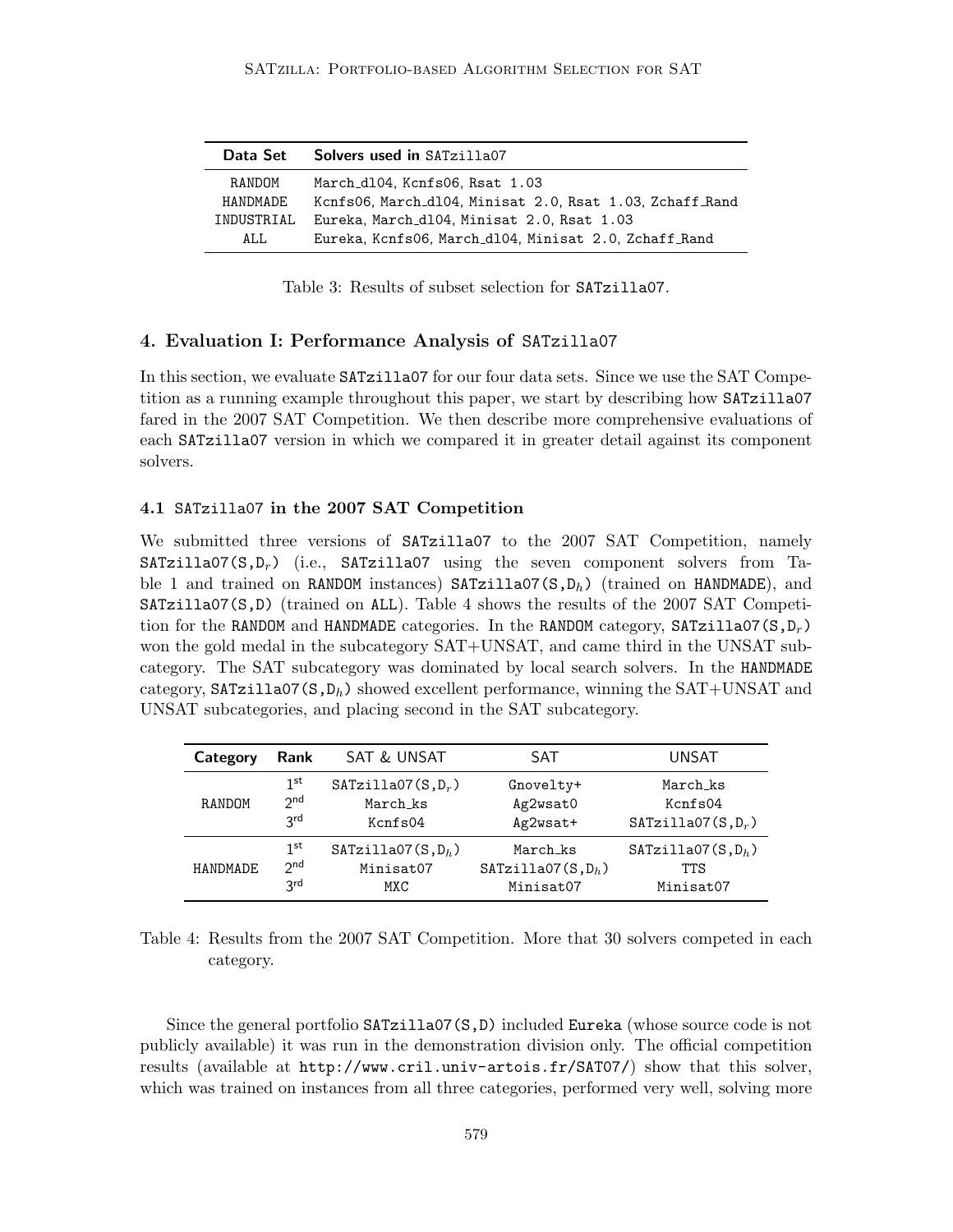| <b>Solver</b>                 | Average runtime [s] Solved percentage Performance score |    |       |
|-------------------------------|---------------------------------------------------------|----|-------|
| Picosat                       | 398                                                     | 82 | 31484 |
| TinisatElite                  | 494                                                     | 71 | 21630 |
| Minisat07                     | 484                                                     | 72 | 34088 |
| $R$ sat $2.0$                 | 446                                                     | 75 | 23446 |
| SATzilla07(S,D <sub>i</sub> ) | 346                                                     | 87 | 29552 |

Table 5: Performance comparison of  $SATzilla07(S,D<sub>i</sub>)$  and winners of the 2007 SAT Competition in the INDUSTRIAL category. The performance scores are computed using the 2007 SAT Competition scoring function with a cutoff time of 1 200 CPU seconds.  $SATzilla07(S, D_i)$ is exactly the same solver as shown in Figure 6 and was trained without reference to the 2007 SAT Competition data.

instances of the union of the three categories than any other solver (including the other two versions of SATzilla07).

We did not submit a version of SATzilla07 to the 2007 SAT Competition that was specifically trained on instances from the INDUSTRIAL category. However, we constructed such a version,  $\text{SATzilla07}(S, D_i)$ , after the submission deadline and here report on its performance. Although  $\text{SATzilla07}(S,D_i)$  did not compete in the actual 2007 SAT Competition, we can approximate how well it would have performed in a simulation of the competition, using the same scoring function as in the competition (described in detail in Section 5.3), based on a large number of competitors, namely the 19 solvers listed in Tables 1, 9 and 10, plus  $SATzilla07(S,D<sub>i</sub>)$ .

Table 5 compares the performance of SATzilla07 in this simulation of the competition against all solvers that won at least one medal in the INDUSTRIAL category of the 2007 SAT Competition: Picosat, TinisatElite, Minisat07 and Rsat 2.0. There are some differences between our test environment and that used in the real SAT competition: our simulation ran on different machines and under a different operating system; it also used a shorter cutoff time and fewer competitors to evaluate the solver's performance scores. Because of these differences, the ranking of solvers in our simulation is not necessarily the same as it would have been in the actual competition. Nevertheless, our results leave no doubt that SATzilla07 can compete with the state-of-the-art SAT solvers in the INDUSTRIAL category.

# 4.2 Feature Computation

The actual time required to compute our features varied from instance to instance. In the following, we report runtimes for computing features for the instance sets defined in Section 3.1. Typically, feature computation took at least 3 CPU seconds: 1 second each for local search probing with SAPS and GSAT, and 1 further second for DPLL probing. However, for some small instances, the limit of 300 000 local search steps was reached before one CPU second had passed, resulting in feature computation times lower than 3 CPU seconds. For most instances from the RANDOM and HANDMADE categories, the computation of the other features took an insignificant amount of time, resulting in feature computation times just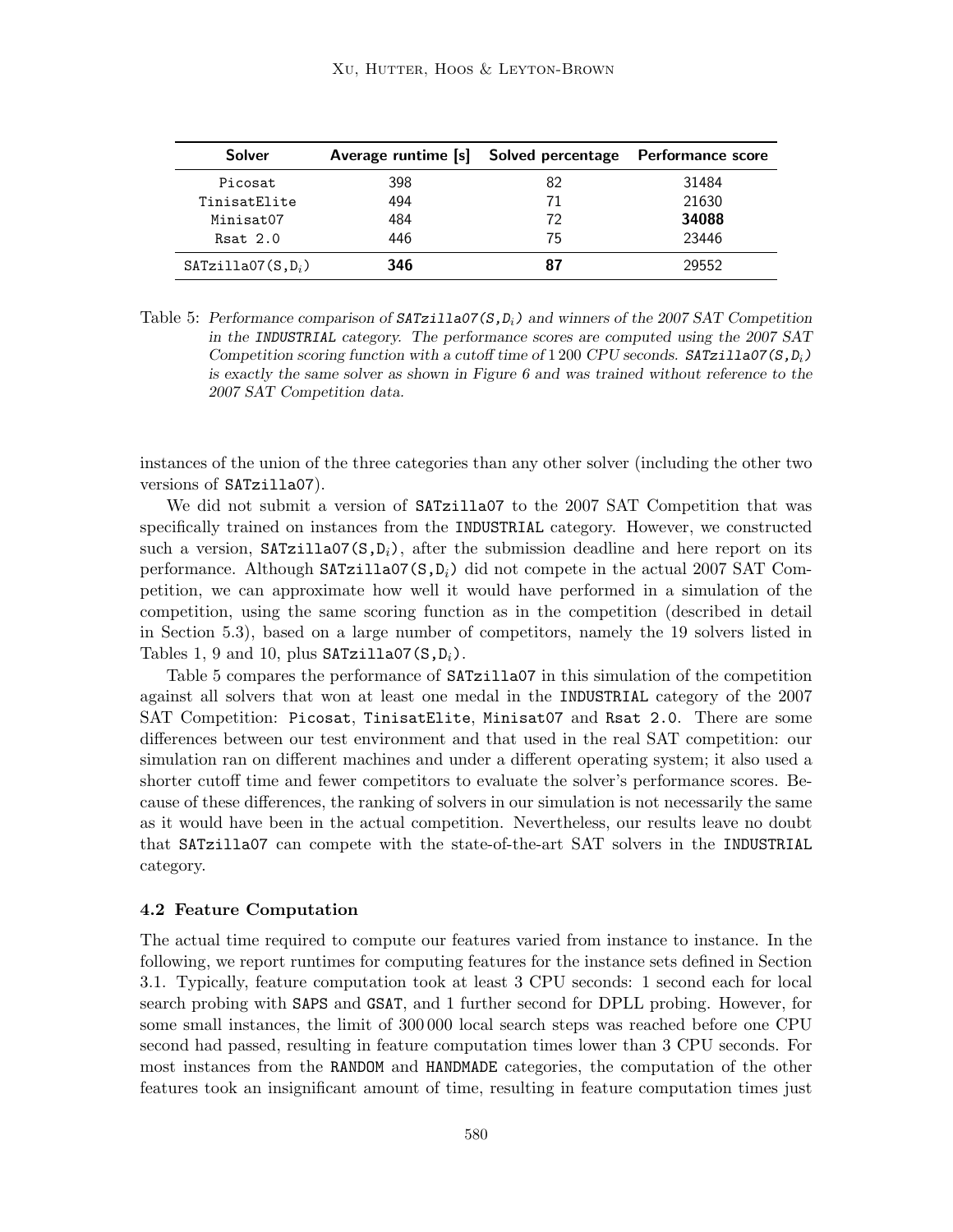

Figure 3: Variability in feature computation times. The y-axis denotes the percentage of instances for which feature computation finished in at most the time given by the x-axis. Left: RANDOM, right: INDUSTRIAL. Note the different scales of the x-axes.

above 3 CPU seconds. However, for many instances from the INDUSTRIAL category, the feature computation was quite expensive, with times up to 1 200 CPU seconds for some instances. We limited the feature computation time to 60 CPU seconds, which resulted in time-outs for 19% of the instances from the INDUSTRIAL category (but for no instances from the other categories). For instances on which the feature computation timed out, the backup solver was used.

Figure 3 illustrates this variation in feature computation time. For category RANDOM (left pane), feature computation never took significantly longer than three CPU seconds. In contrast, for category INDUSTRIAL, there was a fairly high variation, with the feature computation reaching the cut-off time of 60 CPU seconds for 19% of the instances. The average total feature computation times for categories RANDOM, HANDMADE, and INDUSTRIAL were 3.01, 4.22, and 14.4 CPU seconds, respectively.

#### 4.3 RANDOM Category

For each category, we evaluated our SATzilla portfolios by comparing them against the best solvers from Table 1 for the respective category. Note that the solvers in this table are exactly the candidate solvers used in SATzilla.

Figure 4 shows the performance of SATzilla07 and the top three single solvers from Table 1 on category RANDOM. Note that we count the runtime of pre-solving, as well as the feature computation time, as part of SATzilla's runtime. Oracle(S) provides an upper bound on the performance that could be achieved by SATzilla: its runtime is that of a hypothetical version of SATzilla that makes every decision in an optimal fashion, and without any time spent computing features. Furthermore, it can also choose not to run the pre-solvers on an instance. Essentially, Oracle(S) thus indicates the performance that would be achieved by only running the best algorithm for each single instance. In Figure 4 (right), the horizontal line near the bottom of the plot shows the time  $SATzilla07(S, D_r)$ allots to pre-solving and (on average) to feature computation.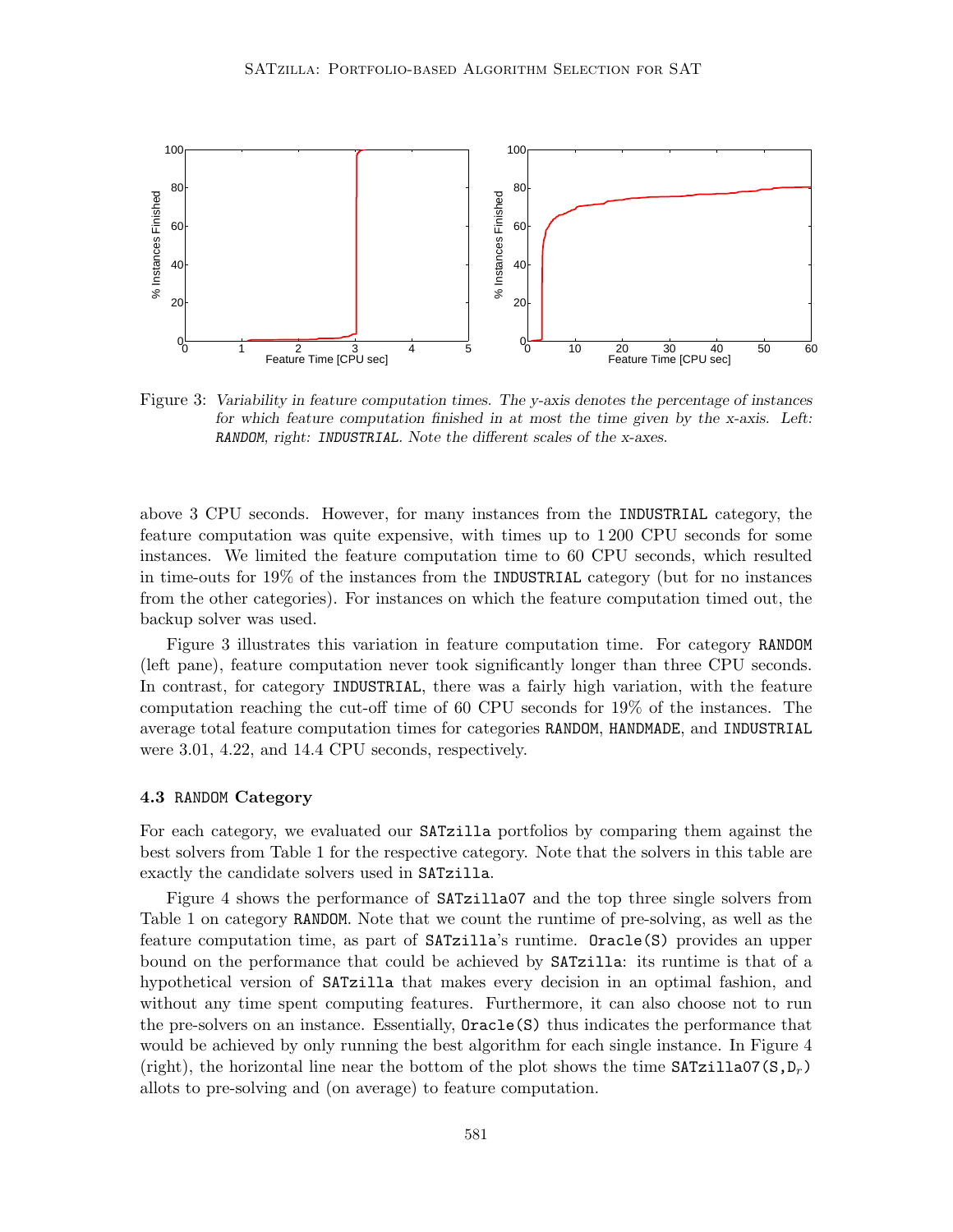

Figure 4: Left: Average runtime, right: runtime cumulative distribution function (CDF) for different solvers on RANDOM; the average feature computation time was 2.3 CPU seconds (too insignificant to be visible in SATzilla07's runtime bar). All other solvers' CDFs are below the ones shown here (i.e., at each given runtime the maximum of the CDFs for the selected solvers is an upper bound for the CDF of any of the solvers considered in our experiments).



Figure 5: Left: Average runtime, right: runtime CDF for different solvers on HANDMADE; the average feature computation time was 4.5 CPU seconds (shown as a white box on top of SATzilla07's runtime bar). All other solvers' CDFs are below the ones shown here.

Overall,  $SATzilla07(S,D_r)$  achieved very good performance on data set RANDOM: It was more than three times faster on average than its best component solver, March dl04 (see Figure 4, left), and also dominated it in terms of fraction of instances solved, solving 20% more instances within the cutoff time (see Figure 4, left). The runtime CDF plot also shows that the local-search-based pre-solver SAPS helped considerably by solving more than 20% of instances within 2 CPU seconds (this is reflected in the sharp increase in solved instances just before feature computation begins).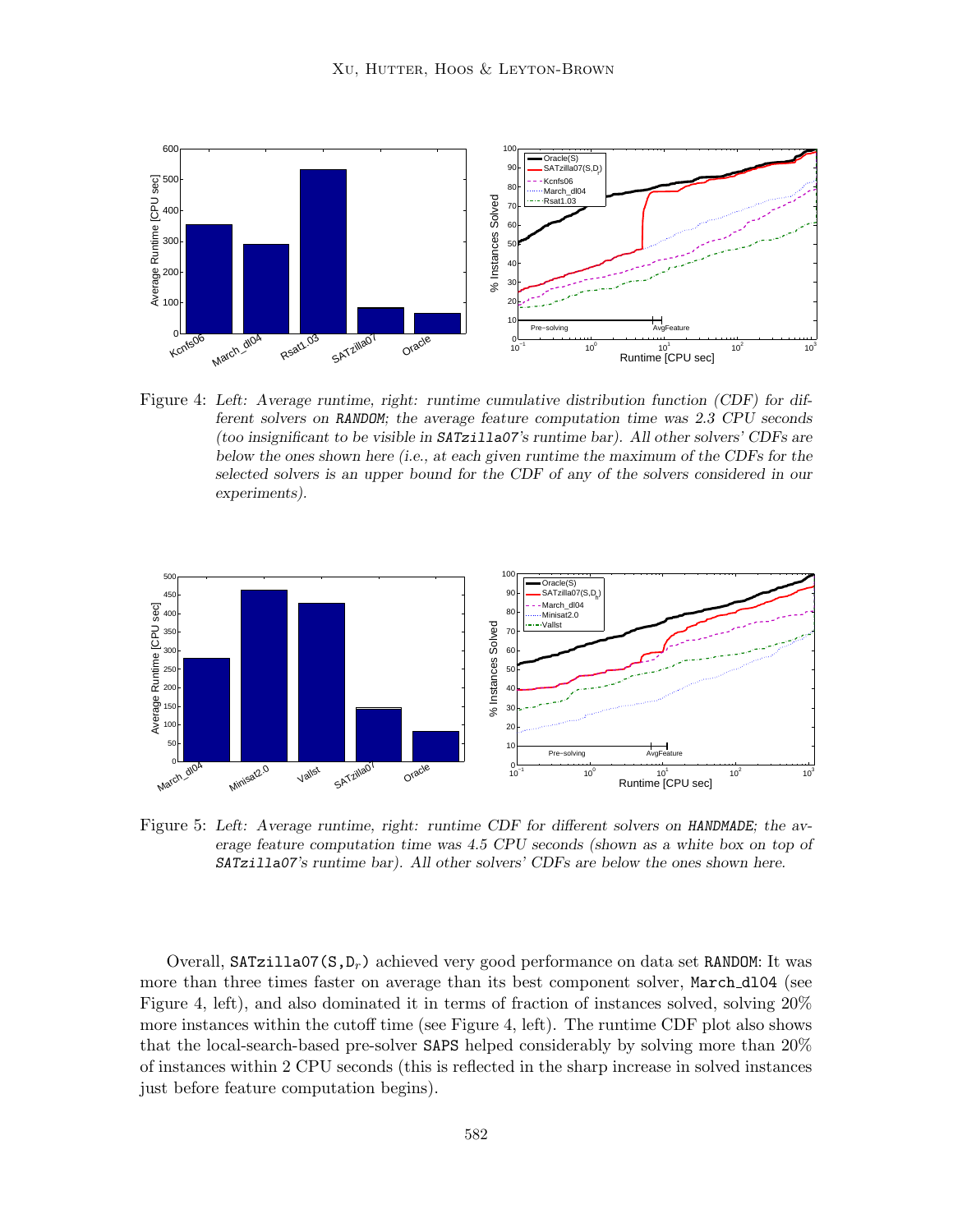

Figure 6: Left: Average runtime, right: runtime CDF for different solvers on INDUSTRIAL; the average feature computation time was 14.1 CPU seconds (shown as a white box on top of SATzilla07's runtime bar). All other solvers' CDFs are below the ones shown here.

### 4.4 HANDMADE Category

SATzilla07's performance results for the HANDMADE category were also very good. Using the five component solvers listed in Table 3, its average runtime was about 45% less than that of the best single component solver (see Figure 5, left). The CDF plot in Figure 5 (right) shows that SATzilla07 dominated all its components and solved 13% more instances than the best non-portfolio solver.

# 4.5 INDUSTRIAL Category

We performed the same experiment for INDUSTRIAL instances as for the other categories in order to study SATzilla07's performance compared to its component solvers. SATzilla07 was more than 23% faster on average than the best component solver, Eureka (see Figure 6 (left)). Moreover, Figure 6 (right) shows that SATzilla07 also solved 9% more instances than Eureka within the cutoff time of 1 200 CPU seconds. Note that in this category, the feature computation timed out on 15.5% of the test instances after 60 CPU seconds; Eureka was used as a backup solver in those cases.

#### 4.6 ALL

For our final category, ALL, a heterogeneous category that included the instances from all the above categories, a portfolio approach is especially appealing. SATzilla07 performed very well in this category, with an average runtime of less than half that of the best single solver, March dl04 (159 vs. 389 CPU seconds, respectively). It also solved 20% more instances than any non-portfolio solver within the given time limit of 1 200 CPU seconds (see Figure 7).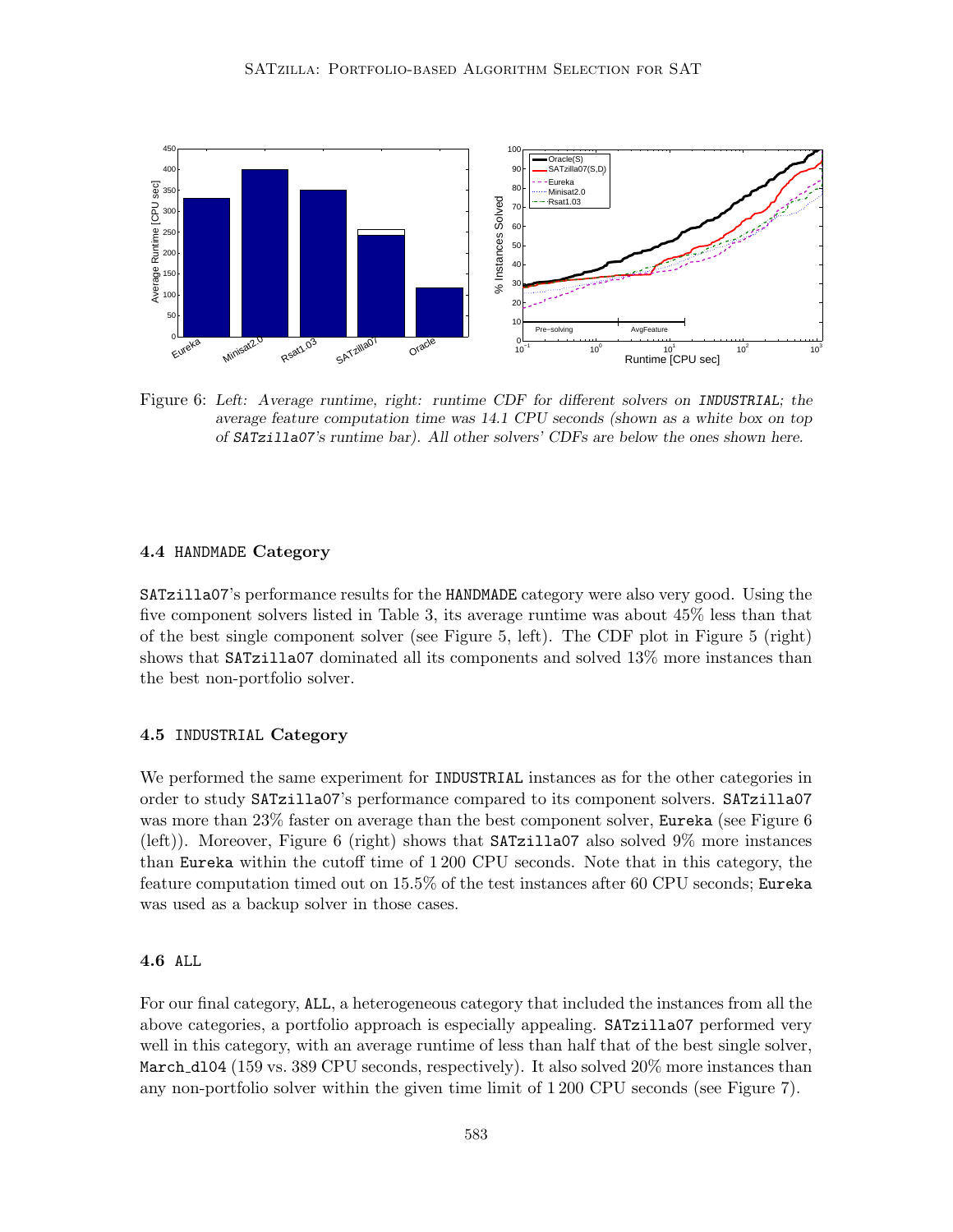

Figure 7: Left: Average runtime; right: runtime CDF for different solvers on ALL; the average feature computation time was 6.7 CPU seconds (shown as a white box on top of SATzilla07's runtime bar). All other solvers' CDFs are below the ones shown here.

#### 4.7 Classifier Accuracy

The satisfiability status classifiers trained on the various data sets were surprisingly effective in predicting satisfiability of RANDOM and INDUSTRIAL instances, where they reached classification accuracies of 94% and 92%, respectively. For HANDMADE and ALL, the classification accuracy was still considerably better than random guessing, at 70% and 78%, respectively.

Interestingly, our classifiers more often misclassified unsatisfiable instances as SAT than satisfiable instances as UNSAT. This effect can be seen from the confusion matrices in Table 6; it was most pronounced in the HANDMADE category, where the overall classification quality was also lowest: 40% of the HANDMADE instances that were classified as SAT are in fact unsatisfiable, while only 18% of the instances that were classified as UNSAT are in fact satisfiable.

# 5. Design II: SATzilla Beyond 2007

Despite SATzilla07's success in the 2007 SAT Competition, there was still room for improvement. This section describes a number of design enhancements over SATzilla07 that underly the new SATzilla versions, SATzilla07<sup>+</sup> and SATzilla07<sup>∗</sup> , which we describe in detail in Section 6 and evaluate experimentally in Section 7.

# 5.1 Automatically Selecting Pre-solvers

In SATzilla07, we identified pre-solvers and their cutoff times manually. There are several limitations to this approach. First and foremost, manual pre-solver selection does not scale well. If there are many candidate solvers, manually finding the best combination of pre-solvers and cutoff times can be difficult and requires significant amounts of valuable human time. In addition, the manual pre-solver selection we performed for **SATzilla07** concentrated solely on solving a large number of instances quickly and did not take into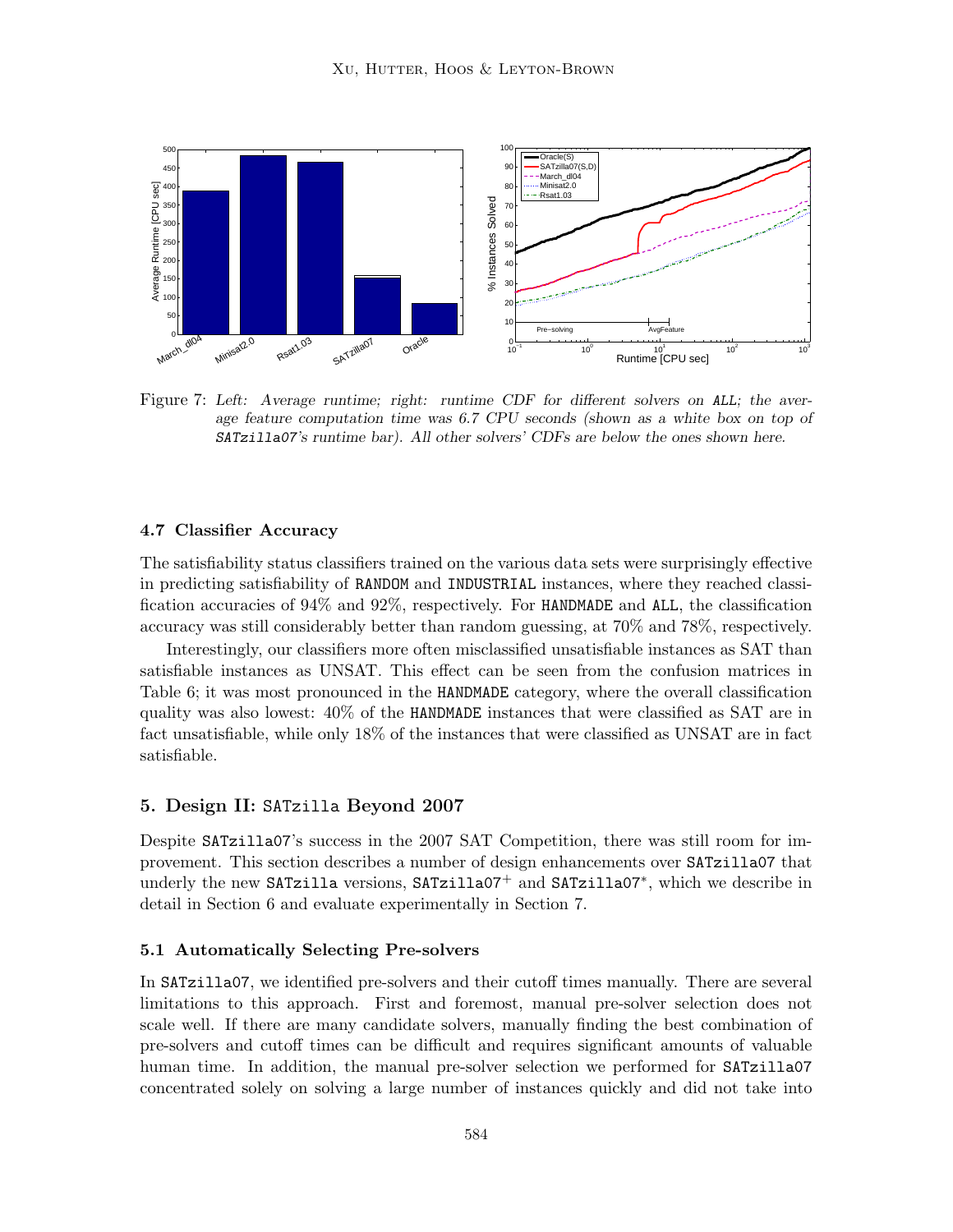

Table 6: Confusion matrices for the satisfiability status classifier on data sets RANDOM, HANDMADE, INDUSTRIAL and ALL.

account the pre-solvers' effect on model learning. In fact, there are three consequences of pre-solving.

- 1. Pre-solving solves some instances quickly before features are computed. In the context of the SAT competition, this improves SATzilla's scores for easy problem instances due to the "speed purse" component of the SAT competition scoring function. (See Section 5.3 below.)
- 2. Pre-solving increases SATzilla's runtime on instances not solved during pre-solving by adding the pre-solvers' time to every such instance. Like feature computation itself, this additional cost reduces SATzilla's scores.
- 3. Pre-solving filters out easy instances, allowing our empirical hardness models to be trained exclusively on harder instances.

While we considered (1) and (2) in our manual selection of pre-solvers, we did not consider (3), namely the fact that the use of different pre-solvers and/or cutoff times results in different training data and hence in different learned models, which can also affect a portfolio's effectiveness.

Our new automatic pre-solver selection technique works as follows. We committed in advance to using a maximum of two pre-solvers: one of three complete search algorithms and one of three local search algorithms. The three candidates for each of the search approaches are automatically determined for each data set as those with highest score on the validation set when run for a maximum of 10 CPU seconds. We also use a number of possible cutoff times, namely 2, 5 and 10 CPU seconds, as well as 0 seconds (i.e., the pre-solver is not run at all) and consider both orders in which the two pre-solvers can be run. For each of the resulting 288 possible combinations of two pre-solvers and cutoff times, SATzilla's performance on the validation data is evaluated by performing steps 6, 7 and 8 of the general methodology presented in Section 2: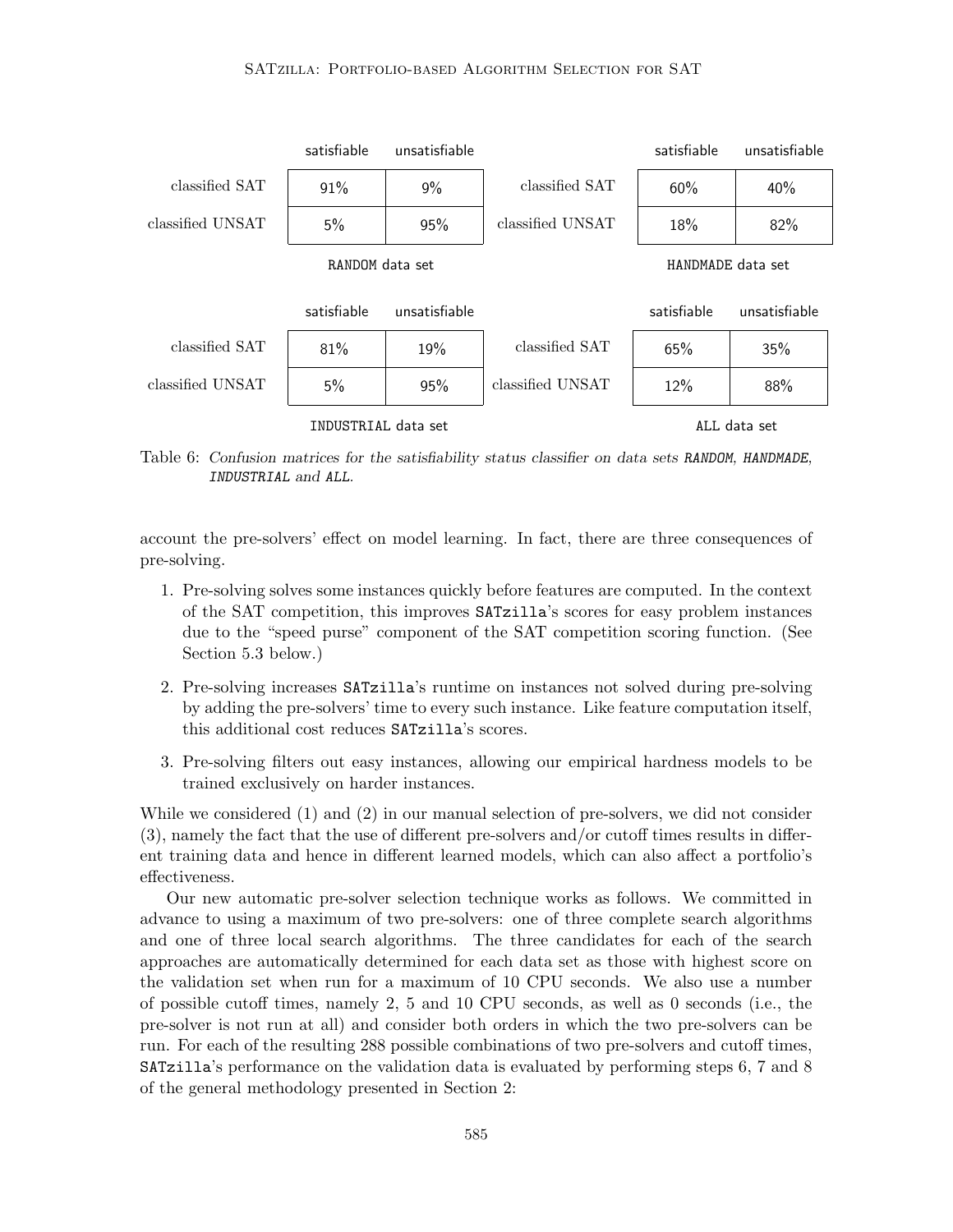- 6. determine the backup solver for selection when features time out;
- 7. construct an empirical hardness model for each algorithm; and
- 8. automatically select the best subset of algorithms to use as part of SATzilla.

The best-performing subset found in this last step—evaluated on validation data—is selected as the algorithm portfolio for the given combination of pre-solver / cutoff time pairs. Overall, this method aims to choose the pre-solver configuration that yields the best-performing portfolio.

#### 5.2 Randomized Solver Subset Selection for a Large Set of Component Solvers

Our methodology from Section 2 relied on exhaustive subset search for choosing the best combination of component solvers. For a large number of component solvers, this is impossible (N component solvers would require the consideration of  $2^N$  solver sets, for each of which a model would have to be trained). The automatic pre-solver selection methods described in Section 5.1 above further worsens this situation: solver selection must be performed for every candidate configuration of pre-solvers, because new pre-solver configurations induce new models.

As an alternative to exhaustively considering all subsets, we implemented a randomized iterative improvement procedure to search for a good subset of solvers. The local search neighbourhood used by this procedure consists of all subsets of solvers that can be reached by adding or dropping a single component solver. Starting with a randomly selected subset of solvers, in each search step, we consider a neighbouring solver subset selected uniformly at random and accept it if validation set performance increases; otherwise, we accept the solver subset anyway with a probability of 5%. Once 100 steps have been performed with no improving step, a new run is started by re-initializing the search at random. After 10 such runs, the search is terminated and the best subset of solvers encountered during the search process is returned. Preliminary evidence suggests that this local search procedure efficiently finds very good subsets of solvers.

# 5.3 Predicting Performance Score Instead of Runtime

Our general portfolio methodology is based on empirical hardness models, which predict an algorithm's runtime. However, one might not simply be interested in using a portfolio to pick the solver with the lowest expected runtime. For example, in the SAT competition, solvers are evaluated based on a complex scoring function that depends only partly on a solver's runtime. Although the idiosyncracies of this scoring function are somewhat particular to the SAT competition, the idea that a portfolio should be built to optimize a performance score more complex than runtime has wide applicability. In this section we describe techniques for building models that predict such a performance score directly.

One key issue is that—as long as we depend on standard supervised learning methods that require independent and identically distributed training data—we can only deal easily with scoring functions that actually associate a score with each single instance and combine the partial scores of all instances to compute the overall score. Given training data labeled with such a scoring function, **SATzilla** can simply learn a model of the score (rather than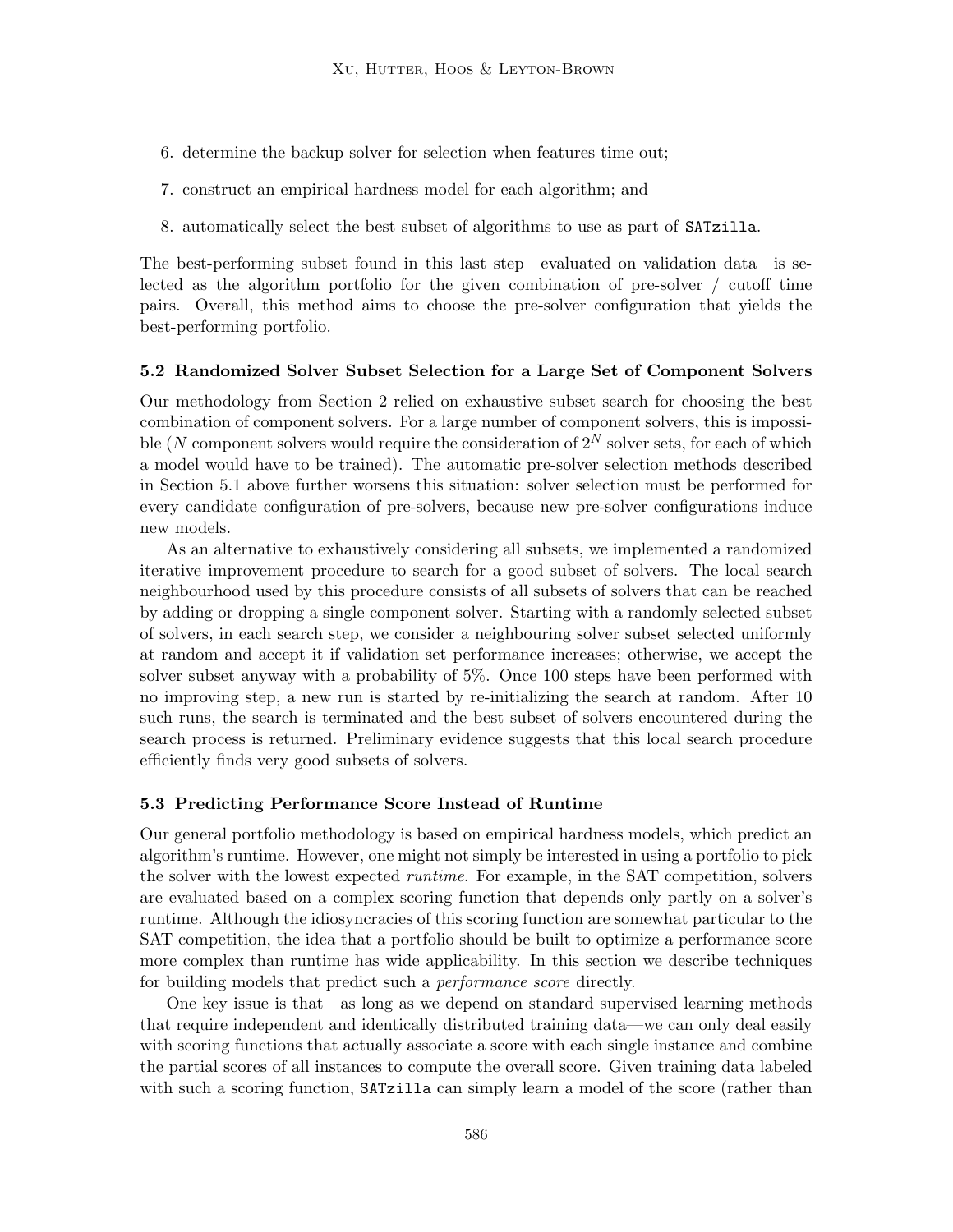runtime) and then choose the solver with highest predicted score. Unfortunately, the scoring function used in the 2007 SAT Competition does not satisfy this independence property: the score a solver attains for solving a given instance depends in part on its (and, indeed, other solvers') performance on other, similar instances. More specifically, in the SAT competition each instance P has a solution purse  $SolutionP$  and a speed purse  $SpeedP$ ; all instances in a given series (typically  $5-40$  similar instances) share one series purse  $SeriesP$ . Algorithms are ranked by summing three partial scores derived from these purses.

- 1. For each problem instance  $P$ , its solution purse is equally distributed between the solvers  $S_i$  that solve the instance within the cutoff time (thereby rewarding robustness of a solver).
- 2. The speed purse for  $P$  is divided among a set of solvers  $S$  that solved the instance as  $Score(P, S_i) = \frac{SpeedP \times SF(P, S_i)}{\sum_j SF(P, S_j)}$ , where the speed factor  $SF(P, S) = \frac{timeLimit(P)}{1 + timeUsed(P, S)}$  is a measure of speed that discounts small absolute differences in runtime.
- 3. The series purse for each series is divided equally and distributed between the solvers  $S_i$  that solved at least one instance in that series.<sup>5</sup>

 $S_i$ 's partial score from problem  $P$ 's solution and speed purses solely depends on the solver's own runtime for  $P$  and the runtime of all competing solvers for  $P$ . Thus, given the runtimes of all competing solvers as part of the training data, we can compute the score contributions from the solution and speed purses of each instance  $P$ , and these two components are independent across instances. In contrast, since a solver's share of the series purse will depend on its performance on other instances in the series, its partial score received from the series purse for solving one instance is not independent of its performance on other instances.

Our solution to this problem is to approximate an instance's share of the series purse score by an independent score. If  $N$  instances in a series are solved by any of  $SATzilla's$ component solvers, and if  $n$  solvers solve at least one of the instances in that series, we assign a partial score of  $SeriesP/(N \times n)$  to each solver  $S_i$  (where  $i = 1, ..., n$ ) for each instance in the series it solved. This approximation of a non-independent score as independent is not always perfect, but it is conservative because it defines a lower-bound on the partial score from the series purse. Predicted scores will only be used in SATzilla to choose between different solvers on a per-instance basis. Thus, the partial score of a solver for an instance should reflect how much it would contribute to SATzilla's score. If SATzilla were perfect (i.e., for each instance, it always selected the best algorithm) our score approximation would be correct: **SATzilla** would solve all N instances from the series that any component solver can solve, and thus would actually achieve the series score  $SeriesP/(N \times n) \times N =$ Series $P/n$ . If SATzilla performed very poorly and did not solve any instance in the series, our approximation would also be exact, since it would estimate the partial series score as zero. Finally, if SATzilla were to pick successful solvers for some (say,  $M$ ) but not all instances of the series that can be solved by its component solvers (i.e.,  $M < N$ ), we would underestimate the partial series purse, since  $SeriesP/(N \times n) \times M < SeriesP/n$ .

<sup>5.</sup> See http://www.satcompetition.org/2007/rules07.html for further details.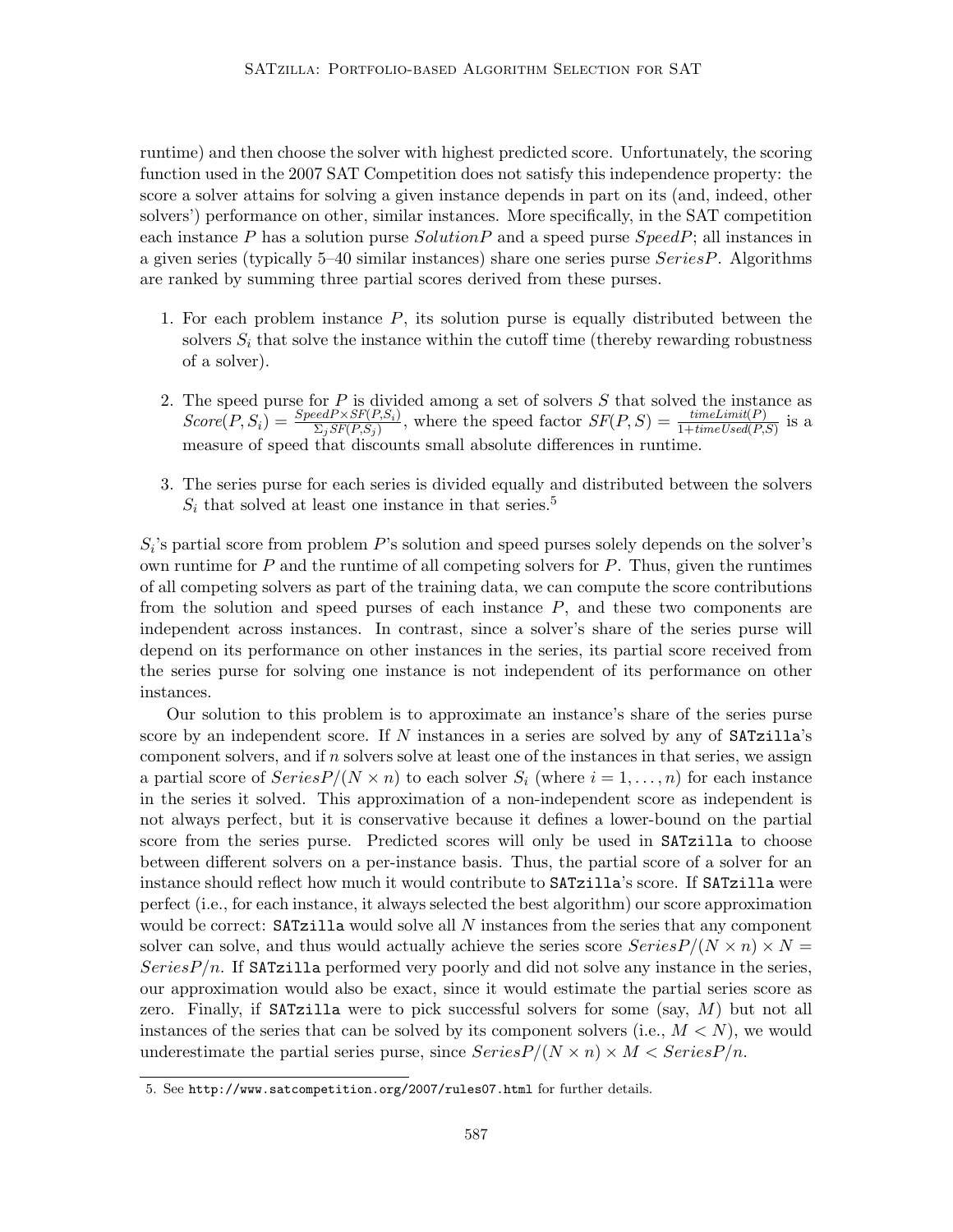While our learning techniques require an approximation of the performance score as an independent score, our experimental evaluations of solvers' scores employ the actual SAT competition scoring function. As explained previously, in the SAT competition, the performance score of a solver depends on the score of all other solvers in the competition. In order to simulate a competition, we select a large number of solvers and pretend that these "reference solvers" and SATzilla are the only solvers in the competition; throughout our analysis we use the 19 solvers listed in Tables 1, 9 and 10. This is not a perfect simulation, since the scores change somewhat when different solvers are added to or removed from the competition. However, we obtain much better approximations of performance score by following the methodology outlined here than by using cruder measures, such as learning models to predict mean runtime or the numbers of benchmark instances solved.

Finally, predicting performance score instead of runtime has a number of implications for the components of SATzilla. First, notice that we can compute an exact score for each algorithm and instance, even if the algorithm times out unsuccessfully or crashes—in these cases, the score from all three components is simply zero. When predicting scores instead of runtimes, we thus do not need to rely on censored sampling techniques (see Section 2.2) anymore. Secondly, notice that the oracles for maximizing SAT competition score and for minimizing runtime are identical, since always using the solver with the smallest runtime guarantees that the highest values in all three components are obtained.

#### 5.4 Introducing Local Search Solvers into SATzilla

SAT solvers based on local search are well known to be effective on certain classes of satisfiable instances. In fact, there are classes of hard random satisfiable instances that only local search solvers can solve in a reasonable amount of time (Hoos  $\&$  Stützle, 2005). However, all high-performance local-search-based SAT solvers are incomplete and cannot solve unsatisfiable instances. In previous versions of SATzilla we avoided using local search algorithms because of the risk that we would select them for unsatisfiable instances, where they would run uselessly until reaching the cutoff time.

When we shift to predicting and optimizing performance score instead of runtime, this issue turns out not to matter anymore. Treating every solver as a black box, local search solvers always get a score of exactly zero on unsatisfiable instances since they are guaranteed not to solve them within the cutoff time. (Of course, they do not need to be run on an instance during training if the instance is known to be unsatisfiable.) Hence, we can build models for predicting the score of local search solvers using exactly the same methods as for complete solvers.

#### 5.5 More General Hierarchical Hardness Models

Our benchmark set ALL consists of all instances from the categories RANDOM, HANDMADE and INDUSTRIAL. In order to further improve performance on this very heterogeneous instance distribution, we extend our previous hierarchical hardness model approach (predicting satisfiability status and then using a mixture of two conditional models) to the more general scenario of six underlying empirical hardness models (one for each combination of category and satisfiability status). The output of the general hierarchical model is a linear weighted combination of the output of each component. As described in Section 2.3, we can approx-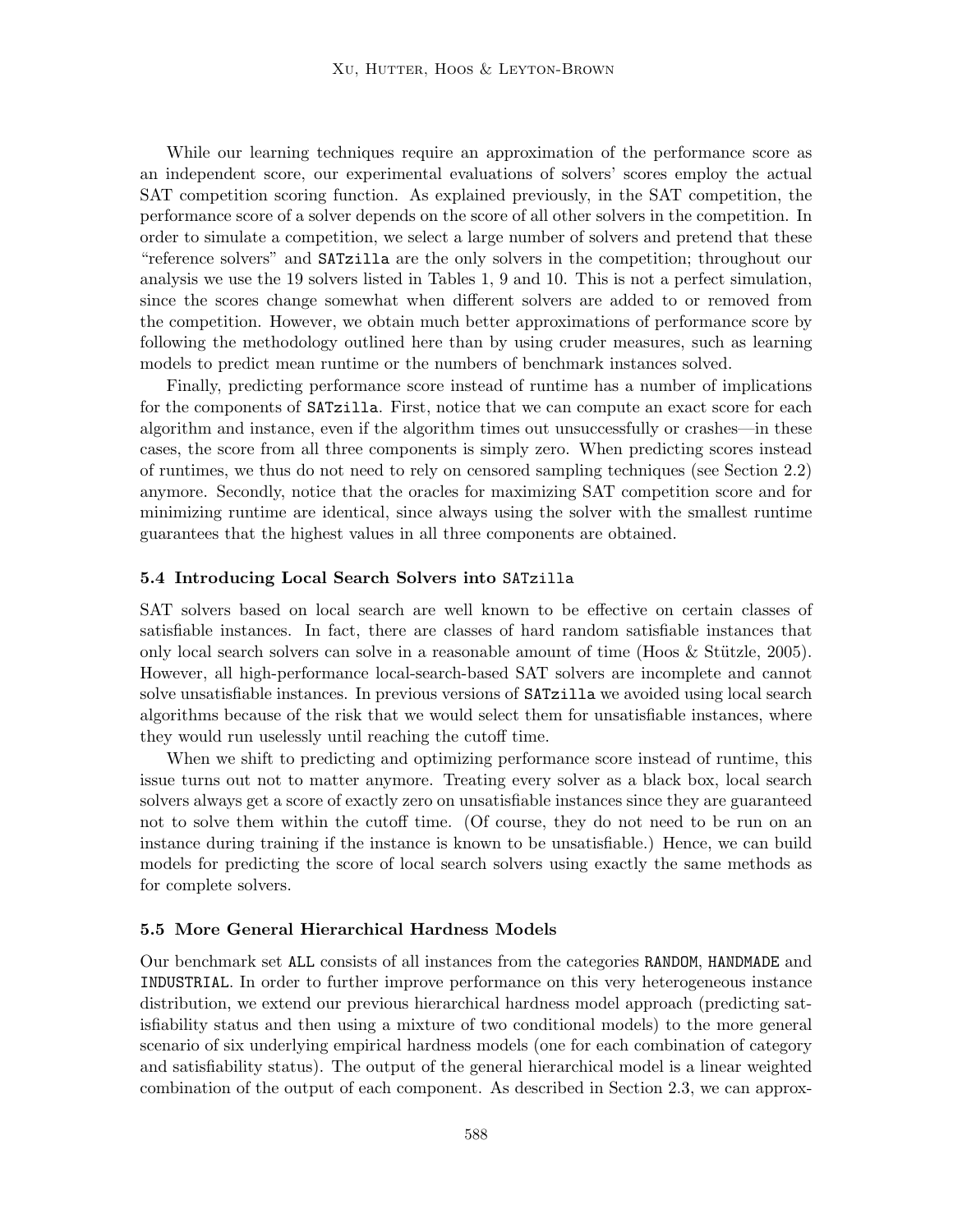|                     | "Old" instances from before 2007 | "New" instances from 2007 |
|---------------------|----------------------------------|---------------------------|
| Training $(40\%)$   | $T_o$ (1925 instances)           | $T_n$ (347 instances)     |
| Validation $(30\%)$ | $V_o$ (1443 instances)           | $V_n$ (261 instances)     |
| Test $(30\%)$       | $E_o$ (1443 instances)           | $E_n$ (261 instances)     |

Table 7: Instances from before 2007 and from 2007 randomly split into training  $(T)$ , validation  $(V)$ and test  $(E)$  data sets. These sets include instances for all categories: RANDOM, HANDMADE and INDUSTRIAL.

|           |                | Data set Training Validation | <b>Test</b>    |
|-----------|----------------|------------------------------|----------------|
| $\prime$  | $T_{\alpha}$   | $V_{\alpha}$                 | $E_{\alpha}$   |
| $\Gamma'$ | $T_{\alpha}$   | $V_{\alpha}$                 | $E_o \cup E_n$ |
|           | $T_o \cup T_n$ | $V_o \cup V_n$               | $E_o \cup E_n$ |

Table 8: Data sets used in our experiments. D was used in our first series of experiments in Section 4,  $D'$  and  $D^+$  are used in our second series of experiments. Note that data sets  $D$  and  $D'$  use identical training and validation data, but different test data.

imate the model selection oracle by a softmax function whose parameters are estimated using EM.

# 6. Construction II: Building the Improved SATzilla Versions

In this section we describe the construction of new SATzilla versions that incorporate new design elements from the previous section. We also describe two versions based on our old design, which we use to evaluate the impact of our changes.

### 6.1 Benchmark Instances

In addition to all instances used in Section 3.1, we added the 869 instances from the 2007 SAT Competition into our four data sets. Overall, this resulted in 5 680 instances: 2 811 instances in category RANDOM, 1 676 in category HANDMADE and 1 193 in category INDUSTRIAL. Recall that in Section 3.1 we dropped instances that could not be solved by any of the seven solvers in Table 1. We follow the same methodology here, but extend our solver set by the 12 solvers in Tables 9 and 10. Now, 71.8% of the instances can be solved by at least one of our 19 solvers within the cutoff time of 1 200 CPU seconds on our reference machine; the remaining instances were excluded from our analysis.

We randomly split the above benchmark sets into training, validation and test sets, as described in Table 7. All parameter tuning and intermediate testing was performed on validation sets, and test sets were used only to generate the final results reported here.

We will be interested in analyzing **SATzilla**'s performance as we vary the data that was used to train it. To make it easy to refer to our different data sets, we describe them here and assign names  $(D, D', D^+)$  to them. Table 7 shows the division of our data into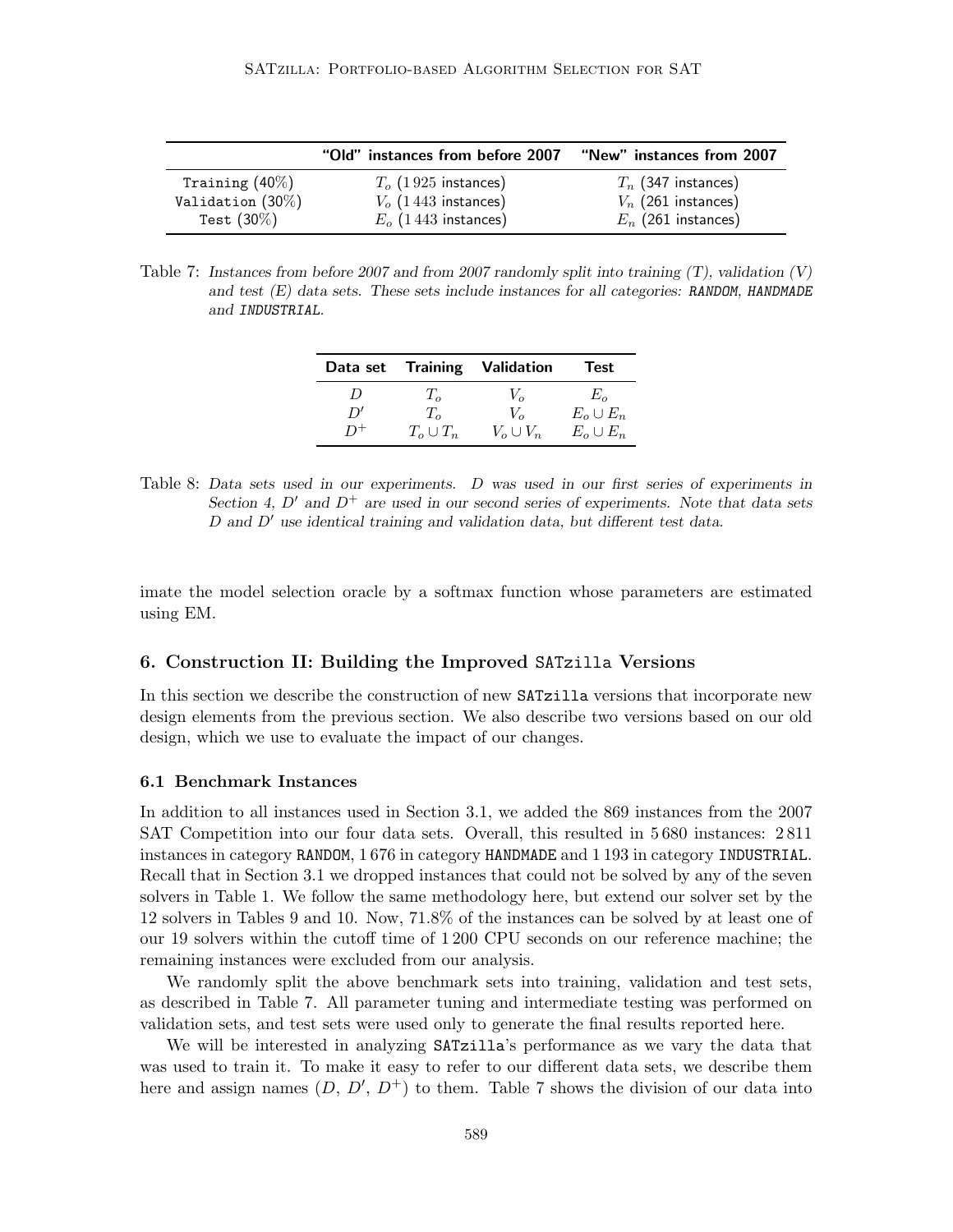| <b>Solver</b> | <b>Reference</b>                  |
|---------------|-----------------------------------|
| Kcnfs04       | Dequen and Dubois (2007)          |
| <b>TTS</b>    | Spence (2007)                     |
| Picosat       | Biere (2007)                      |
| MXC           | Bregman and Mitchell (2007)       |
| March ks      | Heule and v. Maaren (2007)        |
| TinisatElite  | Huang (2007)                      |
| Minisat07     | Sörensson and Eén (2007)          |
| $R$ sat $2.0$ | Pipatsrisawat and Darwiche (2007) |
|               |                                   |

Table 9: Eight complete solvers from the 2007 SAT Competition.

| <b>Solver</b> | <b>Reference</b>          |
|---------------|---------------------------|
| Ranov         | Pham and Anbulagan (2007) |
| Ag2wsat0      | C. M. Li and Zhang (2007) |
| Ag2wsat+      | Wei, Li, and Zhang (2007) |
| Gnovelty+     | Pham and Gretton (2007)   |

Table 10: Four local search solvers from the 2007 SAT Competition.

"old" (pre-2007) and "new" (2007) instances. Table 8 shows how we combined this data to construct the three data sets we use for evaluation. Data set  $D$  is the one introduced and used in Section 3.1: it uses only pre-2007 instances for training, validation and testing. Data set  $D'$  uses the same training and validation data sets, but differs in its test sets, which include both old and new instances. Data set  $D^+$  combines both old and new instances in its training, validation and test sets.

Thus, note that data sets  $D'$  and  $D^+$  use the same test sets, meaning that the performance of portfolios trained using these different sets can be compared directly. However, we expect a portfolio trained using  $D^+$  to be at least slightly better, because it has access to more data. As before, when we want to refer to only the RANDOM instances from  $D^+$ , we write  $D_r^+$ ; likewise, we write  $D_h^+$  $_h^+$  for HANDMADE,  $D_i^+$  for INDUSTRIAL, etc.

# 6.2 Extending the Set of Component Solvers

In addition to the seven "old" solvers used in SATzilla07 (previously described in Table 1), we considered eight new complete solvers and four local search solvers from the 2007 SAT Competition for inclusion in our portfolio; these solvers are described in Tables 9 and 10.

As with training instances, we treat sets of candidate solvers as an input parameter of SATzilla. The sets of candidate solvers used in our experiments are detailed in Table 11.

### 6.3 Different SATzilla Versions

Having just introduced new design ideas for SATzilla (Section 5), new training data (Section 6.1) and new solvers (Section 6.2), we were interested in evaluating how much our portfolio improved as a result. In order to gain insights into how much performance improvement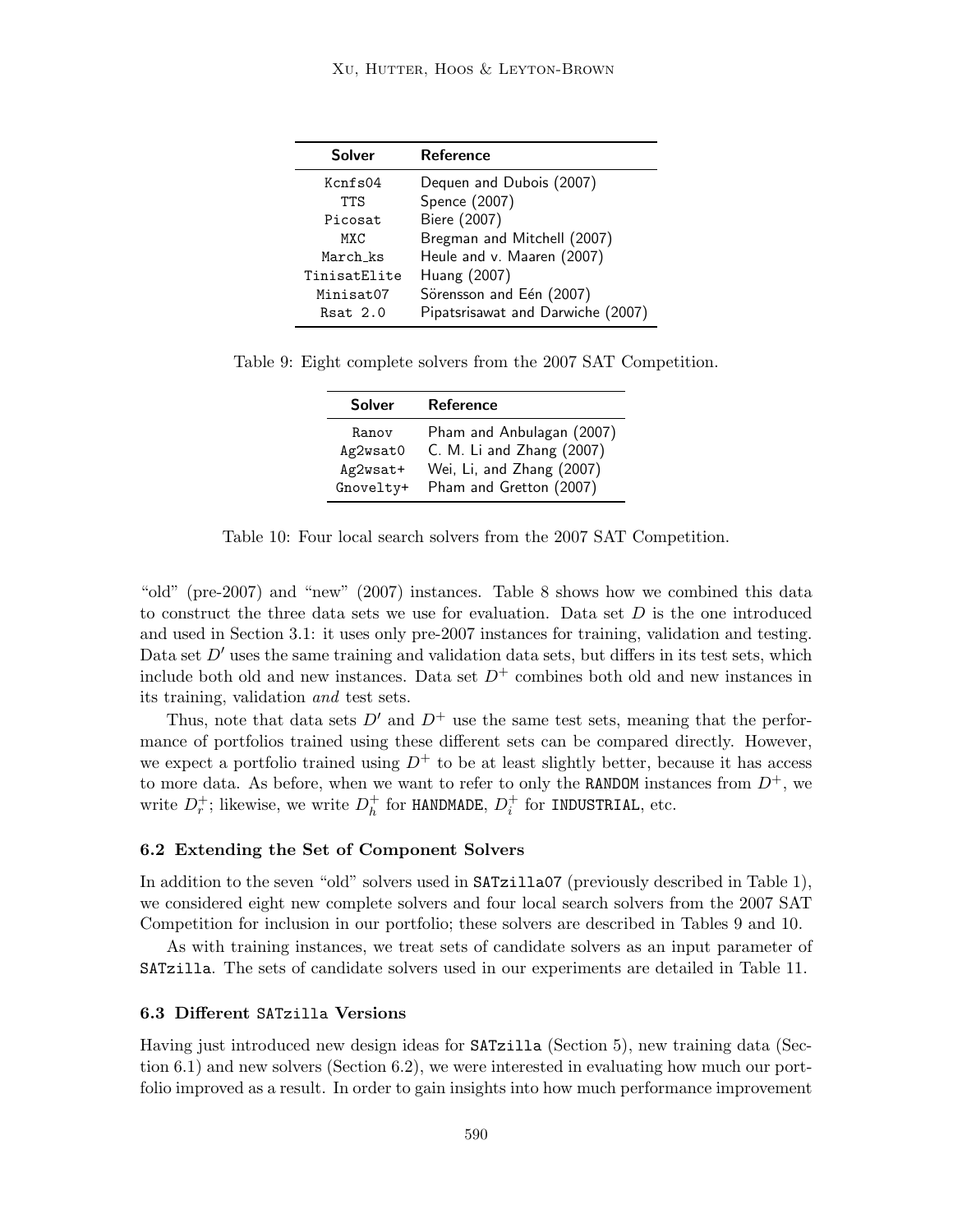| Name of Set | Solvers in the Set                     |
|-------------|----------------------------------------|
| S           | all 7 solvers from Table 1             |
| $S^+$       | all 15 solvers from Tables 1 and 9     |
| $S^{++}$    | all 19 solvers from Tables 1, 9 and 10 |

Table 11: Solver sets used in our second series of experiments.

| <b>SATzilla version</b>      | <b>Description</b>                                                                                                                                                                                                        |
|------------------------------|---------------------------------------------------------------------------------------------------------------------------------------------------------------------------------------------------------------------------|
| SATzilla07(S, D')            | This is the version we entered into the 2007 SAT Competition (Section 3),<br>but evaluated on an extended test set.                                                                                                       |
| $SATzilla07(S^+,D^+)$        | This version is built using the same design as described in Section 3, but<br>includes new complete solvers (Table 9) and new data (Section 6.1).                                                                         |
| $SATzillao7^+(S^{++},D^{+})$ | In addition to new complete solvers and data, this version uses local search<br>solvers (Table 10) and all of the new design elements from Section 5 except<br>"more general hierarchical hardness models" (Section 5.5). |
| $SATzillao7*(S^{++}, D^{+})$ | This version uses all solvers, all data and all new design elements. Unlike<br>for the other versions, we trained only one variant of this solver for use in<br>all data set categories.                                  |

Table 12: The different SATzilla versions evaluated in our second set of experiments.

was achieved by these different changes, we studied several intermediate **SATzilla** solvers, which are summarized in Table 12.

Observe that all of these solvers were built using identical test data and were thus directly comparable. We generally expected each solver to outperform its predecessors in the list. The exception was  $SATzilla07*(S^{++}, D^+)$ : instead of aiming for increased performance, this last solver was designed to achieve good performance across a broader range of instances. Thus, we expected  $SATzilla07*(S^{++}, D^+)$  to outperform the others on category ALL, but not to outperform  $SATzillao7^+(S^{++},D^+)$  on the more specific categories.

# 6.4 Constructing SATzilla07<sup>+</sup>(S<sup>++</sup>,D<sup>+</sup>) and SATzilla07<sup>\*</sup>(S<sup>++</sup>,D<sup>+</sup>)

The construction of SATzilla07(S,D) was already described in Section 3; SATzilla07(S,D') differed in the test set we used to evaluate it, but was otherwise identical. The construction of  $SATzilla07(S^+,D^+)$  was the same as that for  $SATzilla07(S, D')$ , except that it relied on different solvers and corresponding training data. SATzilla07<sup>+</sup>(S<sup>++</sup>,D<sup>+</sup>) and SATzilla07<sup>\*</sup>(S<sup>++</sup>,D<sup>+</sup>) incorporated the new techniques introduced in Section 5. In this section we briefly describe how these solvers were constructed.

We used the same set of features as for **SATzilla07** (see Section 3.3). We also used the same execution environment and cutoff times. Pre-solvers were identified automatically as described in Section 5.1, using the (automatically determined) candidate solvers listed in Table 13. The final sets of pre-solvers selected for each version of SATzilla are listed in Section 7 (Tables 14, 17, 20 and 23). Based on the solvers' scores on validation data sets,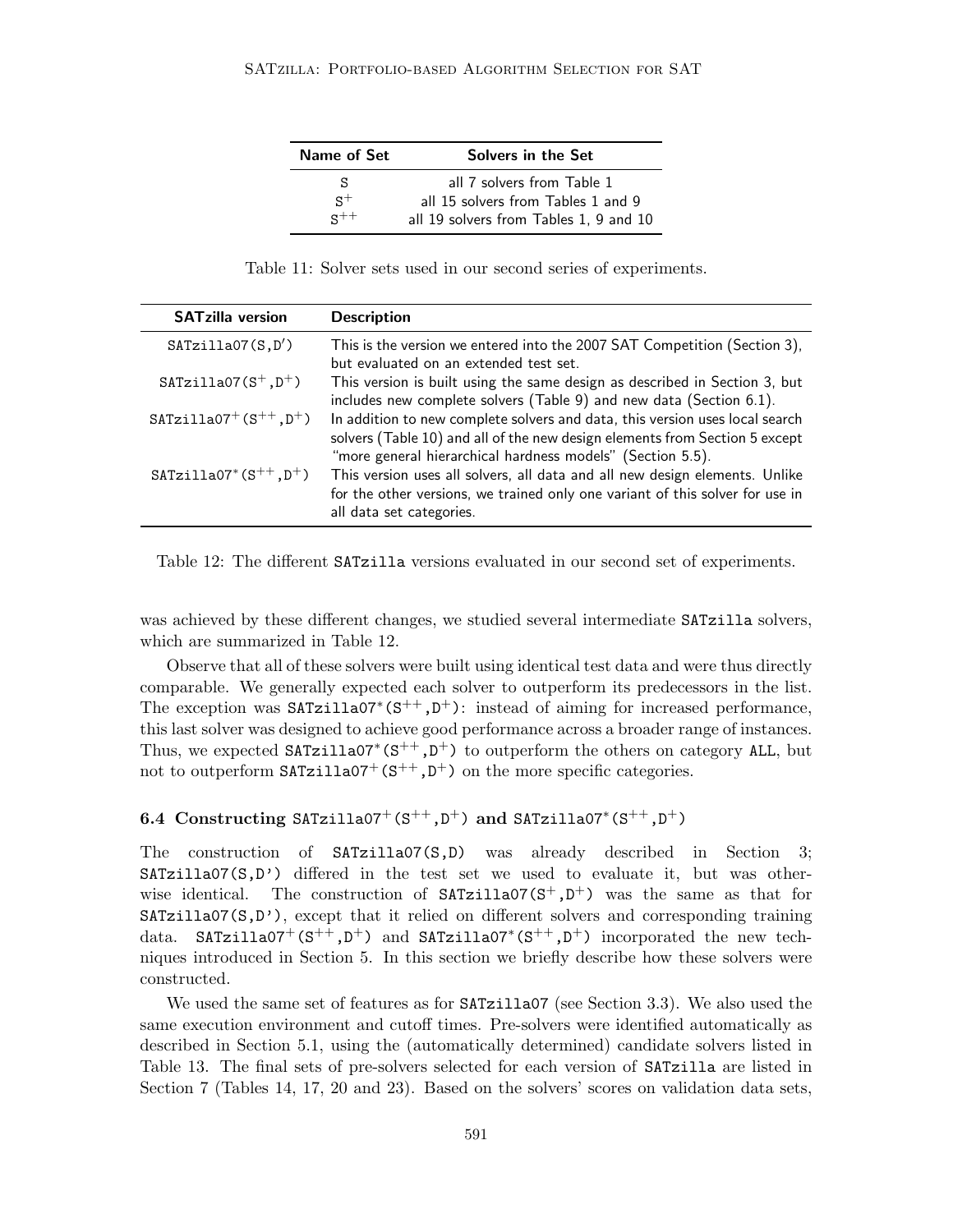|                     | RANDOM     | HANDMADE   | INDUSTRIAL | ALL         |
|---------------------|------------|------------|------------|-------------|
| <b>Complete</b>     | Kcnfs06    | March_d104 | Rsat 1.03  | Minisat07   |
| Pre-solver          | March_d104 | Vallst     | Picosat    | March ks    |
| <b>Candidates</b>   | March ks   | March ks   | $Rsat$ 2.0 | March_d104  |
| <b>Local Search</b> | Ag2wsat0   | Ag2wsat0   | Ag2wsat0   | <b>SAPS</b> |
| <b>Pre-solver</b>   | Gnovelty+  | Ag2wsat+   | Ag2wsat+   | Ag2wsat0    |
| <b>Candidates</b>   | SAPS       | Gnovelty+  | Gnovelty+  | Gnovelty+   |

Table 13: Pre-solver candidates for our four data sets. These candidates were automatically chosen based on the scores on validation data achieved by running the respective algorithms for a maximum of 10 CPU seconds.

we automatically determined the backup solvers for RANDOM, HANDMADE, INDUSTRIAL and ALL to be March ks, March dl04, Eureka and Eureka, respectively.

We built models to predict the performance score of each algorithm. This score is well defined even in case of timeouts and crashes; thus, there was no need to deal with censored data. Like SATzilla07, SATzilla07<sup>+</sup> used hierarchical empirical hardness models (Xu et al., 2007a) with two underlying models  $(M_{sat}$  and  $M_{unsat})$  for predicting a solver's score. For SATzilla07<sup>∗</sup> , we built more general hierarchical hardness models for predicting scores as described in Section 5.5; these models were based on six underlying empirical hardness models  $(M_{sat}$  and  $M_{unsat}$  trained on data from each SAT competition category).

We chose solver subsets based on the results of our local search procedure for subset search as outlined in Section 5.2. The resulting final components of SATzilla07, SATzilla07<sup>+</sup> and SATzilla07<sup>\*</sup> for each category are described in detail in the following section.

# 7. Evaluation II: Performance Analysis of the Improved SATzilla Versions

In this section, we investigate the effectiveness of our new techniques by evaluating the four SATzilla versions listed in Table 12:  $SATzilla07(S, D')$ ,  $SATzilla07(S<sup>+</sup>, D<sup>+</sup>)$ , SATzilla07<sup>+</sup>(S<sup>++</sup>,D<sup>+</sup>) and SATzilla07<sup>\*</sup>(S<sup>++</sup>,D<sup>+</sup>). To evaluate their performance, we constructed a simulated SAT competition using the same scoring function as in the 2007 SAT Competition, but differing in a number of important aspects. The participants in our competition were the 19 solvers listed in Tables 1, 9, and 10 (all solvers were considered for all categories), and the test instances were  $E_o \cup E_n$  as described in Tables 7 and 8. Furthermore, our computational infrastructure (see Section 3.4) differed from the 2007 competition, and we also used shorter cutoff times of 1200 seconds. For these reasons some solvers ranked slightly differently in our simulated competition than in the 2007 competition.

# 7.1 RANDOM Category

Table 14 shows the configuration of the three different SATzilla versions designed for the RANDOM category. Note that the automatic solver selection in  $\texttt{SATzilla07}^+(S^{++}, D_r^+)$ included different solvers than the ones used in  $\texttt{SATzilla07}(S^+, D_r^+)$ ; in particular, it chose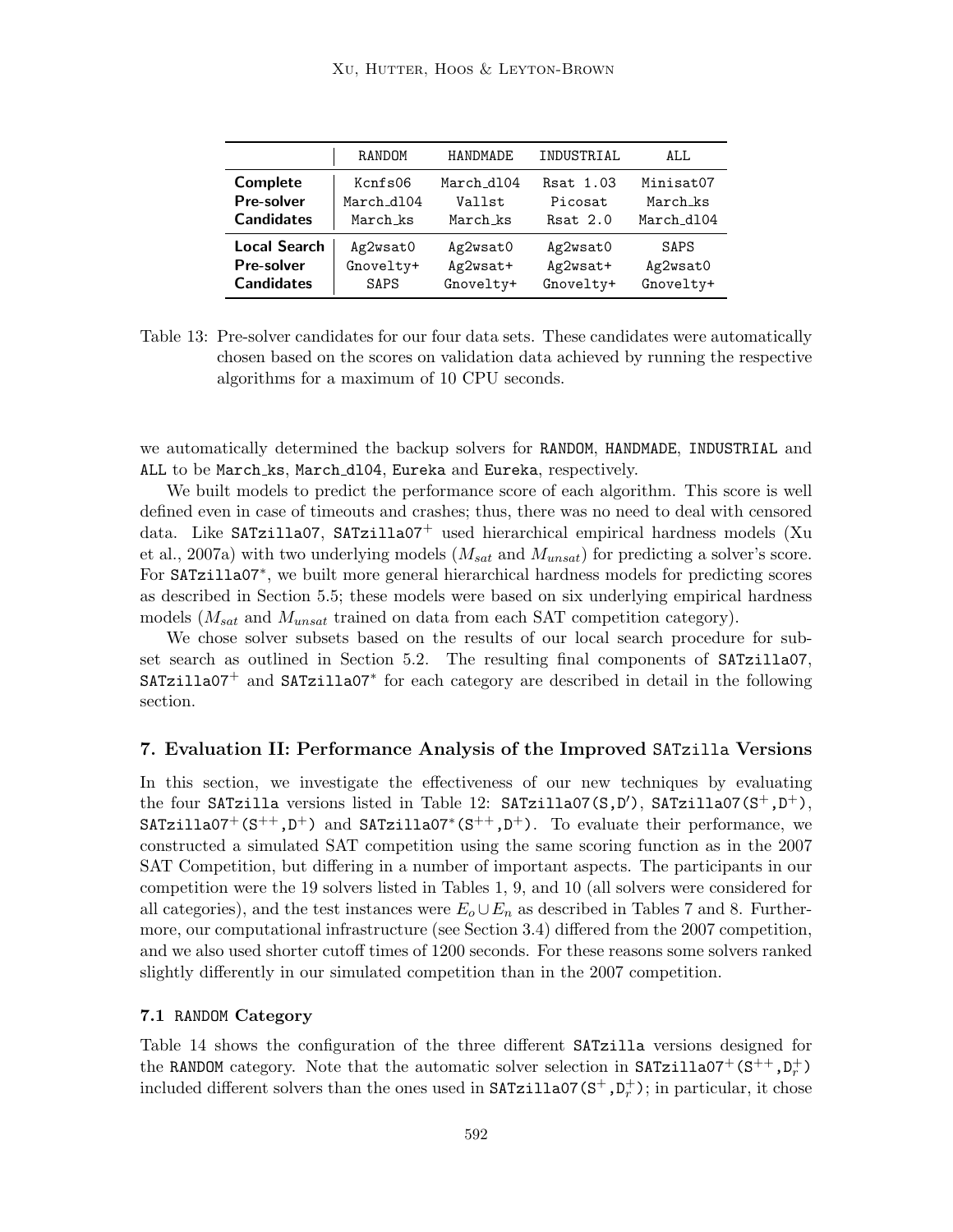| <b>SATzilla version</b>      | <b>Pre-Solvers (time)</b>     | <b>Component solvers</b>                                    |
|------------------------------|-------------------------------|-------------------------------------------------------------|
| $SATzilla07(S, D'_r)$        | March_dl $04(5)$ ; SAPS $(2)$ | Kcnfs06, March_d104, Rsat 1.03                              |
| $SATzilla07(S^+,D_r^+)$      | March_dl $04(5)$ ; SAPS $(2)$ | Kcnfs06, March_d104, March_ks,<br>Minisat07                 |
| $SATzillao7^+(S^{++},D_r^+)$ | $SAPS(2)$ ; $Kcnfs06(2)$      | Kcnfs06, March_ks, Minisat07, Ranov,<br>Ag2wsat+, Gnovelty+ |

Table 14: SATzilla's configuration for the RANDOM category; cutoff times for pre-solvers are specified in CPU seconds.

three local search solvers, Ranov, Ag2wsat+, and Gnovelty+, that were not available to SATzilla07. Also, the automatic pre-solver selection chose a different order and cutoff time of pre-solvers than our manual selection: it chose to first run SAPS for two CPU seconds, followed by two CPU seconds of Kcnfs06. Even though running the local search algorithm SAPS did not help for solving unsatisfiable instances, we see in Figure 8 (left) that SAPS solved many more instances than March dl04 in the first few seconds.

Table 15 shows the performance of different versions of SATzilla compared to the best solvers in the RANDOM category. All versions of SATzilla outperformed every non-portfolio solver in terms of average runtime and number of instances solved.  $SATzilla07<sup>+</sup>$  and SATzilla07<sup>\*</sup>, the variants optimizing score rather than another objective function, also clearly achieved higher scores than the non-portfolio solvers. This was not always the case for the other versions; for example,  $\texttt{SATzilla07}(S^+, D_r^+)$  achieved only 86.6% of the score of the best solver, Gnovelty+ (where scores were computed based on a reference set of 20 reference solvers: the 19 solvers from Tables 1, 9, and 10, as well as  $\text{SATzilla07}(S^+, D_r^+)$ . Table 15 and Figure 8 show that adding complete solvers and training data did not improve SATzilla07 much. At the same time, substantial improvements were achieved by the new mechanisms in SATzilla07<sup>+</sup>, leading to 11% more instances solved, a reduction of average runtime by more than half, and an increase in score by over 50%. Interestingly, the performance of the more general SATzilla07<sup>\*</sup>(S<sup>++</sup>,D<sup>+</sup>) trained on instance mix ALL and tested on the RANDOM category was quite close to the best version of SATzilla specifically designed for RANDOM instances,  $SATzillao7^+(S^{++}, D_r^+)$ . Note that due to their excellent performance on satisfiable instances, the local search solvers in Table 15 (Gnovelty+ and Ag2wsat variants) tended to have higher overall scores than the complete solvers (Kcnfs04 and March ks) even though they solved fewer instances and in particular could not solve any unsatisfiable instance. In the 2007 SAT Competition, however, all winners of the random SAT+UNSAT category were complete solvers, which lead us to speculate that local search solvers were not considered in this category (in the random SAT category, all winners were indeed local search solvers).

Figure 8 presents CDFs summarizing the performance of the best non-portfolio solvers, SATzilla solvers and two oracles. All non-portfolio solvers omitted had CDFs below those shown. As in Section 4, the oracles represent ideal versions of SATzilla that choose among component solvers perfectly and without any computational cost. More specifically, given an instance, an oracle picks the fastest algorithm; it is allowed to consider SAPS (with a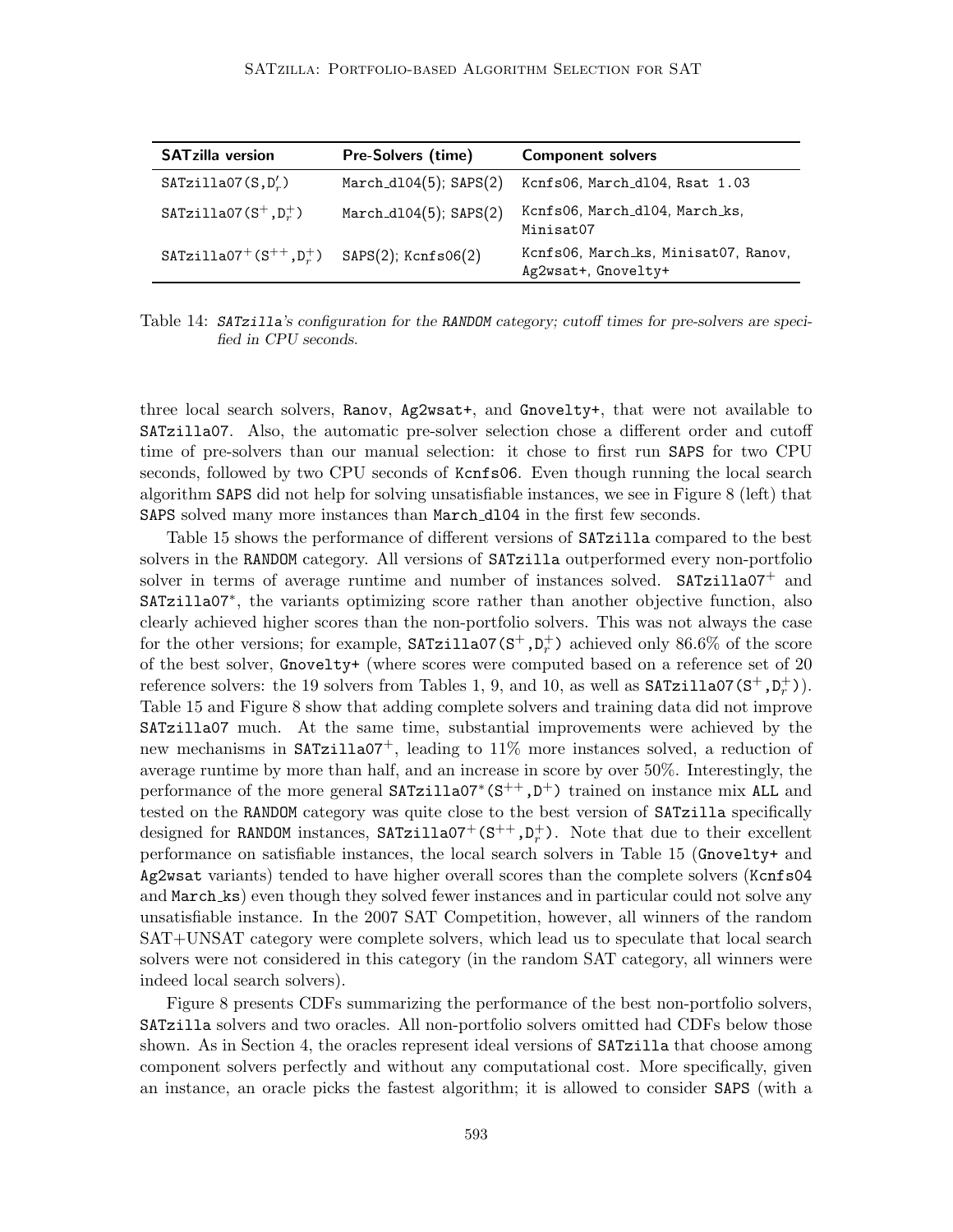| <b>Solver</b>                       | Avg. runtime [s] | Solved [%] | <b>Performance score</b>            |
|-------------------------------------|------------------|------------|-------------------------------------|
| Kcnfs04                             | 852              | 32.1       | 38309                               |
| March ks                            | 351              | 78.4       | 113666                              |
| Ag2wsat0                            | 479              | 62.0       | 119919                              |
| Ag2wsat+                            | 510              | 59.1       | 110218                              |
| Gnovelty+                           | 410              | 67.4       | 131703                              |
| $SATzilla07(S, D'_r)$               | 231              | 85.4       | $(86.6\%)$                          |
| $SATzillao7(S^+,D_r^+)$             | 218              | 86.5       | (88.7%)<br>$\overline{\phantom{m}}$ |
| $SATzillao7^{+}(S^{++}, D^{+}_{r})$ | 84               | 97.8       | 189436 (143.8%)                     |
| $SATzilla07*(S^{++}, D^{+})$        | 113              | 95.8       | $(137.8\%)$                         |

Table 15: The performance of SATzilla compared to the best solvers on RANDOM. The cutoff time was 1 200 CPU seconds;  $SATzillao7*(S^{++}, D^+)$  was trained on ALL. Scores were computed based on 20 reference solvers: the 19 solvers from Tables 1, 9, and 10, as well as one version of SATzilla. To compute the score for each non-SATzilla solver, the SATzilla version used as a member of the set of reference solvers was  $SATzilla07^+(S^{++}, D_r^+)$ . Since we did not include SATzilla versions other than SATzilla07<sup>+</sup> (S<sup>++</sup>,  $D_r^+$ ) in the set of reference solvers, scores for these solvers are incomparable to the other scores given here, and therefore we do not report them. Instead, for each SATzilla solver, we indicate in parentheses its performance score as a percentage of the highest score achieved by a non-portfolio solver, given a reference set in which the appropriate SATzilla solver took the place of  $SATzilla07^+(S^{++}, D_r^+)$ .



Figure 8: Left: CDFs for  $SATzilla07^+(S^{++}, D_r^+)$  and the best non-portfolio solvers on RANDOM; right: CDFs for the different versions of SATzilla on RANDOM shown in Table 14, where SATzilla07<sup>∗</sup>(S<sup>++</sup>,D<sup>+</sup>) was trained on ALL. All other solvers' CDFs are below the ones shown here.

maximum runtime of 10 CPU seconds) and any solver from the given set (S for one oracle and  $S^{++}$  for the other).

Table 16 indicates how often each component solver of  $SATzilla07^+(S^{++}, D_r^+)$  was selected, how often it was successful, and the amount of its average runtime. We found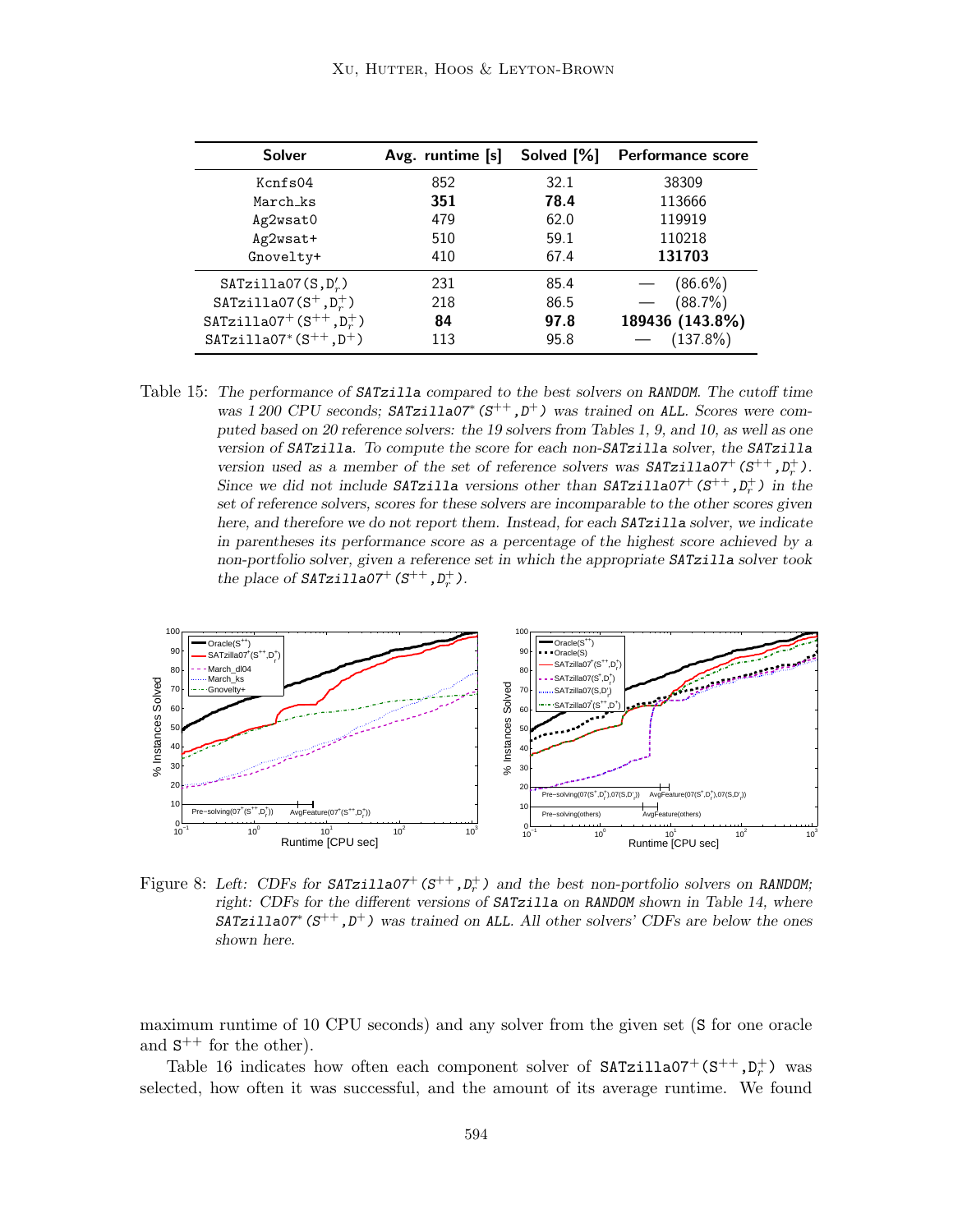### SATzilla: Portfolio-based Algorithm Selection for SAT

| <b>Pre-Solver (Pre-Time)</b> | Solved [%]   |             | Avg. Runtime [CPU sec] |
|------------------------------|--------------|-------------|------------------------|
| SAPS(2)<br>$March_d104(2)$   | 52.2<br>9.6  |             | 1.1<br>1.68            |
| <b>Selected Solver</b>       | Selected [%] | Success [%] | Avg. Runtime [CPU sec] |
| March_d104                   | 34.8         | 96.2        | 294.8                  |
| Gnovelty+                    | 28.8         | 93.9        | 143.6                  |
| March ks                     | 23.9         | 92.6        | 213.3                  |
| Minisat07                    | 4.4          | 100         | 61.0                   |
| Ranov                        | 4.0          | 100         | 6.9                    |
| Ag2wsat+                     | 4.0          | 77.8        | 357.9                  |

Table 16: The solvers selected by  $\text{SATzilla07}^+ (S^{++}, D_r^+)$  for the RANDOM category. Note that column "Selected [%]" shows the percentage of instances remaining after pre-solving for which the algorithm was selected, and this sums to 100%. Cutoff times for pre-solvers are specified in CPU seconds.

that the solvers picked by  $\texttt{SATzilla07}^+(S^{++}, D_r^+)$  solved the given instance in most cases. Another interesting observation is that when a solver's success ratio was high, its average runtime tended to be lower.

# 7.2 HANDMADE Category

The configurations of the three SATzilla versions designed for the HANDMADE category are shown in Table 17. Again,  $SATzilla07^+(S^{++}, D_h^+)$  included three local search solvers, Ranov, Ag2wsat+ and Gnovelty+, which had not been available to SATzilla07. Like our manual choice in SATzilla07, the automatic pre-solver selection chose to run March dl04 for five CPU seconds. Unlike the manual selection, it abstained from using SAPS (or indeed any other solver) as a second pre-solver. Table 18 shows the performance of the different versions of SATzilla compared to the best solvers for category HANDMADE. Here, about half of the observed performance improvement was achieved by using more solvers and more training data; the other half was due to the improvements in  $SATzilla07<sup>+</sup>$ . Note that for the HANDMADE category, SATzilla07<sup>\*</sup>(S<sup>++</sup>,D<sup>+</sup>) performed quite poorly. We attribute this to a weakness of the feature-based classifier on HANDMADE instances, an issue we discuss further in Section 7.4.

Table 19 indicates how often each component solver of  $SATzilla07^+(S^{++}, D_h^+)$  was selected, how many problem instances it solved, and its average runtime for these runs. There are many solvers that  $\text{SATzilla07}^+(S^{++}, D_h^+)$  picked quite rarely; however, in most cases, their success ratios are close to 100%, and their average runtimes are very low.

### 7.3 INDUSTRIAL Category

Table 20 shows the configuration of the three different SATzilla versions designed for the INDUSTRIAL category. Local search solvers performed quite poorly for the instances in this category, with the best local search solver, Ag2wsat0, only solving 23% of the instances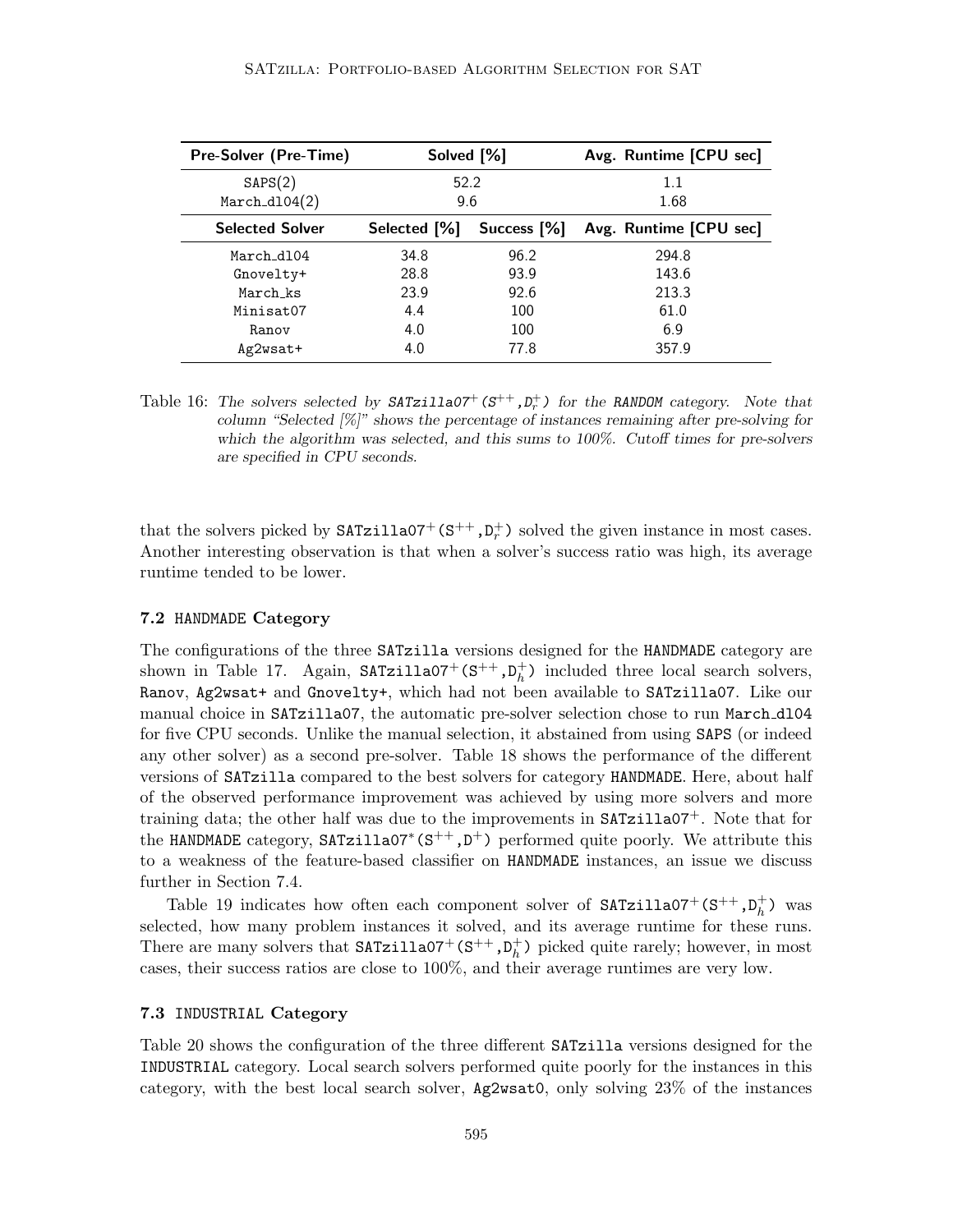| <b>SATzilla</b>                | Pre-Solver (time)             | <b>Components</b>                                                                                                                                          |
|--------------------------------|-------------------------------|------------------------------------------------------------------------------------------------------------------------------------------------------------|
| $SATzillao7(S, D'_h)$          | March_dl $04(5)$ ; SAPS $(2)$ | Minisat 2.0.<br>Kcnfs06, March_d104,<br>Rsat 1.03                                                                                                          |
| $SATzilla07(S^+,D_k^+)$        | $March_d104(5); SAPS(2)$      | Vallst, Zchaff_rand, TTS, MXC,<br>March_ks, Minisat07, Rsat 2.0                                                                                            |
| SATzilla $07^+(S^{++}, D_h^+)$ | $March_ks(5)$                 | March_d104; Minisat 2.0,<br>Eureka.<br>Rsat 1.03, Vallst, TTS, Picosat, MXC,<br>March_ks, TinisatElite, Minisat07,<br>Rsat 2.0, Ranov, Ag2wsat0, Gnovelty+ |

| <b>Solver</b>                                        | Avg. runtime [s] | Solved [%] | Performance score                       |
|------------------------------------------------------|------------------|------------|-----------------------------------------|
| <b>TTS</b>                                           | 729              | 41.1       | 40669                                   |
| MXC                                                  | 527              | 61.9       | 43024                                   |
| March_ks                                             | 494              | 63.9       | 68859                                   |
| Minisat07                                            | 438              | 68.9       | 59863                                   |
| March d104                                           | 408              | 72.4       | 73226                                   |
| $\texttt{SATzilla07}(S, D'_h)$                       | 284              | 80.4       | $(93.5\%)$                              |
| $SATzilla07(S^+,D_h^+)$                              | 203              | 87.4       | $(118.8\%)$<br>$\overline{\phantom{m}}$ |
| SATzilla07 <sup>+</sup> (S <sup>++</sup> , $D_h^+$ ) | 131              | 95.6       | 112287 (153.3%)                         |
| $SATzilla07*(S^{++},D^{+})$                          | 215              | 88.0       | $(110.5\%)$                             |

Table 17: SATzilla's configuration for the HANDMADE category.

Table 18: The performance of SATzilla compared to the best solvers on HANDMADE. Scores for nonportfolio solvers were computed using a reference set in which the only SATzilla solver was SATzilla07<sup>+</sup> (S<sup>++</sup>, $D_h^+$ ). Cutoff time: 1200 CPU seconds; SATzilla07<sup>\*</sup> (S<sup>++</sup>, $D^+$ ) was trained on ALL.



Figure 9: Left: CDFs for  $\text{SATzilla07}^+(S^{++}, D_h^+)$  and the best non-portfolio solvers on HANDMADE; right: CDFs for the different versions of SATzilla on HANDMADE shown in Table 17, where SATzilla07<sup>\*</sup> (S<sup>++</sup>,D<sup>+</sup>) was trained on ALL. All other solvers' CDFs are below the ones shown here.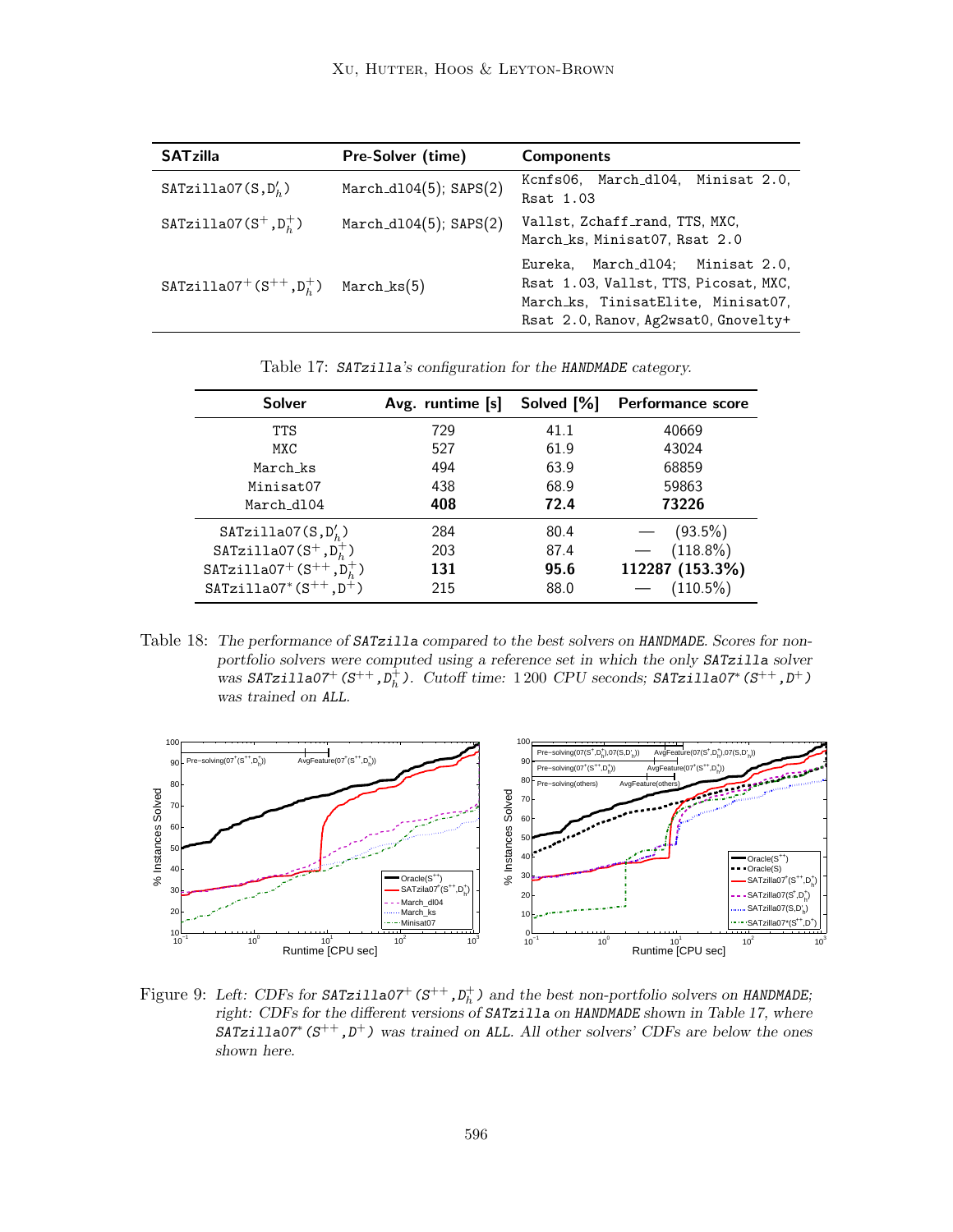| <b>Pre-Solver (Pre-Time)</b> | Solved [%]   |                | Avg. Runtime [CPU sec] |
|------------------------------|--------------|----------------|------------------------|
| $March_ks(5)$                | 39.0         |                | 3.2                    |
| <b>Selected Solver</b>       | Selected [%] | Success $[\%]$ | Avg. Runtime [CPU sec] |
| Minisat07                    | 40.4         | 89.3           | 205.1                  |
| TTS                          | 11.5         | 91.7           | 133.2                  |
| MXC                          | 7.2          | 93.3           | 310.5                  |
| March ks                     | 7.2          | 100            | 544.7                  |
| Eureka                       | 5.8          | 100            | 0.34                   |
| March d104                   | 5.8          | 91.7           | 317.6                  |
| Rsat 1.03                    | 4.8          | 100            | 185.1                  |
| Picosat                      | 3.9          | 100            | 1.7                    |
| Ag2wsat0                     | 3.4          | 100            | 0.5                    |
| TinisatElite                 | 2.9          | 100            | 86.5                   |
| Ranov                        | 2.9          | 83.3           | 206.1                  |
| Minisat 2.0                  | 1.4          | 66.7           | 796.5                  |
| $R$ sat $2.0$                | 1.4          | 100            | 0.9                    |
| Gnovelty+                    | 1.0          | 100            | 3.2                    |
| Vallst                       | 0.5          | 100            | $<$ 0.01               |

Table 19: The solvers selected by  $\text{SATzilla07}^+ (S^{++}, D_h^+)$  for the HANDMADE category.

| <b>SATzilla</b>                                          | <b>Pre-Solver (time)</b>      | <b>Components</b>                                                                           |
|----------------------------------------------------------|-------------------------------|---------------------------------------------------------------------------------------------|
| SATzilla07(S, D',)                                       | Rsat 1.03 (2)                 | Minisat 2.0.<br>March_d104,<br>Eureka,<br>Rsat 1.03                                         |
| $SATzillao7(S^+,D^+_i)$                                  | Rsat 2.0(2)                   | Eureka, March_d104, Minisat 2.0,<br>Zchaff_Rand, TTS, Picosat, March_ks                     |
| $\texttt{SATzilla07}^+(\texttt{S}^{++}, \texttt{D}_i^+)$ | Rsat $2.0$ (10); Gnovelty+(2) | March_d104, Minisat 2.0,<br>Eureka.<br>Rsat 1.03, TTS, Picosat, Minisat07,<br>$R$ sat $2.0$ |

Table 20: SATzilla's configuration for the INDUSTRIAL category.

within the cutoff time. Consequently, no local search solver was selected by the automatic solver subset selection in  $\texttt{SATzilla07}^+(S^{++}, D_i^+)$ . However, automatic pre-solver selection did include the local search solver Gnovelty+ as the second pre-solver, to be run for 2 CPU seconds after 10 CPU seconds of running Rsat 2.0.

Table 21 compares the performance of different versions of SATzilla and the best solvers on INDUSTRIAL instances. It is not surprising that more training data and more solvers helped SATzilla07 to improve in terms of all our metrics (avg. runtime, percentage solved and score). A somewhat bigger improvement was due to the new mechanisms in  $\texttt{SATzilla07}^+$  that led to  $\texttt{SATzilla07}^+(\texttt{S}^{++}, \texttt{D}_i^+)$  outperforming every non-portfolio solver with respect to every metric, specially in terms of performance score. Note that the general SATzilla version SATzilla07<sup>\*</sup>(S<sup>++</sup>,D<sup>+</sup>) trained on ALL achieved performance very close to that of  $\texttt{SATzilla07}^+(S^{++}, D_i^+)$  on the INDUSTRIAL data set in terms of average runtime and percentage of solved instances.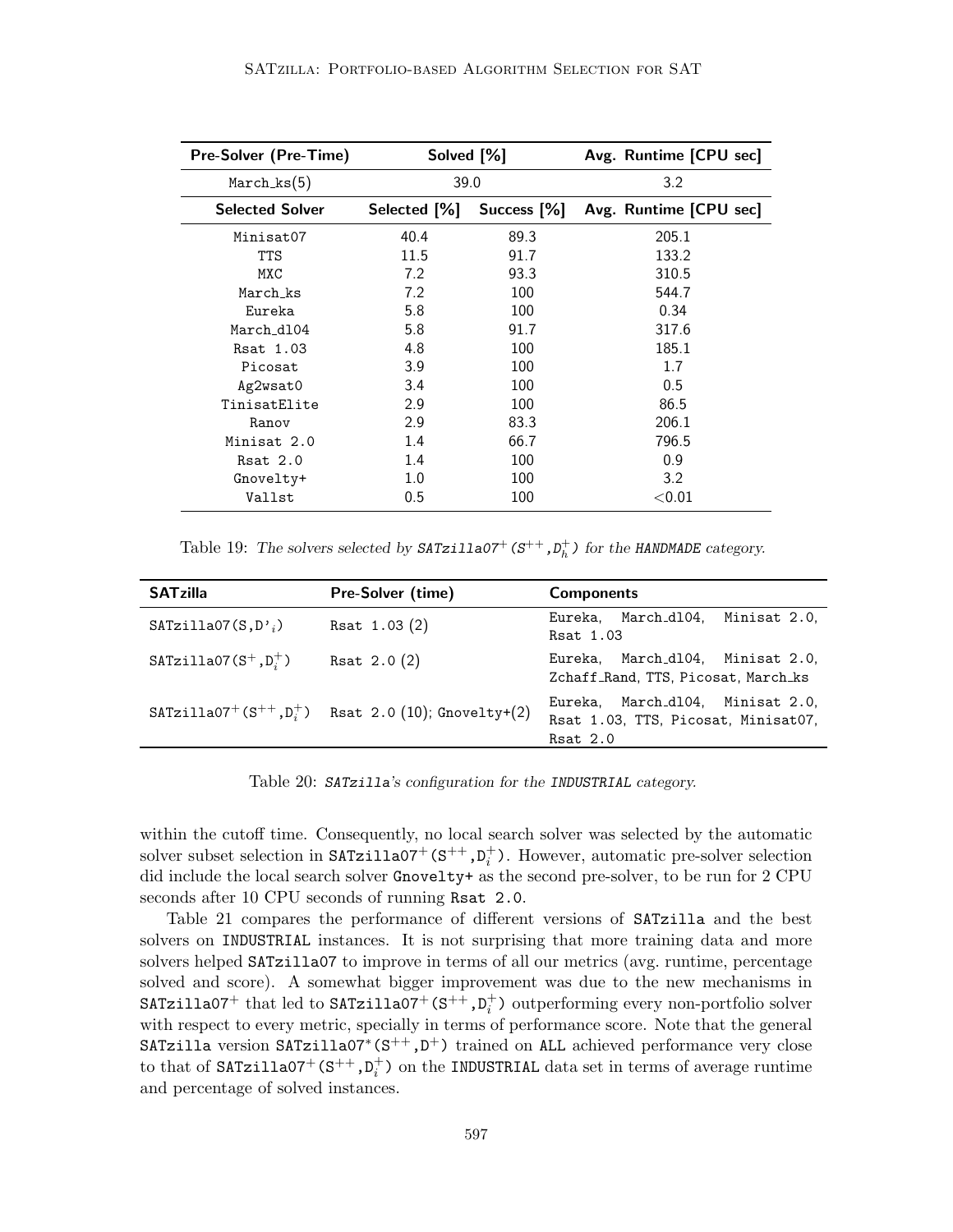| <b>Solver</b>                                        | Avg. runtime $[s]$ | Solved [%] | <b>Performance score</b> |
|------------------------------------------------------|--------------------|------------|--------------------------|
| Rsat 1.03                                            | 353                | 80.8       | 52740                    |
| $R$ sat $2.0$                                        | 365                | 80.8       | 51299                    |
| Picosat                                              | 282                | 85.9       | 66561                    |
| TinisatElite                                         | 452                | 70.8       | 40867                    |
| Minisat07                                            | 372                | 76.6       | 60002                    |
| Eureka                                               | 349                | 83.2       | 71505                    |
| $SATzillao7(S, D'_i)$                                | 298                | 87.6       | $(91.3\%)$               |
| $SATzillao7(S^+,D^+_i)$                              | 262                | 89.0       | $(98.2\%)$               |
| SATzilla07 <sup>+</sup> (S <sup>++</sup> , $D_i^+$ ) | 233                | 93.1       | 79724 (111.5%)           |
| $SATzillao7*(S^{++}, D^{+})$                         | 239                | 92.7       | $(104.8\%)$              |

Table 21: The performance of SATzilla compared to the best solvers on INDUSTRIAL. Scores for non-portfolio solvers were computed using a reference set in which the only SATzilla solver was  $SATzilla07^+(S^{++}, D_i^+)$ . Cutoff time: 1200 CPU seconds; SATzilla07<sup>\*</sup>  $(S^{++}, D^+)$  was trained on ALL.

| <b>Pre-Solver (Pre-Time)</b> | Solved [%]   |             | Avg. Runtime [CPU sec] |
|------------------------------|--------------|-------------|------------------------|
| Rsat 2.0(10)                 | 38.1         |             | 6.8                    |
| Gnovelty+ $(2)$              | 0.3          |             | 2.0                    |
| <b>Selected Solver</b>       | Selected [%] | Success [%] | Avg. Runtime [CPU sec] |
| Eureka (BACKUP)              | 29.1         | 88.5        | 385.4                  |
| Eureka                       | 15.1         | 100         | 394.2                  |
| Picosat                      | 14.5         | 96.2        | 179.6                  |
| Minisat07                    | 14.0         | 84.0        | 306.3                  |
| Minisat 2.0                  | 12.3         | 68.2        | 709.2                  |
| March d104                   | 8.4          | 86.7        | 180.8                  |
| <b>TTS</b>                   | 3.9          | 100         | 0.7                    |
| $R$ sat $2.0$                | 1.7          | 100         | 281.6                  |
| Rsat 1.03                    | 1.1          | 100         | 10.6                   |

Table 22: The solvers selected by  $\text{SATzilla07}^+ (S^{++}, D_i^+)$  for the INDUSTRIAL category.

As can be seen from Figure 10, the performance improvements achieved by SATzilla over non-portfolio solvers are smaller for the INDUSTRIAL category than for other categories. Note that the best INDUSTRIAL solver performed very well, solving 85.9% of the instances within the cutoff time of  $1\,200$  CPU seconds.<sup>6</sup> Still,  $\texttt{SATzilla07}^+(S^{++}, D^+_i)$  had significantly smaller average runtime (17%) and solved 7.2% more instances than the best component solver, Picosat. Likewise, the score for  $\texttt{SATzilla07}^+(S^{++}, D_i^+)$  was  $11.5\%$ higher than that of the top-ranking component solver (in terms of score), Eureka.

<sup>6.</sup> Recall that this number means the solver solved 85.9% of the instances that could be solved by at least one solver. Compared to our other data sets, it seems that either solvers exhibited more similar behavior on INDUSTRIAL instances or that instances in this category exhibited greater variability in hardness.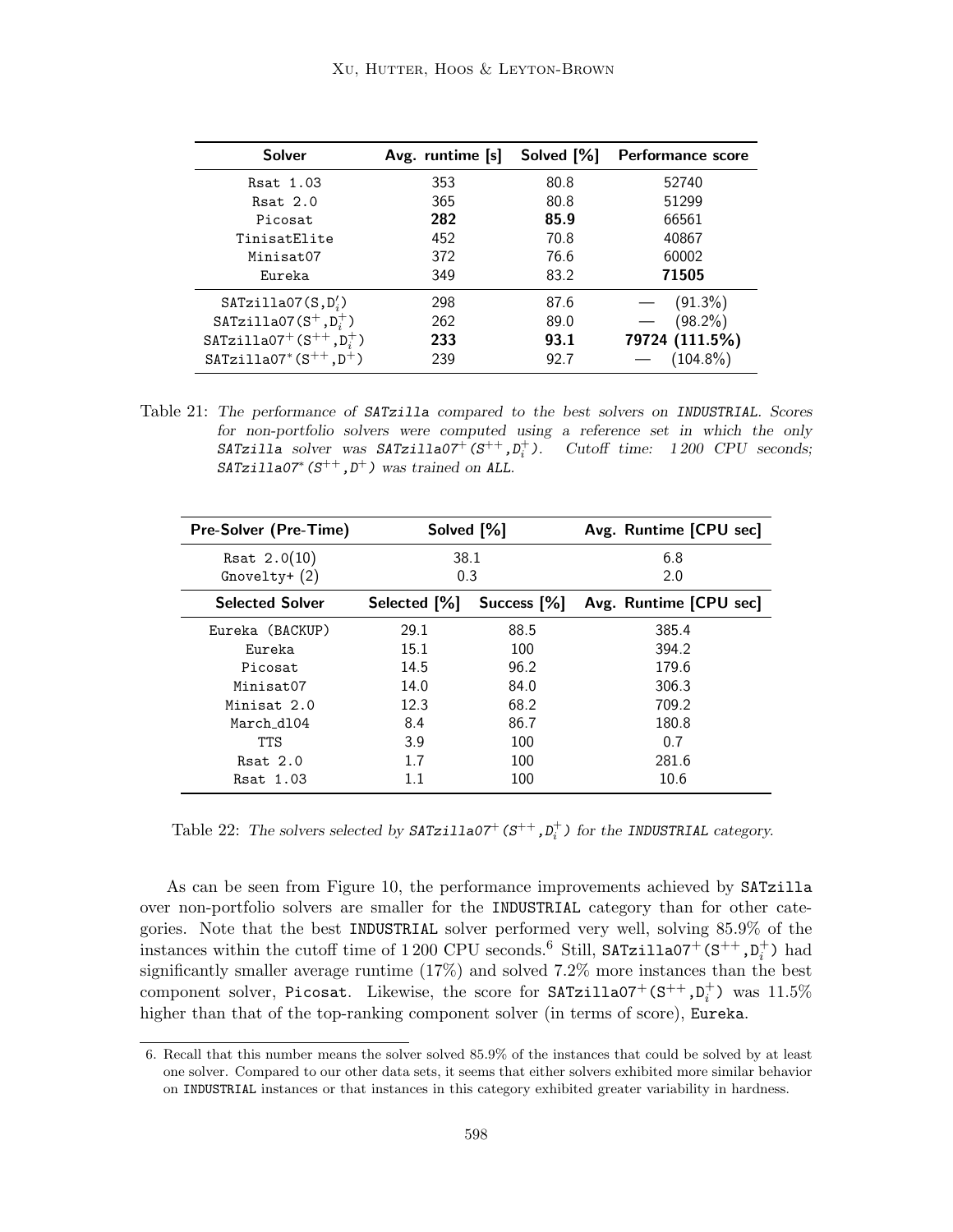

Figure 10: Left: CDFs for  $SATzilla07+(S^{++}, D_i^+)$  and the best non-portfolio solvers on INDUSTRIAL; right: CDFs for the different versions of SATzilla on INDUSTRIAL shown in Table 20, where  $\text{SATzillao7}^*(S^{++}, D^+)$  was trained on ALL. All other solvers' CDFs (including Eureka's) are below the ones shown here.

Table 22 indicates how often each component solver of  $\texttt{SATzilla07}^+(S^{++}, D_i^+)$  was selected, how many problem instances it solved, and its average runtime for these runs. In this case, backup solver Eureka was used for problem instances for which feature computation timed out and pre-solvers did not produce a solution.

# 7.4 ALL

There are four versions of SATzilla specialized for category ALL. Their detailed configurations are listed in Table 23. The results of automatic pre-solver selection were identical for SATzilla07<sup>+</sup> and SATzilla07<sup>∗</sup> : both chose to first run the local search solver SAPS for two CPU seconds, followed by two CPU seconds of March ks. These solvers were similar to our manual selection, but their order was reversed. For the solver subset selection, SATzilla07<sup>+</sup> and SATzilla07<sup>∗</sup> yielded somewhat different results, but both of them kept two local search algorithms,  $Ag2wsat+ \& Ranov$ , and  $Ag2wsat+ \& Gnovelty+$ , respectively.

Table 24 compares the performance of the four versions of SATzilla on the ALL category. Roughly equal improvements in terms of all our performance metrics were due to more training data and solvers on the one hand, and to the improvements in  $SATzillao7^+$  on the other hand. The best performance in terms of all our performance metrics was obtained by SATzilla07<sup>∗</sup>(S<sup>++</sup>,D<sup>+</sup>). Recall that the only difference between SATzilla07<sup>+</sup>(S<sup>++</sup>,D<sup>+</sup>) and  $SATzilla07*(S^{++}, D^+)$  was the use of more general hierarchical hardness models, as described in Section 5.5.

Note that using a classifier is of course not as good as using an oracle for determining the distribution an instance comes from; thus, the success ratios of the solvers selected by SATzilla07<sup>∗</sup> over the instances in the test set for distribution ALL (see Table 25) were slightly lower than those for the solvers picked by  $\text{SATzilla07}^+$  for each of the distributions individually (see Tables 16, 19, and 22). However, when compared to  $SATzilla07<sup>+</sup>$  on distribution ALL, SATzilla07<sup>∗</sup> performed significantly better: achieving overall performance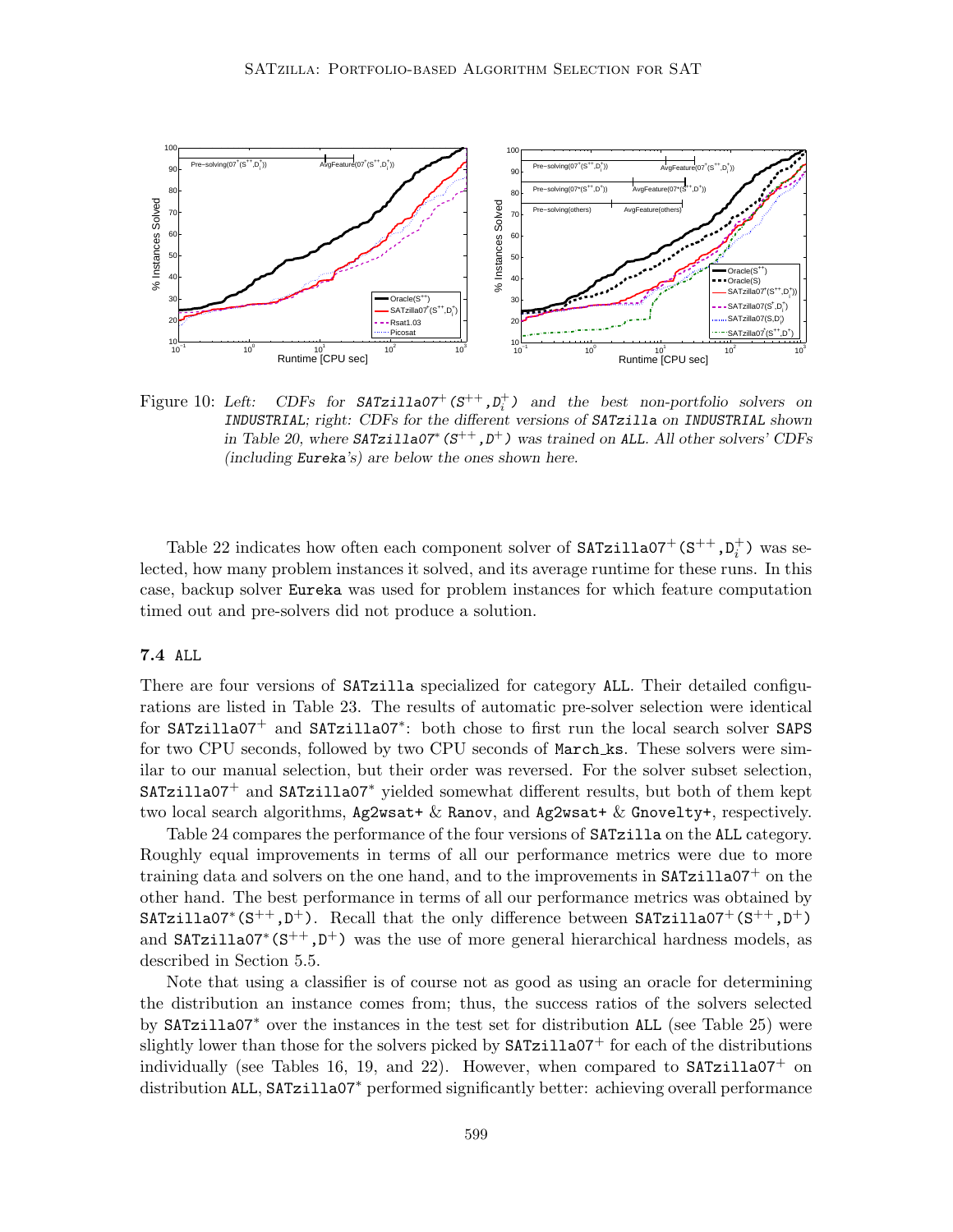| <b>SATzilla</b>             | <b>Pre-Solver (time)</b>      | <b>Components</b>                                                                                                       |
|-----------------------------|-------------------------------|-------------------------------------------------------------------------------------------------------------------------|
| SATzilla07(S,D')            | March_dl $04(5)$ ; SAPS $(2)$ | Eureka, Kcnfs06, March_d104, Minisat<br>2.0.Zchaff_rand                                                                 |
| $SATzillao7(S^+,D^+)$       | March_dl $04(5)$ ; SAPS $(2)$ | Eureka, March_d104, Zchaff_rand,<br>Kcnfs04, TTS, Picosat, March_ks,<br>Minisat07                                       |
| $SATzillao7^+(S^{++},D^+)$  | $SAPS(2)$ ; March $ks(2)$     | Eureka, Kcnfs06, Rsat 1.03,<br>Zchaff_rand, TTS, MXC, TinisatElite,<br>Rsat 2.0, Ag2wsat+, Ranov                        |
| $SATzillao7^*(S^{++}, D^+)$ | $SAPS(2)$ ; March $ks(2)$     | Eureka, Kcnfs06, March_d104, Minisat<br>2.0, Rsat 1.03, Picosat,<br>MXC.<br>March_ks, Minisat07, Ag2wsat+,<br>Gnovelty+ |

Table 23: SATzilla's configuration for the ALL category.

| <b>Solver</b>                | Avg. runtime [s] | Solved [%] | <b>Performance score</b> |
|------------------------------|------------------|------------|--------------------------|
| Rsat 1.03                    | 542              | 61.1       | 131399                   |
| Kcnfs04                      | 969              | 21.3       | 46695                    |
| <b>TTS</b>                   | 939              | 22.6       | 74616                    |
| Picosat                      | 571              | 57.7       | 135049                   |
| March ks                     | 509              | 62.9       | 202133                   |
| TinisatElite                 | 690              | 47.3       | 93169                    |
| Minisat07                    | 528              | 61.8       | 162987                   |
| Gnovelty+                    | 684              | 43.9       | 156365                   |
| March_d104                   | 509              | 62.7       | 205592                   |
| SATzilla07(S,D')             | 282              | 83.1       | $(125.0\%)$              |
| $SATzilla07(S^+,D^+)$        | 224              | 87.0       | $(139.2\%)$              |
| $SATzillao7^+(S^{++},D^{+})$ | 194              | 91.1       | (158%)                   |
| $SATzillao7*(S^{++}, D^{+})$ | 172              | 92.9       | 344594 (167.6%)          |

Table 24: The performance of SATzilla compared to the best solvers on ALL. Scores for nonportfolio solvers were computed using a reference set in which the only SATzilla solver was  $\texttt{SATzilla07}^*(S^{++}, D^+)$ . Cutoff time: 1200 CPU seconds.

improvements of 11.3% lower average runtime, 1.8% more solved instances and 9.6% higher score. This supports our initial hypothesis that SATzilla07<sup>∗</sup> would perform slightly worse than specialized versions of SATzilla07<sup>+</sup> in each single category, yet would yield the best result when applied to a broader and more heterogeneous set of instances.

The runtime cumulative distribution function (Figure 11, right) shows that SATzilla07<sup>∗</sup>(S<sup>++</sup>,D<sup>+</sup>) dominated the other versions of SATzilla on ALL and solved about 30% more instances than the best non-portfolio solver, March dl04 (Figure 11, left).

Table 26 shows the performance of the general classifier in  $SATzilla07*(S^{++}, D^+)$ . We note several patterns: Firstly, classification performance for RANDOM and INDUSTRIAL in-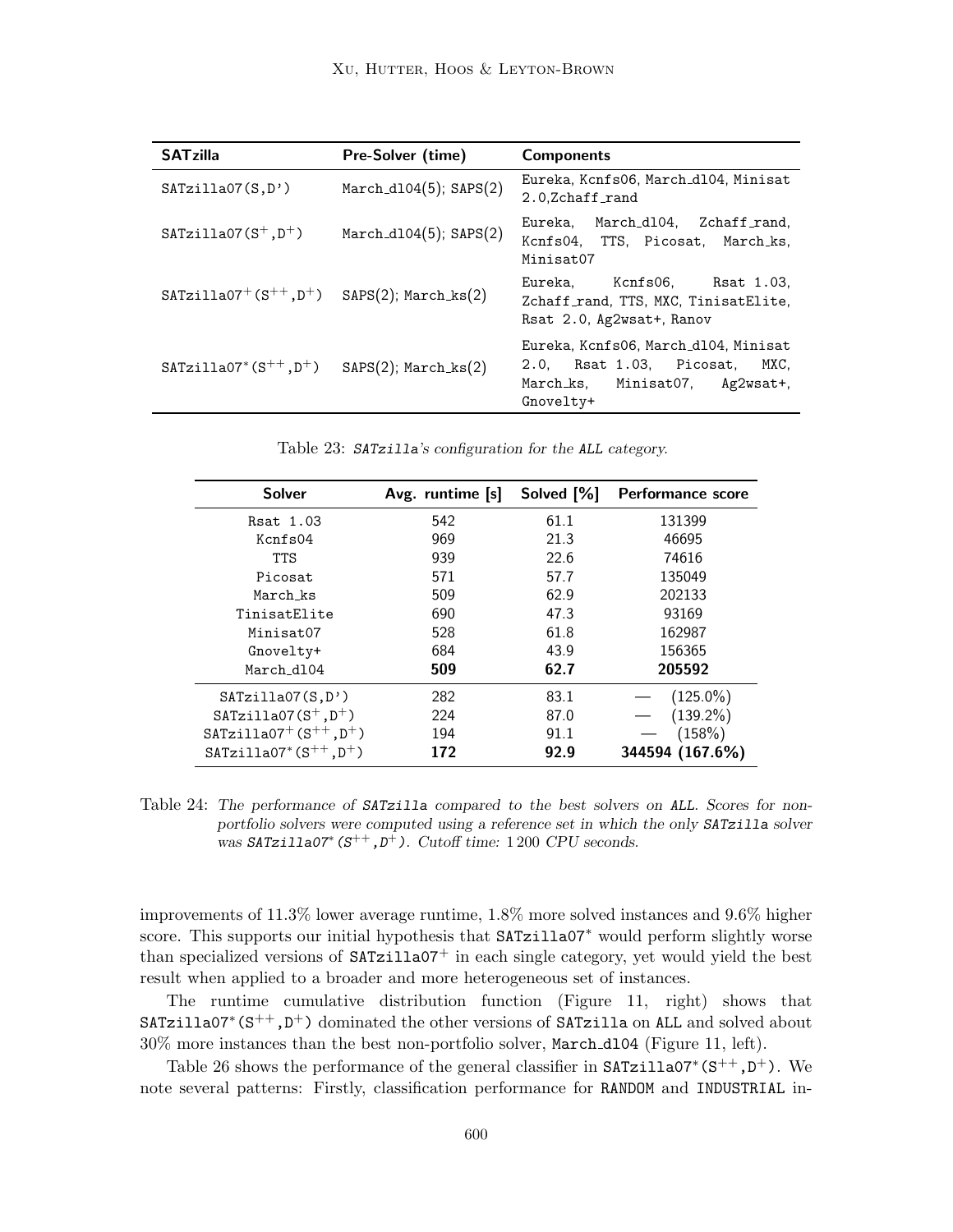

Figure 11: Left: CDF for  $SATzilla07*(S^{++}, D^+)$  and the best non-portfolio solvers on ALL; right: CDFs for different versions of SATzilla on ALL shown in Table 23. All other solvers' CDFs are below the ones shown here.

| <b>Pre-Solver (Pre-Time)</b> | Solved [%]   |             | Avg. Runtime [CPU sec] |  |  |
|------------------------------|--------------|-------------|------------------------|--|--|
| SAPS(2)                      | 33.0         |             | 1.4                    |  |  |
| $March_ks(2)$                | 13.9         |             | 1.6                    |  |  |
| <b>Selected Solver</b>       | Selected [%] | Success [%] | Avg. Runtime [CPU sec] |  |  |
| Minisat07                    | 21.2         | 85.5        | 247.5                  |  |  |
| March d104                   | 14.5         | 84.0        | 389.5                  |  |  |
| Gnovelty+                    | 12.5         | 85.2        | 273.2                  |  |  |
| March ks                     | 9.1          | 89.8        | 305.6                  |  |  |
| Eureka (BACKUP)              | 8.9          | 89.7        | 346.1                  |  |  |
| Eureka                       | 7.2          | 97.9        | 234.6                  |  |  |
| Picosat                      | 6.6          | 90.7        | 188.6                  |  |  |
| Kcnfs06                      | 6.5          | 95.2        | 236.3                  |  |  |
| MXC                          | 5.5          | 88.9        | 334.0                  |  |  |
| Rsat 1.03                    | 4.0          | 80.8        | 364.9                  |  |  |
| Minisat 2.0                  | 3.5          | 56.5        | 775.7                  |  |  |
| Ag2wsat+                     | 0.5          | 33.3        | 815.7                  |  |  |

Table 25: The solvers selected by  $\text{SATzilla07}^*(S^{++}, D^+)$  for the ALL category.

stances was much better than for HANDMADE instances. Secondly, for HANDMADE instances, most misclassifications were not due to a misclassification of the type of instance, but rather of the satisfiability status. Finally, we can see that RANDOM instances were almost perfectly classified as RANDOM and only very few other instances were classified as RANDOM, while HANDMADE and INDUSTRIAL instances were confused somewhat more often. The comparably poor classification performance for HANDMADE instances partly explains why SATzilla07<sup>\*</sup>(S<sup>++</sup>,D<sup>+</sup>) did not perform as well for the HANDMADE category as for the others.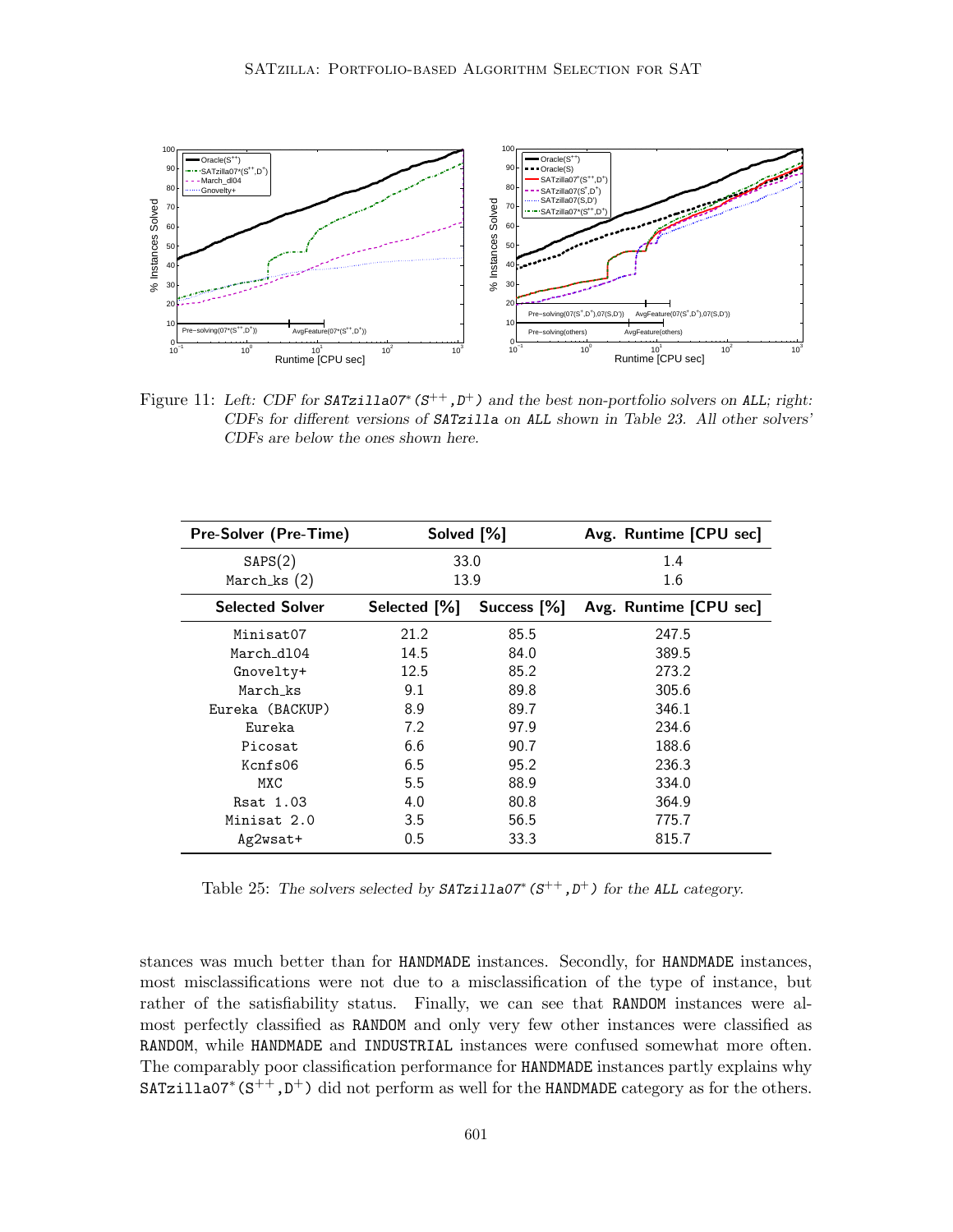|                     | R, sat | R, unsat | H, sat | H, unsat | I, sat | I, unsat |
|---------------------|--------|----------|--------|----------|--------|----------|
| classified R, sat   | $92\%$ | $5\%$    | $1\%$  |          | $1\%$  | $1\%$    |
| classified R, unsat | $4\%$  | 94%      |        | $1\%$    |        | $1\%$    |
| classified H, sat   |        |          | $57\%$ | 38%      |        | $5\%$    |
| classified H, unsat |        | $1\%$    | 23\%   | 71\%     | $1\%$  | $4\%$    |
| classified I, sat   |        |          | 8%     |          | 81\%   | $11\%$   |
| classified I, unsat |        |          |        | $5\%$    | $6\%$  | 89\%     |

Table 26: Confusion matrix for the 6-way classifier on data set ALL.

### 8. Conclusions

Algorithms can be combined into portfolios to build a whole greater than the sum of its parts. We have significantly extended earlier work on algorithm portfolios for SAT that select solvers on a per-instance basis using empirical hardness models for runtime prediction. We have demonstrated the effectiveness of our new portfolio construction method, SATzilla07, on four large sets of SAT competition instances. Our own experiments show that our SATzilla07 portfolio solvers always outperform their components. Furthermore, SATzilla07's excellent performance in the recent 2007 SAT Competition demonstrates the practical effectiveness of our approach.

In this work, we pushed the SATzilla approach further beyond SATzilla07. For the first time, we showed that portfolios can optimize complex scoring functions and integrate local search algorithms as component solvers. Furthermore, we showed how to automate the process of pre-solver selection, one of the last aspects of our approach that was previously based on manual engineering. As demonstrated in extensive computational experiments, these enhancements improved SATzilla07's performance substantially.

SATzilla is now at a stage where it can be applied "out of the box" given a set of possible component solvers along with representative training and validation instances. In an automated built-in meta-optimization process, the component solvers to be used and the solvers to be used as pre-solvers are automatically determined from the given set of solvers, without any human effort. The computational bottleneck is to execute the possible component solvers on a representative set of instances in order to obtain enough runtime data to build reasonably accurate empirical hardness models. However, these computations can be parallelized very easily and require no human intervention, only computer time, which becomes ever cheaper. Matlab code for building empirical hardness models and  $C++$  code for building SATzilla portfolios that use these models are available online at http://www.cs.ubc.ca/labs/beta/Projects/SATzilla.

It is interesting to note that the use of local search methods has a significant impact on the performance of SATzilla. In preliminary experiments, we observed that the overall performance of SATzilla07<sup>∗</sup> was significantly weaker when local search solvers and local-search-based features were excluded. Specifically, the availability of these local search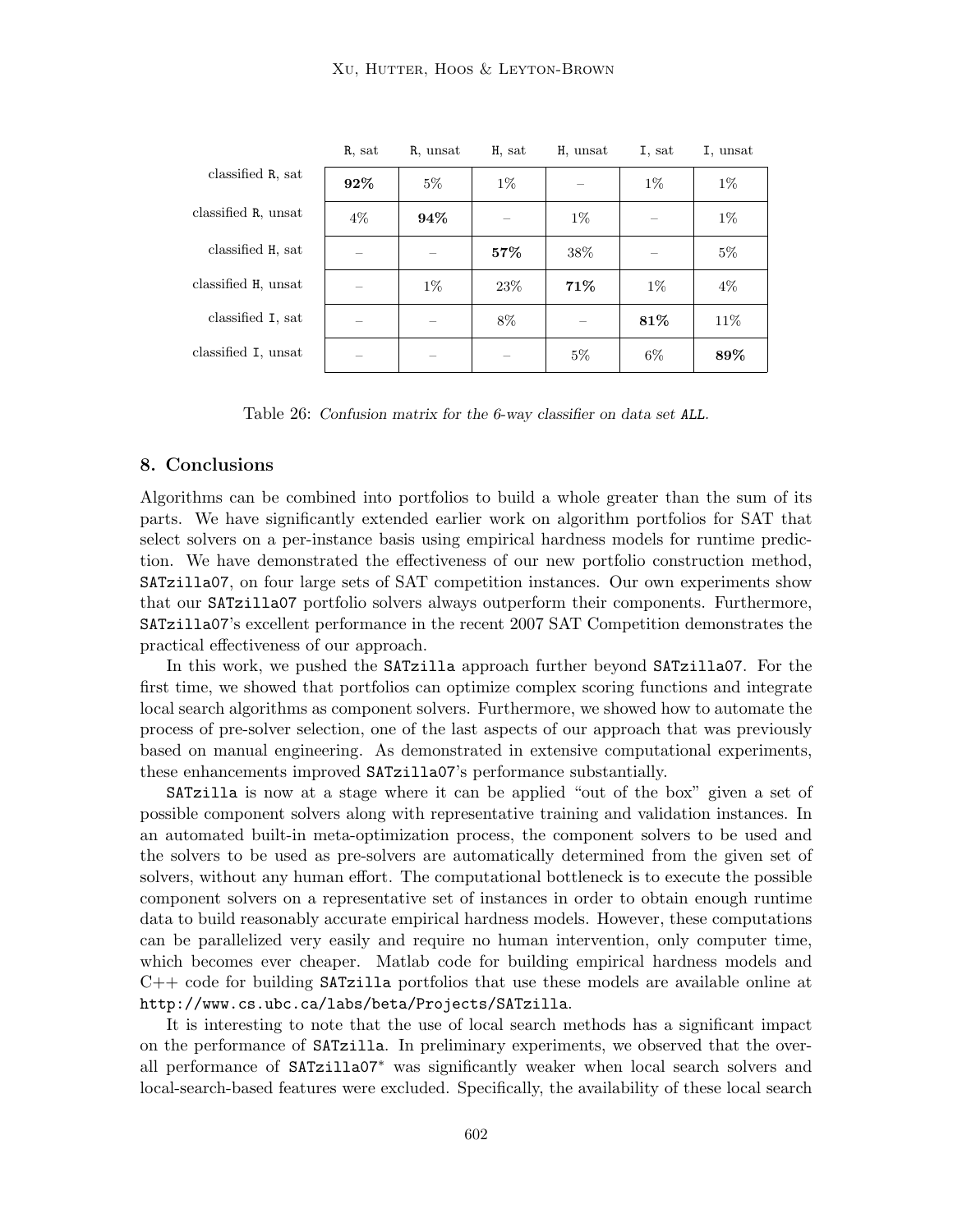components substantially boosted SATzilla07<sup>∗</sup> 's performance on the RANDOM instance category and also led to some improvements on INDUSTRIAL, but resulted in weaker performance on HANDMADE instances. Generally, we believe that a better understanding of the impact of features on our runtime predictions and instance categorizations will allow us to further improve SATzilla, and we have therefore begun an in-depth investigation in this direction.

SATzilla's performance ultimately depends on the power of all its component solvers and automatically gets better as they are improved. Furthermore, SATzilla takes advantage of solvers that are only competitive for certain kinds of instances and perform poorly otherwise, and thus SATzilla's success demonstrates the value of such solvers. Indeed, the identification of more such solvers, which are otherwise easily overlooked, still has the potential to further improve SATzilla's performance substantially.

### Acknowledgments

This work builds on contributions from a wide range of past co-authors, colleagues, and members of the SAT community. First, we have many colleagues to thank for their contributions to the work described in this article. Eugene Nudelman, Alex Devkar and Yoav Shoham were Kevin and Holger's co-authors on the papers that first introduced SATzilla (Nudelman et al., 2004a, 2004b); this work grew out of a project on automated algorithm selection that involved Galen Andrew and Jim McFadden, in addition to Kevin, Eugene and Yoav (Leyton-Brown et al., 2003b, 2003a). Nando de Freitas, Bart Selman, and Kevin Murphy gave useful suggestions about machine learning algorithms, SAT instance features, and mixtures of experts, respectively. Second, while academic research always builds on previous work, we are especially indebted to the authors of the dozens of SAT solvers we discuss in this paper, and particularly to their commitment to furthering scientific understanding by making their code publicly available. Without these researchers' considerable efforts, SATzilla could never have been built.

# References

- Bacchus, F. (2002a). Enhancing Davis Putnam with extended binary clause reasoning. In Proceedings of the Eighteenth National Conference on Artificial Intelligence (AAAI'02), pp. 613–619.
- Bacchus, F. (2002b). Exploring the computational tradeoff of more reasoning and less searching. In Proceedings of the Fifth International Conference on Theory and Applications of Satisfiability Testing (SAT'02), pp. 7–16.
- Bacchus, F., & Winter, J. (2003). Effective preprocessing with hyper-resolution and equality reduction. In Proceedings of the Sixth International Conference on Theory and Applications of Satisfiability Testing (SAT'03), pp. 341–355.
- Biere, A. (2007). Picosat version 535. Solver description, SAT competition 2007.
- Biere, A., Cimatti, A., Clarke, E. M., Fujita, M., & Zhu, Y. (1999). Symbolic model checking using SAT procedures instead of BDDs. In Proceedings of Design Automation Conference (DAC'99), pp. 317–320.
- Bishop, C. M. (2006). Pattern Recognition and Machine Learning. Springer.
- Bregman, D. R., & Mitchell, D. G. (2007). The SAT solver MXC, version 0.5. Solver description, SAT competition 2007.
- C. M. Li, W. W., & Zhang, H. (2007). Combining adaptive noise and promising decreasing variables in local search for SAT. Solver description, SAT competition 2007.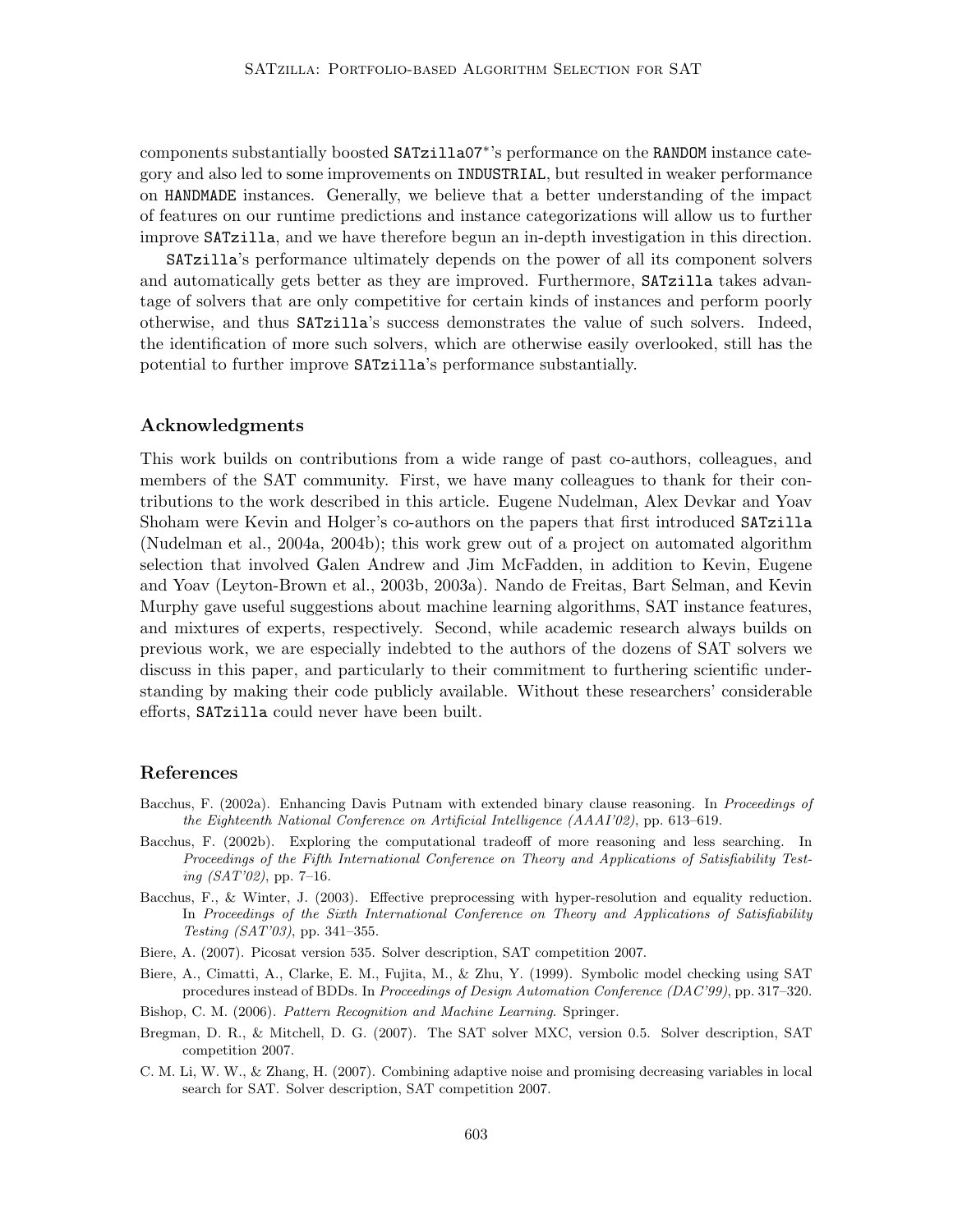- Carchrae, T., & Beck, J. C. (2005). Applying machine learning to low-knowledge control of optimization algorithms. Computational Intelligence, 21 (4), 372–387.
- Crawford, J. M., & Baker, A. B. (1994). Experimental results on the application of satisfiability algorithms to scheduling problems. In Proceedings of the Twelfth National Conference on Artificial Intelligence  $(AAAI'94)$ , pp. 1092–1097.
- Davis, M., Logemann, G., & Loveland, D. (1962). A machine program for theorem proving. Communications of the  $ACM$ ,  $5(7)$ , 394-397.
- Davis, M., & Putnam, H. (1960). A computing procedure for quantification theory. Journal of the ACM,  $7(1), 201 - 215.$
- Dechter, R., & Rish, I. (1994). Directional resolution: The Davis-Putnam procedure, revisited. In Principles of Knowledge Representation and Reasoning (KR'94), pp. 134–145.
- Dequen, G., & Dubois, O. (2007). kcnfs. Solver description, SAT competition 2007.
- Dubois, O., & Dequen, G. (2001). A backbone-search heuristic for efficient solving of hard 3-SAT formulae. In Proceedings of the Seventeenth International Joint Conference on Artificial Intelligence (IJCAI'01), pp. 248–253.
- Eén, N., & Sörensson, N. (2003). An extensible SAT-solver. In Proceedings of the Sixth International Conference on Theory and Applications of Satisfiability Testing (SAT'03), pp. 502–518.
- Eén, N., & Sörensson, N. (2006). Minisat v2.0 (beta). Solver description, SAT Race 2006.
- Gagliolo, M., & Schmidhuber, J. (2006a). Impact of censored sampling on the performance of restart strategies. In Twelfth Internatioal Conference on Principles and Practice of Constraint Programming (CP'06), pp. 167-181.
- Gagliolo, M., & Schmidhuber, J. (2006b). Learning dynamic algorithm portfolios. Annals of Mathematics and Artificial Intelligence, 47 (3-4), 295–328.
- Gebruers, C., Hnich, B., Bridge, D., & Freuder, E. (2005). Using CBR to select solution strategies in constraint programming. In Proceedings of the Sixth International Conference on Case-Based Reasoning (ICCBR'05), pp. 222–236.
- Gebruers, C., Guerri, A., Hnich, B., & Milano, M. (2004). Making choices using structure at the instance level within a case based reasoning framework. In International Conference on Integration of AI and OR Techniques in Constraint Programming for Combinatorial Optimization Problems (CPAIOR-04), pp. 380–386.
- Gomes, C. P., & Selman, B. (2001). Algorithm portfolios. Artificial Intelligence, 126(1-2), 43–62.
- Guerri, A., & Milano, M. (2004). Learning techniques for automatic algorithm portfolio selection. In Proceedings of the 16th European Conference on Artificial Intelligence (ECAI-04), pp. 475–479.
- Guo, H., & Hsu, W. H. (2004). A learning-based algorithm selection meta-reasoner for the real-time MPE problem. In Proceedings of the Seventeenth Australian Conference on Artificial Intelligence, pp. 307– 318.
- Guyon, I., Gunn, S., Nikravesh, M., & Zadeh, L. (2006). Feature Extraction, Foundations and Applications. Springer.
- Heule, M., & v. Maaren, H. (2007). march ks. Solver description, SAT competition 2007.
- Heule, M., Zwieten, J., Dufour, M., & Maaren, H. (2004). March eq: implementing additional reasoning into an efficient lookahead SAT solver. In Proceedings of the Seventh International Conference on Theory and Applications of Satisfiability Testing (SAT'04), pp. 345–359.
- Hoos, H. H. (2002). An adaptive noise mechanism for WalkSAT. In Proceedings of the Eighteenth National Conference on Artificial Intelligence (AAAI'02), pp. 655–660.
- Hoos, H. H., & Stützle, T. (2005). Stochastic Local Search Foundations & Applications. Morgan Kaufmann Publishers, San Francisco, CA, USA.
- Horvitz, E., Ruan, Y., Gomes, C. P., Kautz, H., Selman, B., & Chickering, D. M. (2001). A Bayesian approach to tackling hard computational problems. In Proceedings of the Seventeenth Conference on Uncertainty in Artificial Intelligence (UAI'01), pp. 235–244.
- Huang, J. (2007). TINISAT in SAT competition 2007. Solver description, SAT competition 2007.
- Huberman, B., Lukose, R., & Hogg, T. (1997). An economics approach to hard computational problems. Science, 265, 51–54.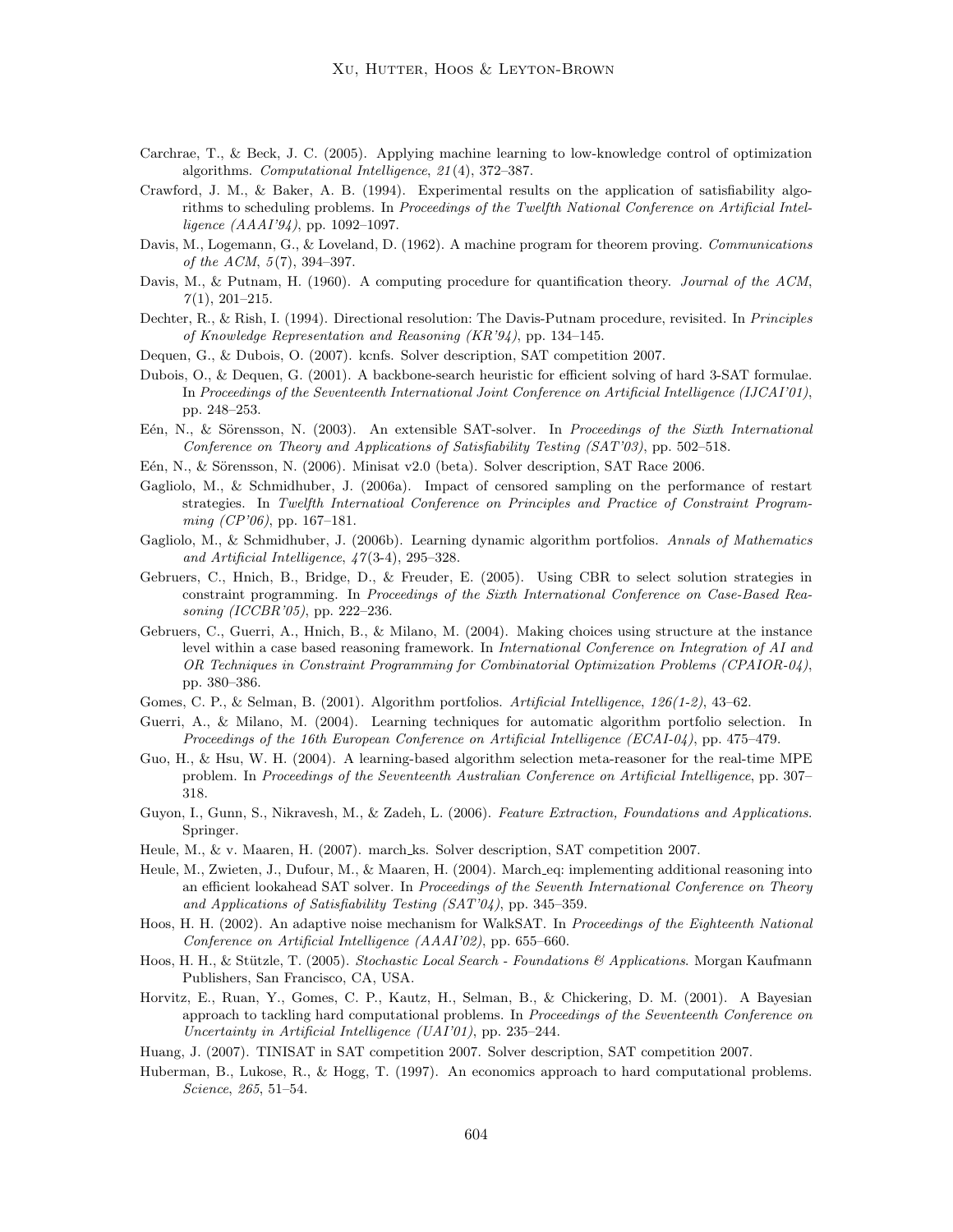- Hutter, F., Hamadi, Y., Hoos, H. H., & Leyton-Brown, K. (2006). Performance prediction and automated tuning of randomized and parametric algorithms. In Twelfth Internatioal Conference on Principles and Practice of Constraint Programming (CP'06), pp. 213–228.
- Hutter, F., Tompkins, D. A. D., & Hoos, H. H. (2002). Scaling and probabilistic smoothing: Efficient dynamic local search for SAT. In Proceedings of the Eighth International Conference on Principles and Practice of Constraint Programming, pp. 233–248.
- Ishtaiwi, A., Thornton, J., Anbulagan, Sattar, A., & Pham, D. N. (2006). Adaptive clause weight redistribution. In Twelfth Internatioal Conference on Principles and Practice of Constraint Program $minq$  (CP'06), pp. 229–243.
- Kautz, H., & Selman, B. (1996). Pushing the envelope: Planning, propositional logic, and stochastic search. In Proceedings of the Thirteenth National Conference on Artificial Intelligence and the Eighth Innovative Applications of Artificial Intelligence Conference, pp. 1194–1201.
- Kautz, H. A., & Selman, B. (1999). Unifying SAT-based and graph-based planning. In Proceedings of the Sixteenth International Joint Conference on Artificial Intelligence (IJCAI'99), pp. 318–325.
- Knuth, D. (1975). Estimating the efficiency of backtrack programs. Mathematics of Computation, 29(129), 121–136.
- Krishnapuram, B., Carin, L., Figueiredo, M., & Hartemink, A. (2005). Sparse multinomial logistic regression: Fast algorithms and generalization bounds. In IEEE Transactions on Pattern Analysis and Machine Intelligence, pp. 957–968.
- Kullmann, O. (2002). Investigating the behaviour of a SAT solver on random formulas. http://cssvr1.swan.ac.uk/∼csoliver/Artikel/OKsolverAnalyse.html.
- Lagoudakis, M. G., & Littman, M. L. (2001). Learning to select branching rules in the DPLL procedure for satisfiability. In *LICS/SAT*, pp. 344-359.
- Le Berre, D., & Simon, L. (2004). Fifty-five solvers in Vancouver: The SAT 2004 competition. In Proceedings of the Seventh International Conference on Theory and Applications of Satisfiability Testing (SAT'04), pp. 321–344.
- Leyton-Brown, K., Nudelman, E., Andrew, G., McFadden, J., & Shoham, Y. (2003a). Boosting as a metaphor for algorithm design. In Ninth Internatioal Conference on Principles and Practice of Constraint Programming (CP'03), pp. 899–903.
- Leyton-Brown, K., Nudelman, E., Andrew, G., McFadden, J., & Shoham, Y. (2003b). A portfolio approach to algorithm selection. In Proceedings of the Eighteenth International Joint Conference on Artificial Intelligence (IJCAI'03), pp. 1542–1543.
- Leyton-Brown, K., Nudelman, E., & Shoham, Y. (2002). Learning the empirical hardness of optimization problems: The case of combinatorial auctions. In Eighth Internatioal Conference on Principles and Practice of Constraint Programming (CP'02), pp. 556–572.
- Li, C., & Huang, W. (2005). Diversification and determinism in local search for satisfiability. In Proceedings of the Eighth International Conference on Theory and Applications of Satisfiability Testing (SAT'05), pp. 158–172.
- Lobjois, L., & Lemaître, M. (1998). Branch and bound algorithm selection by performance prediction. In Proceedings of the Fifteenth National Conference on Artificial Intelligence (AAAI'98), pp. 353–358.
- Mahajan, Y. S., Fu, Z., & Malik, S. (2005). Zchaff2004: an efficient SAT solver. In Proceedings of the Eighth International Conference on Theory and Applications of Satisfiability Testing (SAT'05), pp. 360–375.
- Murphy, K. (2001). The Bayes Net Toolbox for Matlab. In Computing Science and Statistics, Vol. 33. http://bnt.sourceforge.net/.
- Nadel, A., Gordon, M., Palti, A., & Hanna, Z. (2006). Eureka-2006 SAT solver. Solver description, SAT Race 2006.
- Nudelman, E., Leyton-Brown, K., Hoos, H. H., Devkar, A., & Shoham, Y. (2004a). Understanding random SAT: Beyond the clauses-to-variables ratio. In Tenth Internatioal Conference on Principles and Practice of Constraint Programming (CP'04), pp. 438–452.
- Nudelman, E., Leyton-Brown, K., Devkar, A., Shoham, Y., & Hoos, H. (2004b). Satzilla: An algorithm portfolio for SAT. Solver description, SAT competition 2004.
- Pham, D. N., & Anbulagan (2007). Resolution enhanced SLS solver: R+AdaptNovelty+. Solver description, SAT competition 2007.